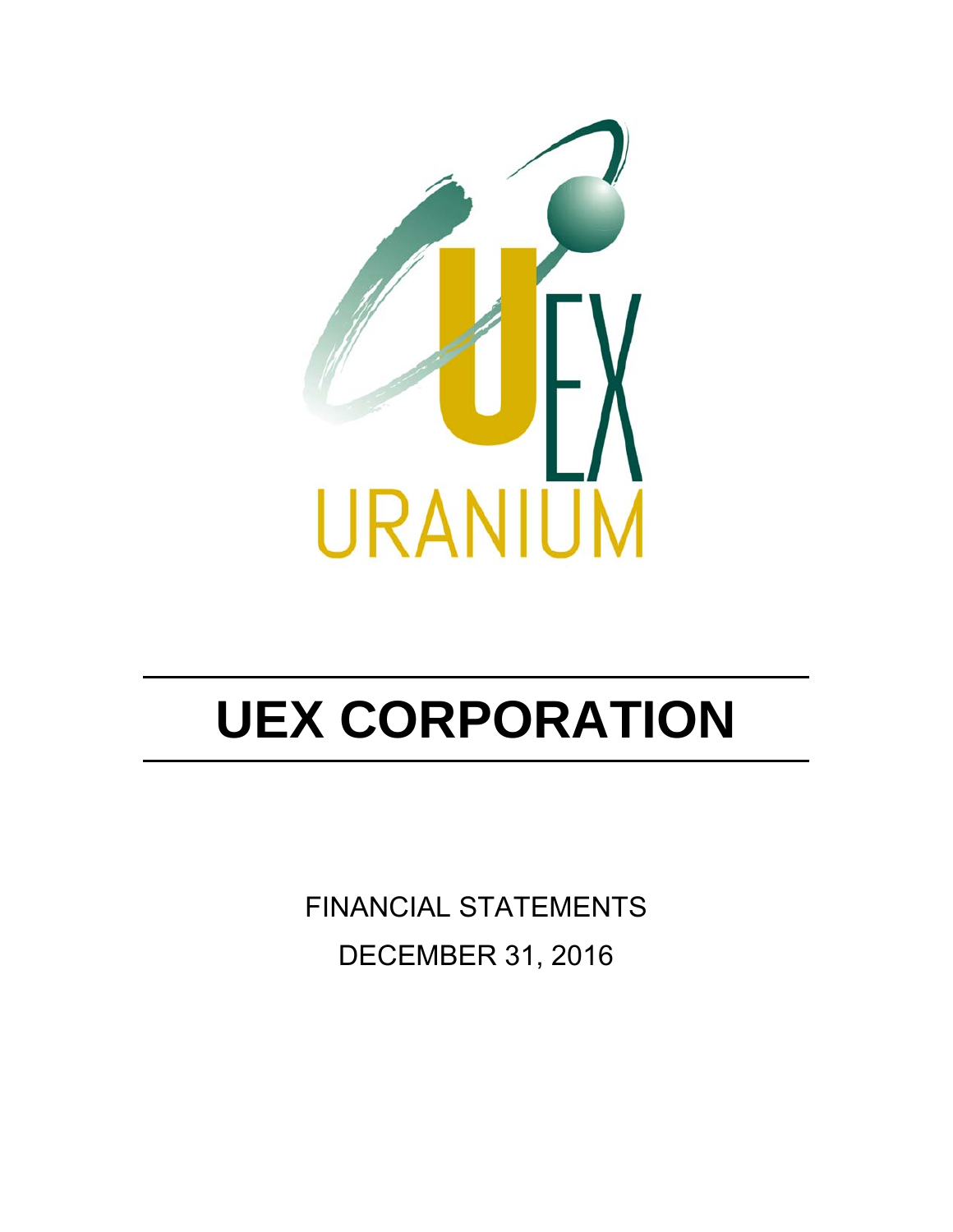

**KPMG LLP Chartered Professional Accountants** PO Box 10426 777 Dunsmuir Street Vancouver BC V7Y 1K3 Canada

Telephone (604) 691-3000 Telephone (604) 691-3000 Fax (604) 691-3031 Fax (604) 691-3031 Internet www.kpmg.ca Internet www.kpmg.ca

# **INDEPENDENT AUDITORS' REPORT**

To the Shareholders of UEX Corporation

We have audited the accompanying financial statements of UEX Corporation, which comprise the balance sheets as at December 31, 2016, December 31, 2015 and January 1, 2015, the statements of operations and comprehensive loss, changes in equity and cash flows for the years ended December 31, 2016 and December 31, 2015, and notes, comprising a summary of significant accounting policies and other explanatory information.

### *Management's Responsibility for the Financial Statements*

Management is responsible for the preparation and fair presentation of these financial statements in accordance with International Financial Reporting Standards, and for such internal control as management determines is necessary to enable the preparation of financial statements that are free from material misstatement, whether due to fraud or error.

### *Auditors' Responsibility*

Our responsibility is to express an opinion on these financial statements based on our audits. We conducted our audits in accordance with Canadian generally accepted auditing standards. Those standards require that we comply with ethical requirements and plan and perform the audits to obtain reasonable assurance about whether the financial statements are free from material misstatement.

An audit involves performing procedures to obtain audit evidence about the amounts and disclosures in the financial statements. The procedures selected depend on our judgment, including the assessment of the risks of material misstatement of the financial statements, whether due to fraud or error. In making those risk assessments, we consider internal control relevant to the entity's preparation and fair presentation of the financial statements in order to design audit procedures that are appropriate in the circumstances, but not for the purpose of expressing an opinion on the effectiveness of the entity's internal control. An audit also includes evaluating the appropriateness of accounting policies used and the reasonableness of accounting estimates made by management, as well as evaluating the overall presentation of the financial statements.

We believe that the audit evidence we have obtained in our audits is sufficient and appropriate to provide a basis for our audit opinion.

### *Opinion*

In our opinion, the financial statements present fairly, in all material respects, the financial position of UEX Corporation as at December 31, 2016, December 31, 2015 and January 1, 2015, and its financial performance and its cash flows for the years ended December 31, 2016 and December 31, 2015 in accordance with International Financial Reporting Standards.

### **KPMG LLP (Signed)**

Chartered Professional Accountants

March 14, 2017 Vancouver, Canada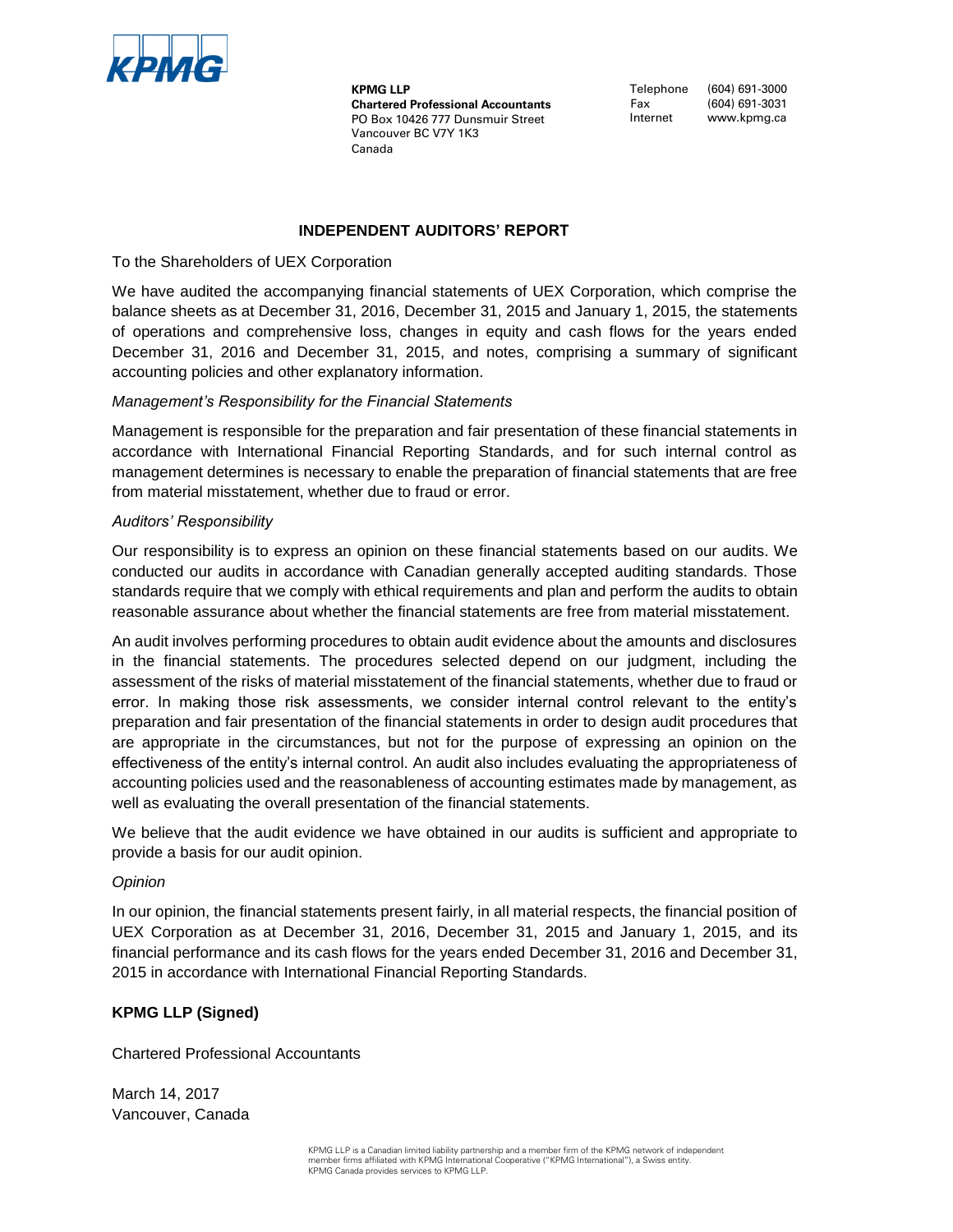Balance Sheets

As at December 31, 2016, 2015 and January 1, 2015



|                                                                                                                     | <b>Notes</b>                | December 31<br>2016 |                 | December 31<br>2015       | January 1,<br>2015        |
|---------------------------------------------------------------------------------------------------------------------|-----------------------------|---------------------|-----------------|---------------------------|---------------------------|
|                                                                                                                     |                             |                     |                 | Restated<br>(see Note 21) | Restated<br>(see Note 21) |
| <b>Assets</b>                                                                                                       |                             |                     |                 |                           |                           |
| <b>Current assets</b>                                                                                               |                             |                     |                 |                           |                           |
| Cash and cash equivalents                                                                                           | 3                           | \$                  | 4,136,636       | \$<br>5,139,814           | \$<br>9,321,596           |
| Amounts receivable                                                                                                  | 4                           |                     | 106,036         | 62,010                    | 141,170                   |
| Prepaid expenses                                                                                                    | 5                           |                     | 142,357         | 100,177                   | 106,540                   |
| Investments - current portion                                                                                       | $8(v)$ , 9, 15              |                     | 144             | 126                       |                           |
|                                                                                                                     |                             |                     | 4,385,173       | 5,302,127                 | 9,569,306                 |
| <b>Non-current assets</b>                                                                                           |                             |                     |                 |                           |                           |
| Deposits                                                                                                            | 6                           |                     | 44,377          | 44,704                    |                           |
| Equipment                                                                                                           | 7                           |                     | 267,184         | 292,202                   | 111,885                   |
| Mineral properties                                                                                                  | 8                           |                     | 9,233,565       | 5,485,065                 | 5,211,809                 |
| Investments                                                                                                         | $8(v)$ , 9, 15              |                     | 21,000          | 7,182                     | 22,187                    |
|                                                                                                                     |                             |                     |                 |                           |                           |
| <b>Total assets</b>                                                                                                 |                             | \$                  | 13,951,299      | \$<br>11,131,280          | \$<br>14,915,187          |
| <b>Liabilities and Shareholders' Equity</b><br><b>Current liabilities</b><br>Accounts payable and other liabilities | 10                          | \$                  | 532,975         | \$<br>476,537             | \$<br>1,322,439           |
| <b>Total liabilities</b>                                                                                            |                             |                     | 532,975         | 476,537                   | 1,322,439                 |
| Shareholders' equity                                                                                                |                             |                     |                 |                           |                           |
| Share capital                                                                                                       | 12(b)                       |                     | 186,603,862     | 178,279,744               | 175,498,302               |
| Share-based payments reserve                                                                                        | 12(c)                       |                     | 3,231,238       | 3,067,912                 | 2,787,954                 |
| Accumulated other comprehensive income (loss)                                                                       | 15                          |                     | 14,000          |                           | (10, 500)                 |
| Deficit                                                                                                             |                             |                     | (176, 430, 776) | (170, 692, 913)           | (164, 683, 008)           |
|                                                                                                                     |                             |                     |                 |                           |                           |
|                                                                                                                     |                             |                     | 13,418,324      | 10,654,743                | 13,592,748                |
| Total liabilities and shareholders' equity                                                                          |                             | \$                  | 13,951,299      | \$<br>11,131,280          | \$<br>14,915,187          |
| Nature and continuance of operations<br>Commitments<br>8(iv)(vii), 12(d), 13<br>Subsequent events                   | 1<br>$8(v)$ , $12(b)(c)(e)$ |                     |                 |                           |                           |

See accompanying notes to the financial statements.

Approved on behalf of the Board and authorized for issue on March 14, 2017.

 *"signed" "signed"* 

DirectorDirector

**Roger M. Lemaitre Emmet A. McGrath**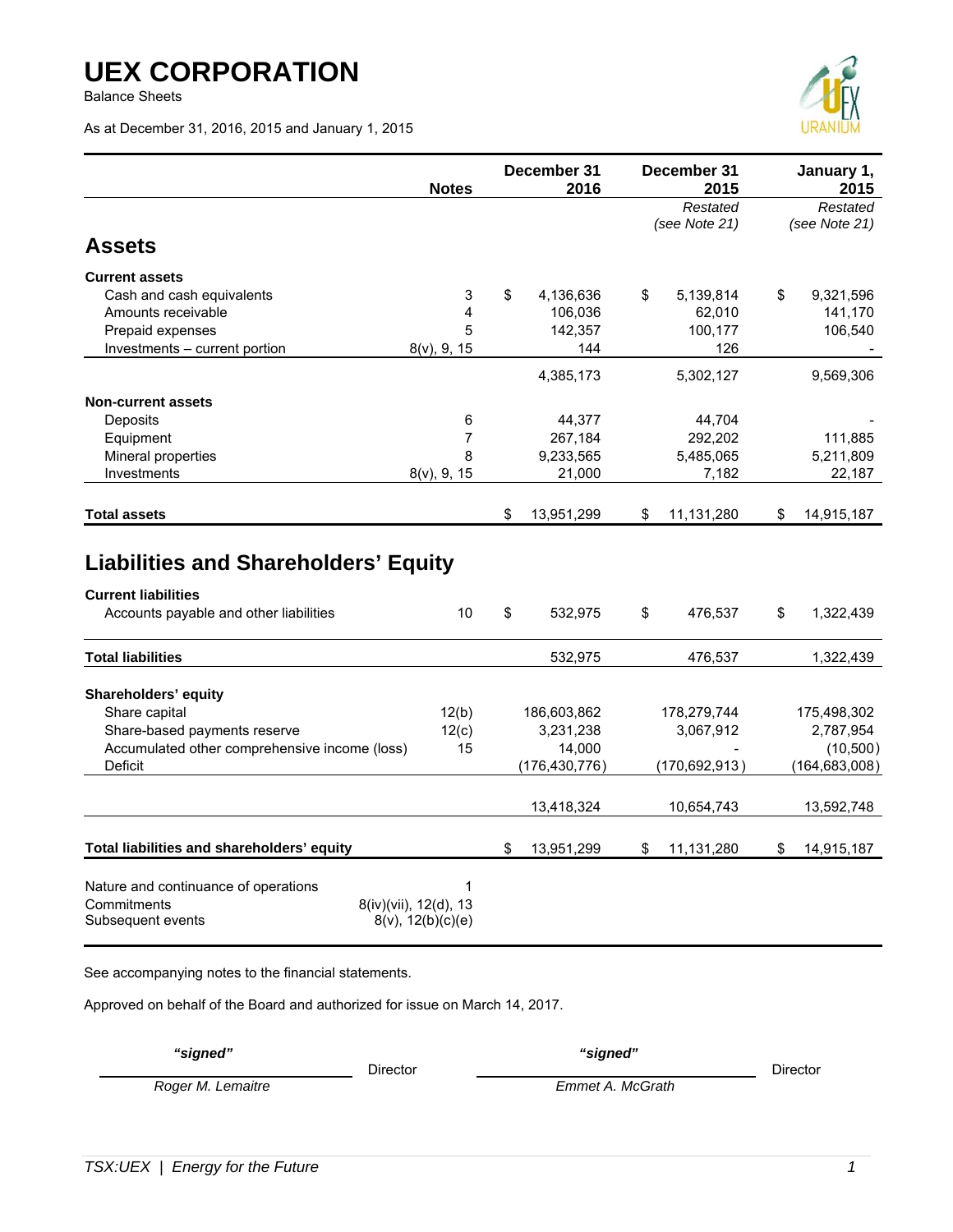Statements of Operations and Comprehensive Loss

Years ended December 31, 2016 and 2015



|                                                                    | <b>Notes</b>   | 2016        | 2015                |
|--------------------------------------------------------------------|----------------|-------------|---------------------|
|                                                                    |                |             | Restated            |
|                                                                    |                |             | (see Note 21)       |
| <b>Revenue</b><br>Interest income                                  | \$             | 91,839      | \$<br>106,027       |
|                                                                    |                |             |                     |
| <b>Expenses</b>                                                    |                |             |                     |
| Bank charges and interest                                          |                | 4,126       | 5,308               |
| Depreciation                                                       |                | 30,109      | 19,282              |
| Exploration and evaluation expenditures                            | 17             | 4,825,953   | 4,570,878           |
| Filing fees and stock exchange                                     |                | 78,743      | 85,147              |
| Gain on sale of mineral property                                   | 8(iv)          | (17, 184)   |                     |
| Legal and audit                                                    |                | 140,181     | 139,095             |
| Loss on disposal of equipment                                      |                | 278         | 423                 |
| Maintenance                                                        |                | 13,679      | 49,750              |
| Office expenses                                                    | 18             | 189,035     | 452,737             |
| Project investigation                                              |                |             | 21,938              |
| Rent                                                               |                | 139,259     | 157,456             |
| Salaries, net of project management fees                           | 19             | 513,933     | 869,489             |
| Share-based compensation                                           | 12(c)          | 367,808     | 361,095             |
| Travel and promotion                                               |                | 119,925     | 223,198             |
| Unrealized fair value loss on available-for-sale financial assets  | $8(v)$ , 9, 15 |             | 22,750              |
| Unrealized fair value loss on held-for-trading financial assets    | $8(v)$ , 9, 15 | 164         | 2,629               |
| Write-down of mineral properties                                   | 8(i)(iv)       | 1,500       | 1,528               |
|                                                                    |                | 6,407,509   | 6,982,703           |
| Loss before income taxes                                           |                | (6,315,670) | (6,876,676)         |
| Deferred income tax recovery                                       | 11             | 334,572     | 754,732             |
| Loss for the year                                                  | \$             | (5,981,098) | \$<br>(6, 121, 944) |
| Other comprehensive income (loss)                                  |                |             |                     |
| Available-for-sale financial assets net change in fair value       | $8(v)$ , 9, 15 | 14,000      | 10,500              |
| Comprehensive loss for the year                                    | \$             | (5,967,098) | \$<br>(6, 111, 444) |
| Basic and diluted loss per share                                   | \$             | (0.021)     | \$<br>(0.025)       |
| Basic and diluted weighted-average number of shares<br>outstanding |                | 284,020,404 | 242,094,261         |

See accompanying notes to the financial statements.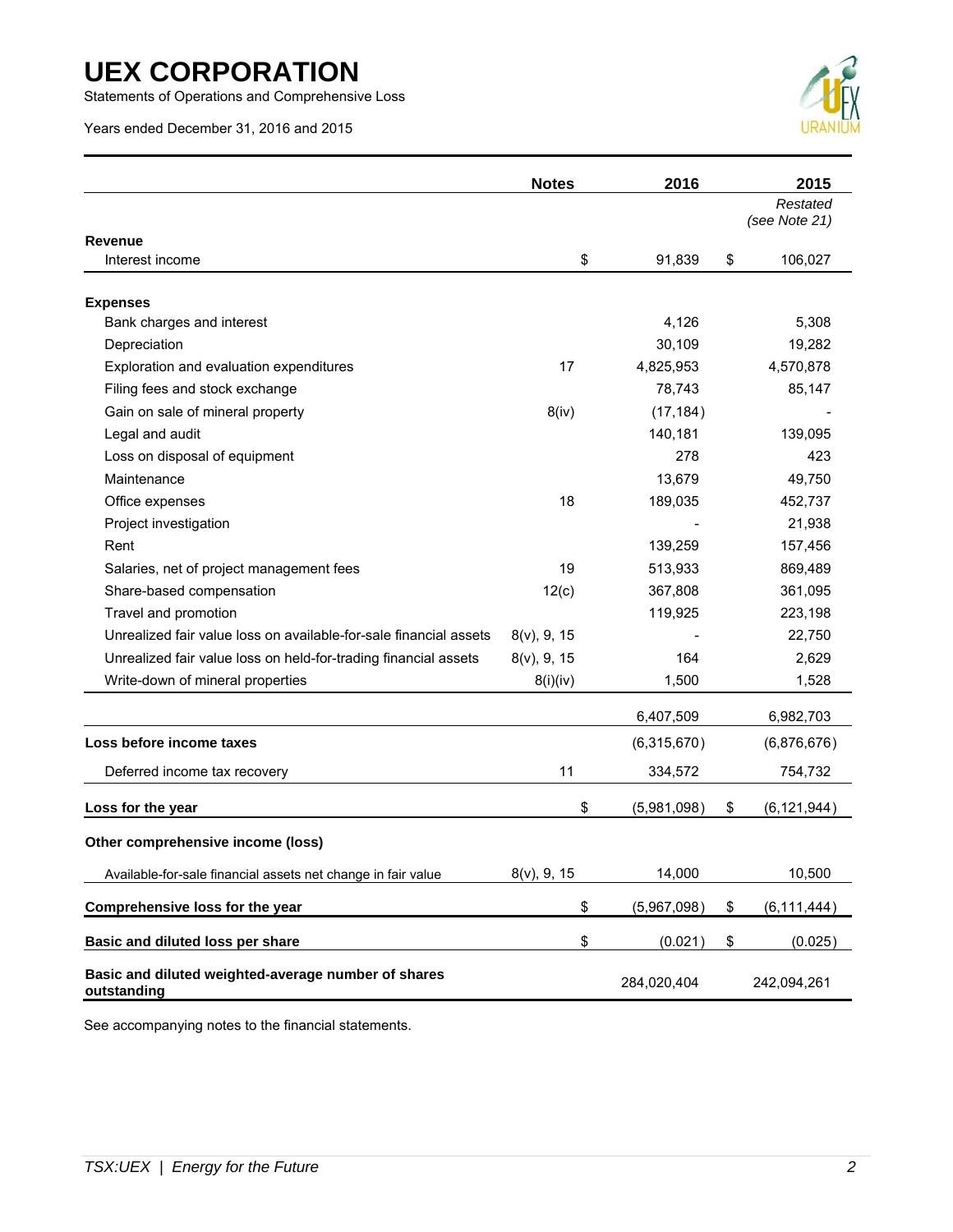Statements of Changes in Equity

Years ended December 31, 2016 and 2015



|                                                             | Number of<br>common<br>shares | <b>Share</b><br>capital | Share-based<br>payments reserve comprehensive |            | <b>Accumulated</b><br>other<br>income |           | <b>Deficit</b>    |    | <b>Total</b>  |
|-------------------------------------------------------------|-------------------------------|-------------------------|-----------------------------------------------|------------|---------------------------------------|-----------|-------------------|----|---------------|
| December 31, 2014<br>(Restated – see note 21)               | 235,015,069 \$                | 175,498,302             | \$                                            | 2,787,954  | \$                                    | (10, 500) | $$$ (164,683,008) | S  | 13,592,748    |
| Loss for the year                                           |                               |                         |                                               |            |                                       |           | (6, 121, 944)     |    | (6, 121, 944) |
| Issued pursuant to private<br>placements                    | 11,000,000                    | 3,300,000               |                                               |            |                                       |           |                   |    | 3,300,000     |
| Share issuance costs                                        |                               | (243, 558)              |                                               |            |                                       |           |                   |    | (243, 558)    |
| Value attributed to flow-<br>through premium on<br>issuance |                               | (275,000)               |                                               |            |                                       |           |                   |    | (275,000)     |
| Other comprehensive income<br>(loss)                        |                               |                         |                                               |            |                                       |           |                   |    |               |
| Fair value change in AFS<br>financial assets                |                               |                         |                                               |            |                                       | 10,500    |                   |    | 10,500        |
| Share-based payment<br>transactions                         |                               |                         |                                               | 391,997    |                                       |           |                   |    | 391,997       |
| Transfer to deficit on expiry<br>of share purchase options  |                               |                         |                                               | (112,039)  |                                       |           | 112,039           |    |               |
| December 31, 2015<br>(Restated – see note 21)               | 246,015,069                   | 178,279,744             |                                               | 3,067,912  |                                       |           | (170, 692, 913)   |    | 10,654,743    |
| Loss for the year                                           |                               |                         |                                               |            |                                       |           | (5,981,098)       |    | (5,981,098)   |
| Issued pursuant to private<br>placements                    | 50,523,810                    | 9,250,000               |                                               |            |                                       |           |                   |    | 9,250,000     |
| Share issuance costs                                        |                               | (505, 882)              |                                               |            |                                       |           |                   |    | (505, 882)    |
| Value attributed to flow-<br>through premium on<br>issuance |                               | (420,000)               |                                               |            |                                       |           |                   |    | (420,000)     |
| Other comprehensive income<br>(loss)                        |                               |                         |                                               |            |                                       |           |                   |    |               |
| Fair value change in AFS<br>financial assets                |                               |                         |                                               |            |                                       | 14,000    |                   |    | 14.000        |
| Share-based payment<br>transactions                         |                               |                         |                                               | 406,561    |                                       |           |                   |    | 406,561       |
| Transfer to deficit on expiry<br>of share purchase options  |                               |                         |                                               | (243, 235) |                                       |           | 243,235           |    |               |
| December 31, 2016                                           | 296,538,879 \$ 186,603,862    |                         | \$                                            | 3,231,238  | \$                                    | 14,000    | \$(176,430,776)   | \$ | 13,418,324    |

See accompanying notes to the financial statements.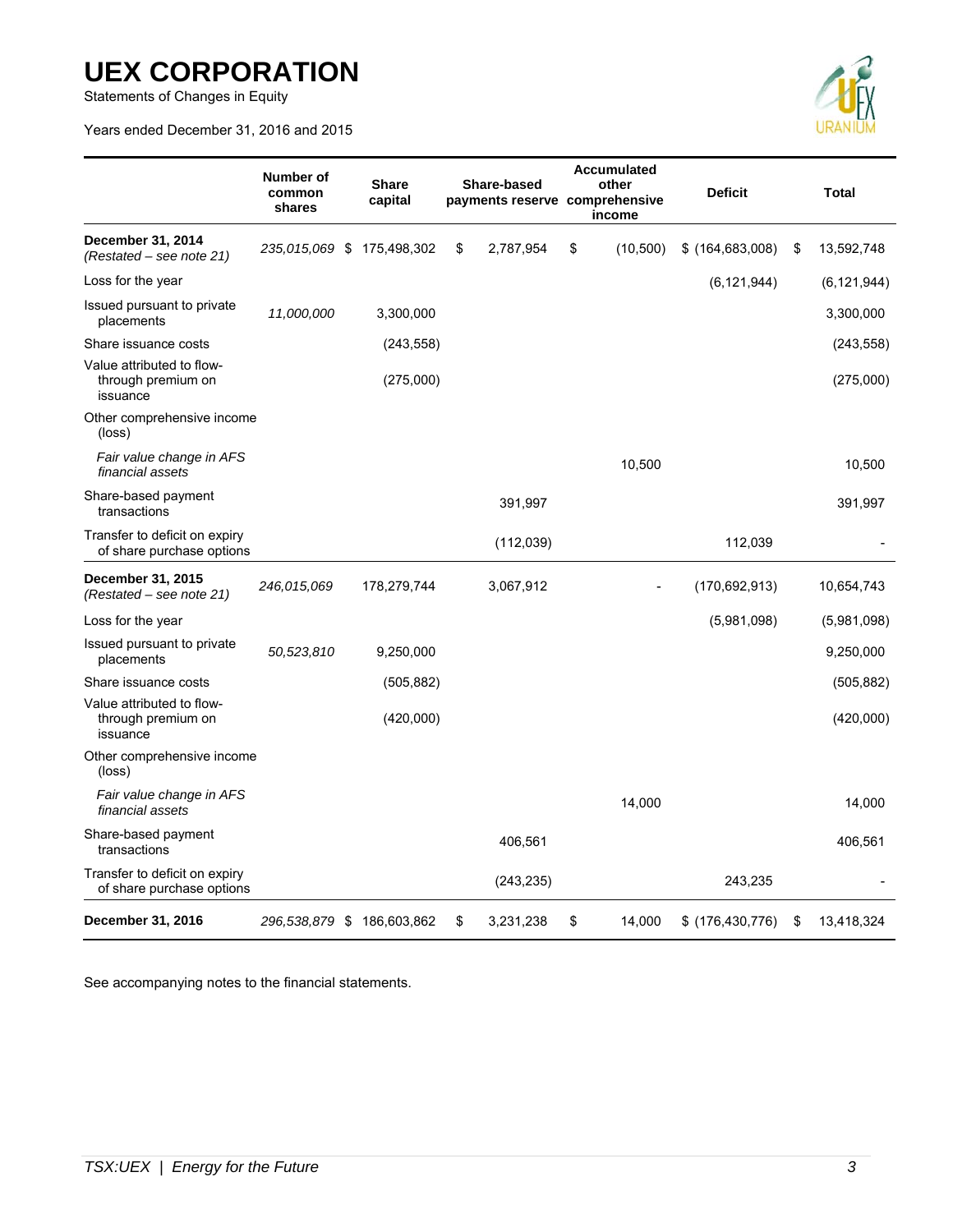Statements of Cash Flows

Years ended December 31, 2016 and 2015



|                                                                                                                        | <b>Notes</b> | 2016              | 2015                      |
|------------------------------------------------------------------------------------------------------------------------|--------------|-------------------|---------------------------|
| Cash provided by (used for):                                                                                           |              |                   | Restated<br>(see Note 21) |
| <b>Operating activities</b>                                                                                            |              |                   |                           |
| Loss for the year                                                                                                      |              | \$<br>(5,981,098) | \$<br>(6, 121, 944)       |
| Adjustments for:                                                                                                       |              |                   |                           |
| Depreciation                                                                                                           |              | 81,678            | 55,197                    |
| Deferred income tax recovery                                                                                           |              | (334, 572)        | (754, 732)                |
| Equipment charged to exploration on disposal                                                                           |              | 1,522             |                           |
| Interest income                                                                                                        |              | (91, 839)         | (106, 027)                |
| Loss on disposal of equipment<br>Part XII.6 tax                                                                        | 12(d)        | 278<br>(2,043)    | 423<br>(940)              |
| Share-based compensation                                                                                               |              | 406,561           | 391,997                   |
| Unrealized fair value loss on AFS financial assets                                                                     |              |                   | 22,750                    |
| Unrealized fair value loss on held-for-trading financial assets                                                        |              | 164               | 2,629                     |
| Write-down of mineral properties                                                                                       | 8(i)(iv)     | 1,500             | 1,528                     |
| Changes in non-cash operating working capital                                                                          |              |                   |                           |
| Amounts receivable                                                                                                     |              | (35, 377)         | 50,664                    |
| Prepaid expenses and deposits                                                                                          |              | (41, 853)         | (38, 341)                 |
| Accounts payable and other liabilities                                                                                 |              | (28,990)          | (366, 170)                |
|                                                                                                                        |              | (6,024,069)       | (6,862,966)               |
| <b>Investing activities</b>                                                                                            |              |                   |                           |
| Interest received                                                                                                      |              | 85,233            | 135,463                   |
| Investment in mineral properties                                                                                       |              | (3,750,000)       | (274, 784)                |
| Purchase of equipment                                                                                                  |              | (58, 737)         | (236, 756)                |
| Proceeds on sale of furniture                                                                                          |              | 277               | 819                       |
|                                                                                                                        |              | (3,723,227)       | (375, 258)                |
| <b>Financing activities</b>                                                                                            |              |                   |                           |
| Proceeds from common shares issued                                                                                     | 12(b)        | 9,250,000         | 3,300,000                 |
| Share issuance costs                                                                                                   | 12(b)        | (505, 882)        | (243, 558)                |
|                                                                                                                        |              | 8,744,118         | 3,056,442                 |
| Decrease in cash and cash equivalents during the year                                                                  |              | (1,003,178)       | (4, 181, 782)             |
| Cash and cash equivalents, beginning of year                                                                           |              | 5,139,814         | 9,321,596                 |
| Cash and cash equivalents, end of year                                                                                 |              | \$<br>4,136,636   | 5,139,814                 |
| <b>Supplementary information</b>                                                                                       |              |                   |                           |
| Non-cash transactions                                                                                                  |              |                   |                           |
| Increase in other liabilities due to flow-through premiums                                                             |              | \$<br>420,000     | 275,000                   |
| Decrease in other liabilities due to partial extinguishment of flow-                                                   |              | (183, 320)        |                           |
| through premiums on December 31, 2016 renouncements                                                                    |              |                   |                           |
| Decrease in other liabilities due to partial extinguishment of flow-<br>through premiums on December 31, 2016 and 2015 |              | (151, 252)        | (123, 748)                |
| renouncements                                                                                                          |              |                   |                           |
| Decrease in other liabilities due to extinguishment of remaining                                                       |              |                   |                           |
| 2014 flow-through premium on February 2, 2015 renouncement                                                             |              |                   | (630, 984)                |
| (Look-Back Rule)                                                                                                       |              |                   |                           |
| Non-cash share-based compensation included in exploration and                                                          |              | 38,753            | 30,902                    |
| evaluation expenditures                                                                                                |              |                   |                           |
| Depreciation included in exploration and evaluation expenditures                                                       |              | 53,092            | 35,915                    |

See accompanying notes to the financial statements.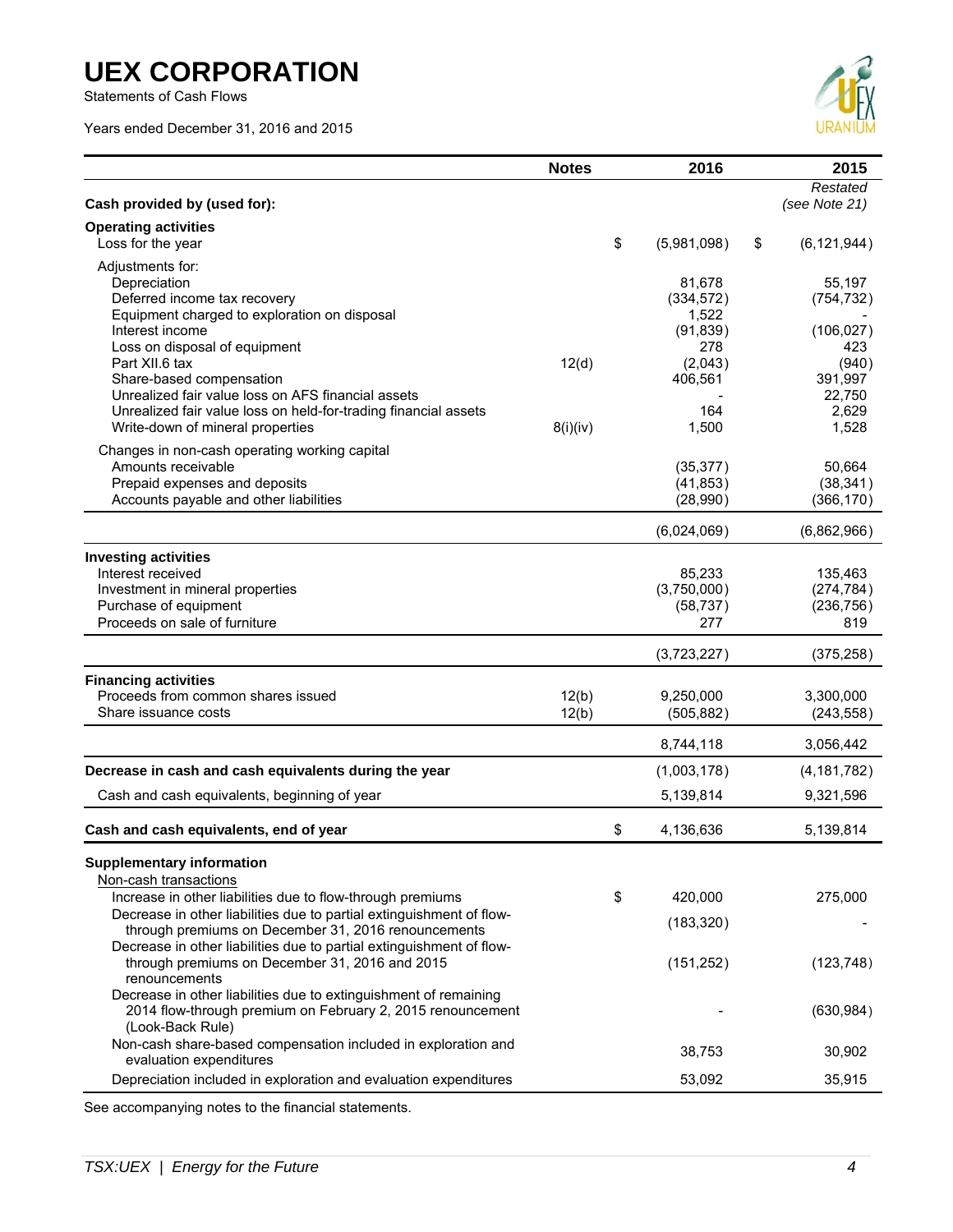Notes to the Financial Statements

For the years ended December 31, 2016 and 2015



### **1. Nature and continuance of operations**

UEX Corporation (the "Company") was incorporated under the Canada Business Corporations Act on October 2, 2001. The Company entered into an agreement with Pioneer Metals Corporation ("Pioneer") and Cameco Corporation ("Cameco") to establish the Company as a public uranium exploration company. On July 17, 2002, under a plan of arrangement with Pioneer, Pioneer transferred to the Company its uranium exploration properties and all related assets, including the Riou Lake and Black Lake projects. On the same date, Cameco transferred its Hidden Bay uranium exploration property and certain related assets, in exchange for shares of the Company.

The Company is currently engaged in the exploration and evaluation of its mineral properties located in the province of Saskatchewan. The Company's shares are listed on the Toronto Stock Exchange under the symbol UEX. The head office and principal address is located at 750 West Pender Street, Suite 1700, Vancouver, British Columbia, Canada V6C 2T8. The Company's registered office is 885 West Georgia Street, 19th Floor, Vancouver, British Columbia, Canada V6C 3H4.

The Company is exploring and evaluating its mineral properties and has not yet determined whether its mineral properties contain mineral resources that are economically recoverable. The recoverability of amounts shown for mineral properties is dependent upon the discovery of economically recoverable mineral resources, the ability of the Company to obtain the necessary financing to complete explorations and development and upon future profitable production or proceeds from the disposition of its mineral properties. The Company performed an evaluation of impairment indicators under IFRS 6(20) for its exploration and evaluation assets (mineral properties) as at December 31, 2016 and has concluded that there are no indicators of impairment.

The Company has sufficient financial resources for exploration, evaluation, and administrative costs for at least, but not limited to, twelve months from the end of the reporting period. The Company will require additional financing and although it has been successful in the past, there is no assurance that it will be able to obtain adequate financing in the future or that such financing will be available on acceptable terms.

### **2. Basis of preparation and significant accounting policies**

#### (a) Statement of compliance

These financial statements, including comparative figures have been prepared in accordance with International Financial Reporting Standards ("IFRS"), as issued by the International Accounting Standards Board ("IASB"). The accounting policies set out below have been applied consistently to all periods presented in these financial statements. During the year ended December 31, 2016, the Company changed its accounting policy related to exploration and evaluation expenditures on a retrospective basis (see Note 21). The financial statements of UEX Corporation were reviewed by the Audit Committee and approved and authorized for issue by the Board of Directors on March 14, 2017.

(b) Functional and presentation currency

These financial statements are presented in Canadian dollars, which is the functional currency of the Company. Transactions in currencies other than the entity's functional currency are recorded at the rate of exchange prevailing on the date of the transaction. Monetary assets and liabilities denominated in foreign currencies at the reporting date are retranslated to the functional currency at the exchange rate at that date. Translation gains and losses are recorded in profit or loss.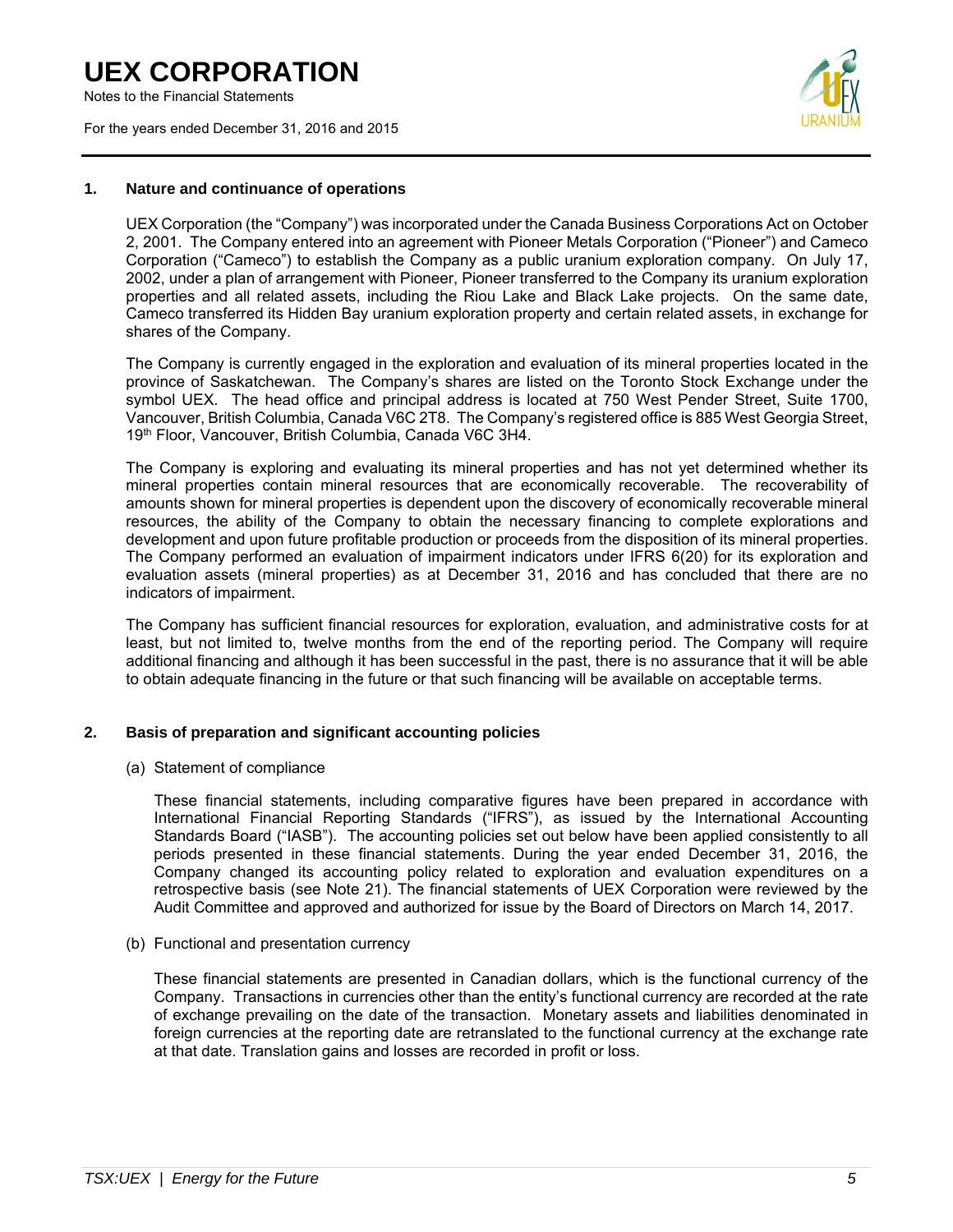Notes to the Financial Statements

For the years ended December 31, 2016 and 2015



### **2. Basis of preparation and significant accounting policies (continued)**

(c) Use of estimates and judgments

The preparation of financial statements requires management to make accounting estimates and assumptions requiring judgment in applying the Company's accounting policies. These estimates and assumptions may affect the reported amounts of assets and liabilities and the disclosure of contingent assets and liabilities at the date of the financial statements and the reported amounts of revenue and expenses during the reporting period. Estimates and underlying assumptions are reviewed on an ongoing basis. Revisions to accounting estimates are recognized in the period in which the estimates are revised and in any future periods affected. Actual amounts may differ from such estimates. Information about judgment and estimates is contained in the notes to the financial statements, with the key areas summarized below.

Significant areas requiring the use of critical judgments in applying accounting policies that have the most significant effect on the amounts recognized in the financial statements relate to:

- (i) Ongoing review for the support of the carrying value of mineral properties, including: consideration of ongoing and anticipated expenditures on the mineral properties; evaluation of the success of exploration to date and other general factors such as commodity prices and outlook; evaluation of UEX's market capitalization compared to the net assets of the Company (which are primarily mineral properties); and comparison to recent arm's length transactions for similar assets in order to evaluate the appropriateness of the carrying value presented in the financial statements (see Note 1 *Nature and continuance of operations*, Note 2(j) *Mineral properties* and Note 8 *Mineral properties*).
- (ii) Review of asset carrying values and impairment assessments for the Company considering whether circumstances have occurred which have impacted the estimated useful life of the assets such as damage or obsolescence, as well as the timing of impairments and the determination of recoverable amounts (see Note 2(i) *Equipment* and Note 7 *Equipment*).
- (iii) Evaluating company-specific facts and circumstances to determine whether accruals or recognition of liabilities may be required with respect to asset retirement obligations or other circumstances (see Note 2(k) *Provisions*).
- (iv) Interpretation of new accounting guidelines and assessing their potential impact on the Company's financial statements requires judgment with respect to company-specific facts and circumstances.

Significant areas requiring assumptions and estimation that have a significant risk of resulting in a material adjustment within the next financial year relate to:

- (i) Estimates and/or assumptions used in determining the fair value of non-cash share-based compensation, including Black-Scholes inputs such as the expected forfeiture rate and the expected life of share-purchase options (see Note 12(c) *Share-based compensation*).
- (ii) Assumptions used to estimate the useful lives of property, plant and equipment for determining appropriate depreciation rates (see Note 2(i) *Equipment* and Note 7 *Equipment*).
- (iii) Estimates that would be used, should the recording of a rehabilitation provision or asset retirement obligation be required in the financial statements in the future. Estimates would relate to the expected inflation rate, estimated mine life and the discount rates applied (see Note 2(k) *Provisions*).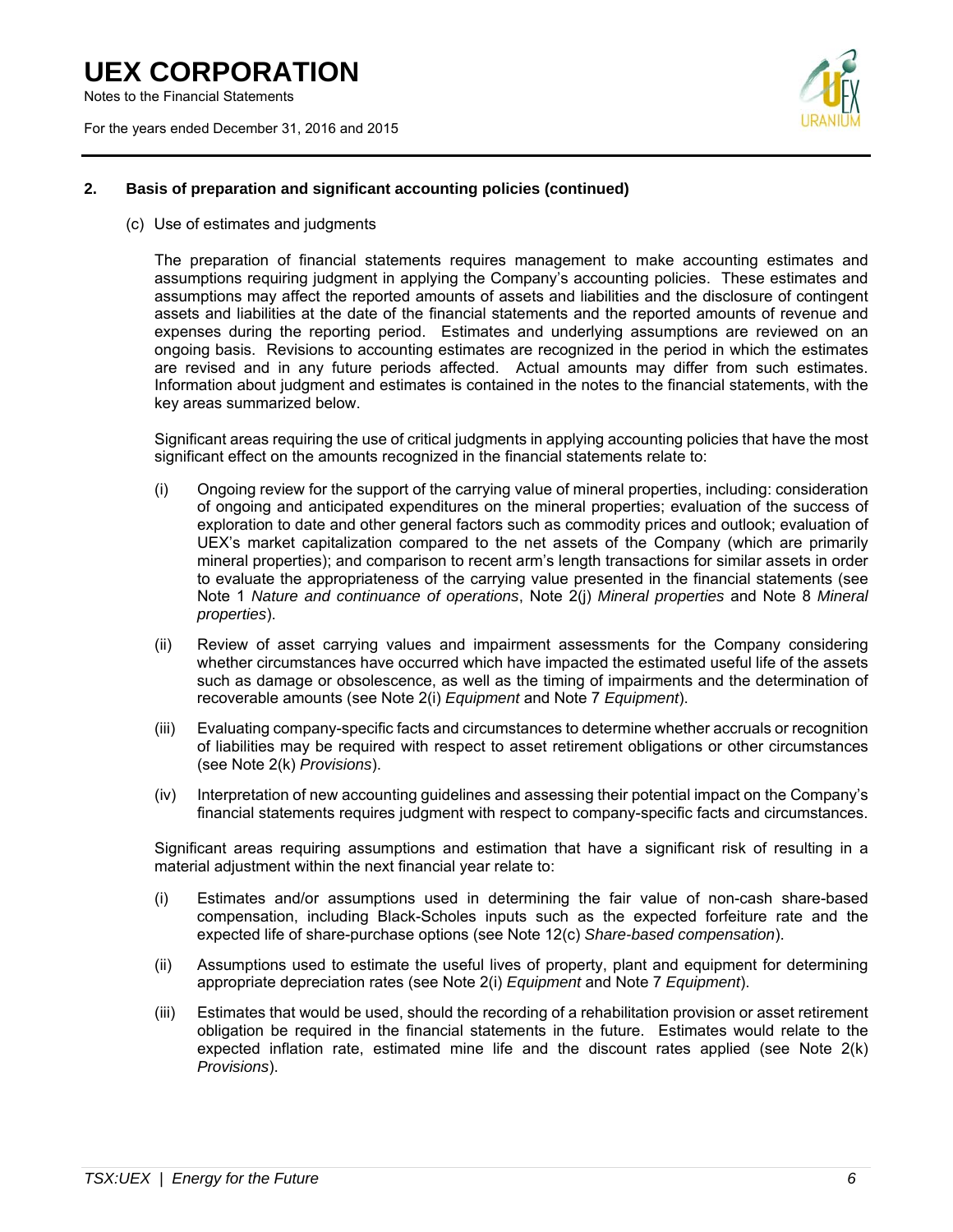Notes to the Financial Statements

For the years ended December 31, 2016 and 2015



# **2. Basis of preparation and significant accounting policies (continued)**

(d) Joint arrangements

Joint arrangements are arrangements of which the Company has joint control, established by contracts requiring unanimous consent for decisions about the activities that significantly affect the arrangements' returns. They are classified and accounted for as follows:

- (i) *Joint operation* when the Company has rights to the assets, and obligations for the liabilities, relating to an arrangement, it accounts for each of its assets, liabilities and transactions, including its share of those held or incurred jointly, in relation to the joint operation.
- (ii) *Joint venture* when the Company has rights only to the net assets of the arrangement, it accounts for its interest using the equity method.

The Company has an interest in several joint operations relating to the exploration and evaluation of various properties in the western and northern Athabasca Basin. The financial statements include the Company's proportionate share of the joint operations' assets, liabilities, revenue and expenses with items of a similar nature on a line-by-line basis from the date that the joint arrangement commences until the date that the joint arrangement ceases. These interests are governed by contractual arrangements but have not been organized into separate legal entities or vehicles.

The Company does not have any joint arrangements that are classified as joint ventures.

(e) Cash and cash equivalents

Cash and cash equivalents consist of cash on hand, deposits in banks and highly liquid investments with an original maturity of three months or less.

(f) Financial assets

The Company classifies its financial assets in the following categories:

- (i) Financial assets at fair value through profit or loss ("FVTPL");
- (ii) Held-to-maturity investments;
- (iii) Available-for-sale financial assets; and
- (iv) Loans and receivables.

The classification depends on the purpose for which the financial assets were acquired. Management determines the classification of financial assets at initial recognition.

#### *Financial assets at FVTPL*

Financial assets are classified as FVTPL when the financial asset is held for trading or is designated as FVTPL. A financial asset is classified as held for trading when it is purchased and incurred with the intention of generating profits in the near term, part of an identified portfolio of financial instruments that the Company manages and has an actual pattern of short-term profit-taking; or a derivative that is not designated as a hedging instrument.

Financial assets classified as FVTPL are stated at fair value with any resultant gain or loss recognized in profit or loss. The net gain or loss recognized incorporates any dividend or interest earned on the financial asset. Financial assets at FVTPL include warrants (classified as held-for-trading) which are presented as non-current assets unless management intends to dispose of these assets within 12 months of the end of the reporting period.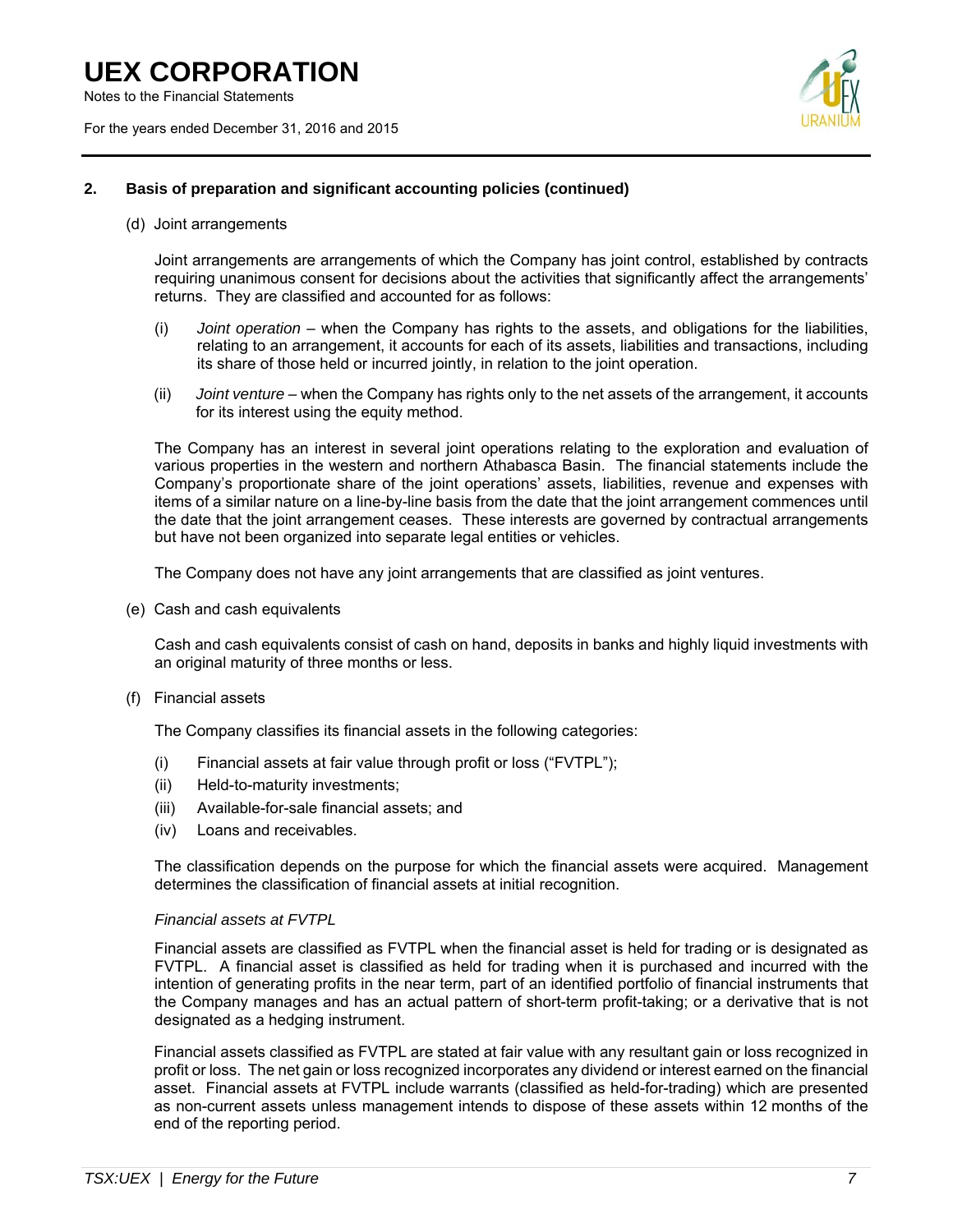Notes to the Financial Statements

For the years ended December 31, 2016 and 2015



# **2. Basis of preparation and significant accounting policies (continued)**

### (f) Financial assets (continued)

#### *Held-to-maturity investments*

Investments are measured at amortized cost using the effective interest rate method. Transaction costs are added and amortized to the statement of operations over the life of the financial instrument on an effective yield basis. The Company does not have any assets classified as held-to-maturity investments.

#### *Available-for-sale ("AFS") financial assets*

Short-term investments are classified as available-for-sale and are carried at fair value (where determinable based on market prices of actively traded securities) with changes in fair value recorded in other comprehensive income ("OCI"). When financial assets classified as available-for-sale are sold or determined to be impaired, the cumulative fair value adjustments recognized in accumulated other comprehensive income are recognized in profit and loss. AFS assets are included in non-current assets unless the investment matures or management intends to dispose of it within 12 months of the end of the reporting period. The Company's AFS assets include marketable securities that are not held for the purpose of trading.

#### *Loans and receivables*

Loans and receivables are financial assets with fixed or determinable payments that are not quoted in an active market. Such assets are classified as current or non-current assets based on their maturity date and are measured initially at fair value and subsequently at amortized cost using the effective interest rate method. The Company has cash and cash equivalents, as well as trade and other amounts receivable classified as loans and receivables.

#### *De-recognition of financial assets*

A financial asset is de-recognized when the contractual right to the asset's cash flows expires or if the Company transfers the financial asset and substantially all risks and rewards of ownership to another entity.

#### *Impairment of financial assets*

Financial assets, other than those at FVTPL, are assessed for indicators of impairment at each period end. Financial assets are impaired when there is objective evidence that, as a result of one or more events that occurred after the initial recognition of the financial asset, the estimated future cash flows of the investment have been impacted.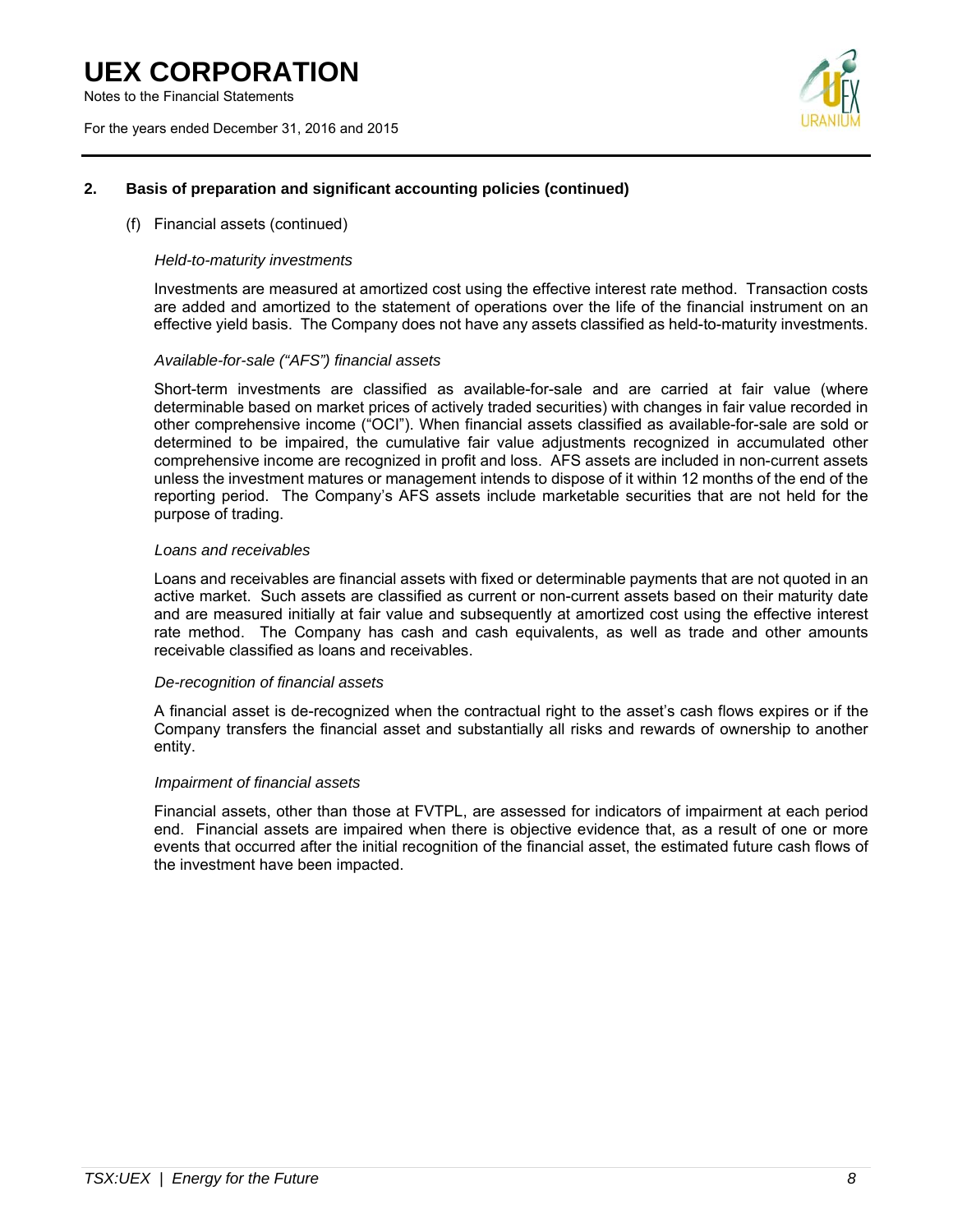Notes to the Financial Statements

For the years ended December 31, 2016 and 2015



### **2. Basis of preparation and significant accounting policies (continued)**

#### (g) Financial liabilities

Financial liabilities are classified as either financial liabilities at fair value through profit or loss or financial liabilities at amortized cost.

### *Financial liabilities*

Financial liabilities at amortized cost are initially measured at fair value, net of transaction costs incurred and subsequently measured at amortized cost. Any difference between the amounts originally received, net of transaction costs, and the redemption value is recognized in profit or loss over the period to maturity using the effective interest method.

Financial liabilities are classified as current or non-current based on their maturity dates. The Company has classified accounts payable and other liabilities as other financial liabilities.

### *De-recognition of financial liabilities*

The Company de-recognizes financial liabilities when, and only when, the Company's obligations are discharged, cancelled or they expire.

#### (h) Impairment of non-financial assets

Non-financial assets are evaluated at least annually by management for indicators that carrying value is impaired and may not be recoverable. When indicators of impairment are present, the recoverable amount of an asset is evaluated at the level of a cash generating unit ("CGU"), the smallest identifiable group of assets that generates cash inflows that are largely independent of the cash inflows from other assets or groups of assets. The recoverable amount of a CGU is the greater of the CGU's fair value less costs to sell and its value in use. An impairment loss is recognized in profit or loss to the extent the carrying amount exceeds the recoverable amount.

### (i) Equipment

Equipment is stated at cost less accumulated depreciation and accumulated impairment losses. Cost comprises the fair value of consideration given to acquire or construct an asset and includes the direct charges associated with bringing the asset to the location and condition necessary for putting it into use, along with the future cost of dismantling and removing the asset.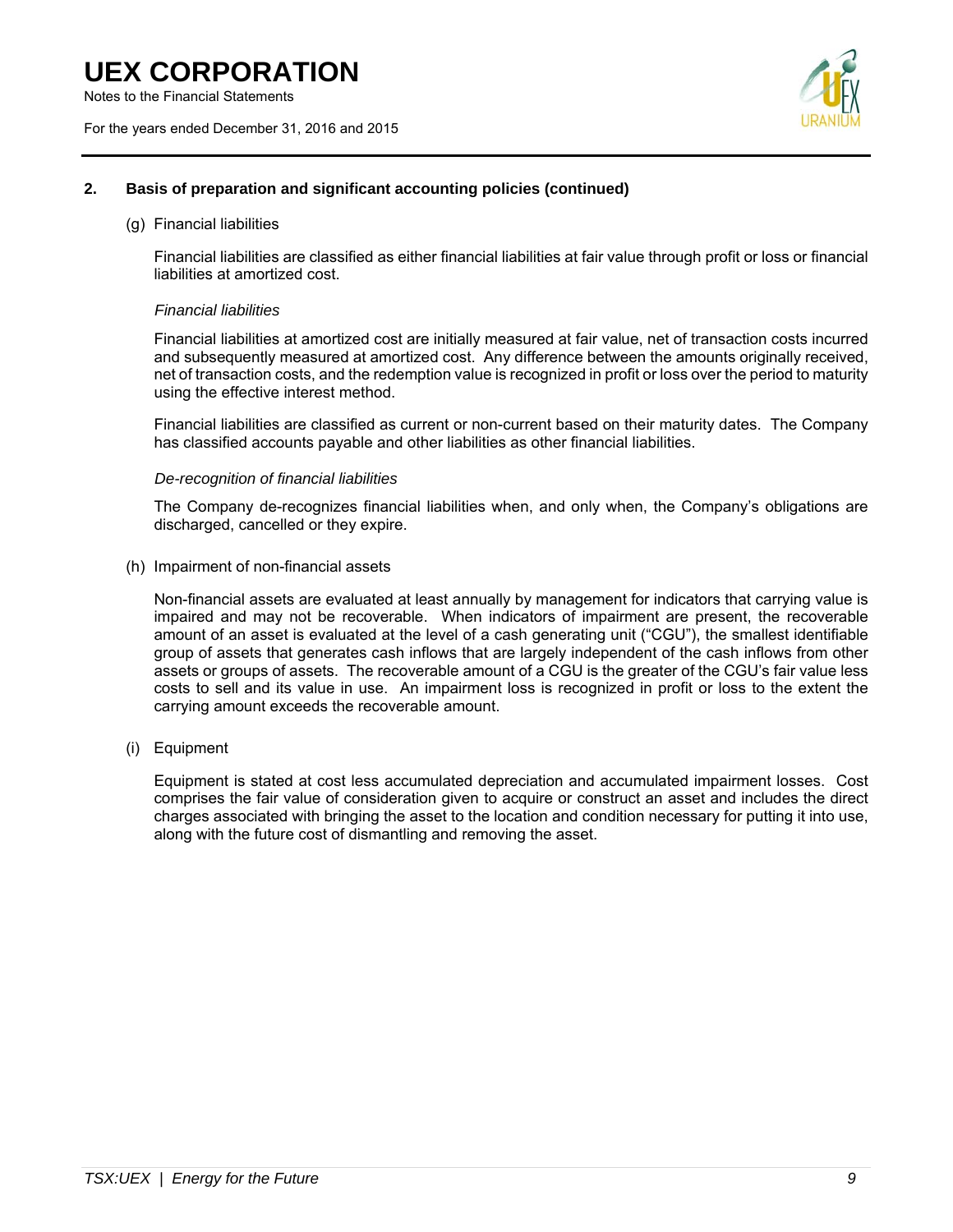Notes to the Financial Statements

For the years ended December 31, 2016 and 2015



### **2. Basis of preparation and significant accounting policies (continued)**

(i) Equipment (continued)

When parts of an item of equipment have different useful lives, they are accounted for as separate items (major components) of equipment. The costs of the day-to-day servicing of equipment are recognized in profit or loss as incurred.

### *Depreciation*

Depreciation is based on the cost of an asset less its residual value. Depreciation is provided over the expected useful lives of the assets.

Depreciation methods and expected useful lives are reviewed at each reporting date and adjusted as required. All assets are depreciated on a straight-line basis over their useful lives as follows:

| <b>Asset</b>                 | <b>Basis</b>  | Useful Life                         |
|------------------------------|---------------|-------------------------------------|
| Exploration camp             | Straight line | 5 - 20 years                        |
| <b>Exploration equipment</b> | Straight line | $3 - 5$ years                       |
| Computer equipment           | Straight line | 1 - $5$ years                       |
| Office furniture             | Straight line | $3 - 5$ years                       |
| Leasehold improvements       | Straight line | Lesser of term of lease or 10 years |

# (j) Mineral properties

### *Exploration and evaluation assets and expenses*

The Company capitalizes all costs relating to the acquisition of mineral claims. All exploration and evaluation costs are expensed until properties are determined to have economically recoverable resources. Once a decision to proceed with development has been approved, all subsequent costs incurred for development will be capitalized as a component of property and equipment. Expenditures incurred before the Company has obtained the legal rights to explore a specific area are expensed as incurred.

The recovery of amounts shown for mineral properties is dependent upon the discovery of economically recoverable resources, the ability of the Company to obtain financing to complete exploration and development of the properties and on future profitable production or proceeds of disposition. The underlying value of all properties is dependent on the existence and economic recovery of mineral resources in the future which includes acquiring the necessary permits and approvals. The Company recognizes in income costs recovered on mineral properties when amounts received or receivable are in excess of the carrying amount. Upon transfer of exploration and evaluation assets into development properties, all subsequent expenditures on the exploration, construction, installation or completion of infrastructure facilities are capitalized within development properties.

All capitalized mineral properties are monitored for indications of impairment. Where a potential impairment is indicated, assessments are performed for each area of interest. To the extent that the capitalized acquisition cost is determined to be impaired, this amount is recorded as a write-down of interest in mineral properties in the statement of operations and comprehensive loss in the period.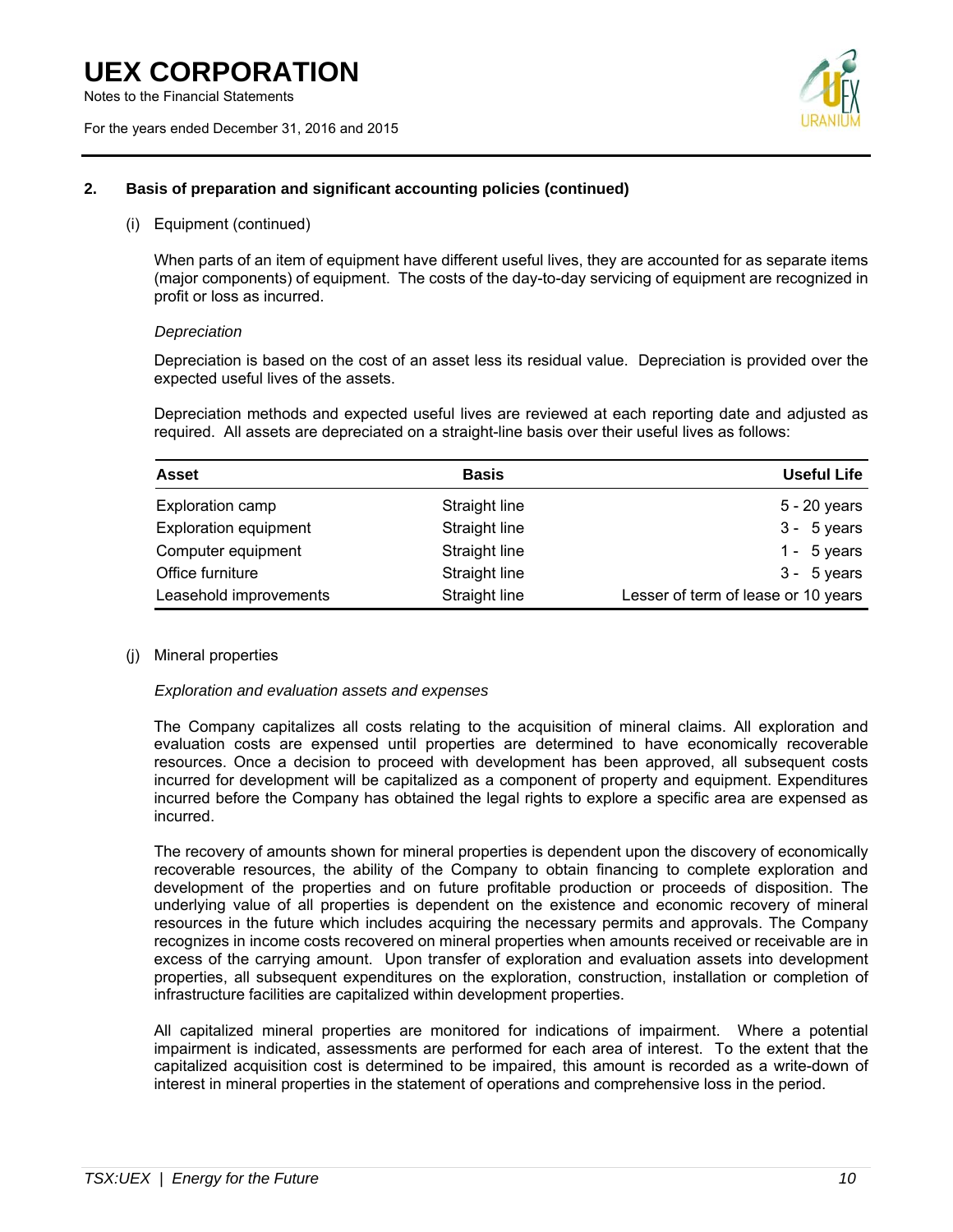Notes to the Financial Statements

For the years ended December 31, 2016 and 2015



# **2. Basis of preparation and significant accounting policies (continued)**

(j) Mineral properties (continued)

### *Development properties*

When mineral reserves have been determined and the decision to proceed with development has been approved, capitalized mineral property costs are tested for impairment then reclassified as a component of property, plant and equipment. The expenditures related to development and construction are capitalized as construction-in-progress. Costs associated with the testing of new assets incurred in the period before they are operating in the manner intended by management are capitalized. Development expenditures are net of the proceeds of the sale of metals from ore extracted during the development phase (before the assets are operating in the manner intended by management). Interest on borrowings related to the construction and development of assets are capitalized as pre-production costs and classified as a component of property, plant and equipment. Upon reaching commercial production (operating in the manner intended by management), these capitalized costs are amortized over the estimated reserves on a unit-of-production basis.

### *Reserve and resource estimates*

The Company estimates its reserves and mineral resources based on information compiled by Qualified Persons as defined in accordance with Canadian Securities Administrators National Instrument 43-101 (Standards for Disclosure of Mineral Projects). Reserves are used when performing impairment assessments on the Company's mineral properties once they have moved from Exploration and Evaluation to Development. There are numerous uncertainties inherent in the estimation of mineral reserves and assumptions that are valid at the time of estimation may change significantly when new information becomes available. Changes in the forecasted prices of commodities, exchange rates, production costs or recovery rates may change the economic status of reserves and may, ultimately, result in the reserves being revised.

(k) Provisions

### *General*

Provisions are recorded when a present legal or constructive obligation exists as a result of past events where it is probable that an outflow of resources embodying economic benefits will be required to settle the obligation and a reliable estimate of the amount of the obligation can be made. The expense relating to any provision is presented in profit or loss net of any reimbursement.

#### *Environmental rehabilitation provision*

The Company recognizes the fair value of a liability for environmental rehabilitation in the period in which the Company is legally or constructively required to remediate, if a reasonable estimate of fair value can be made, based on an estimated future cash settlement of the environmental rehabilitation obligation, discounted at a pre-tax rate that reflects the current market assessments of the time value of money and the risks specific to the obligation.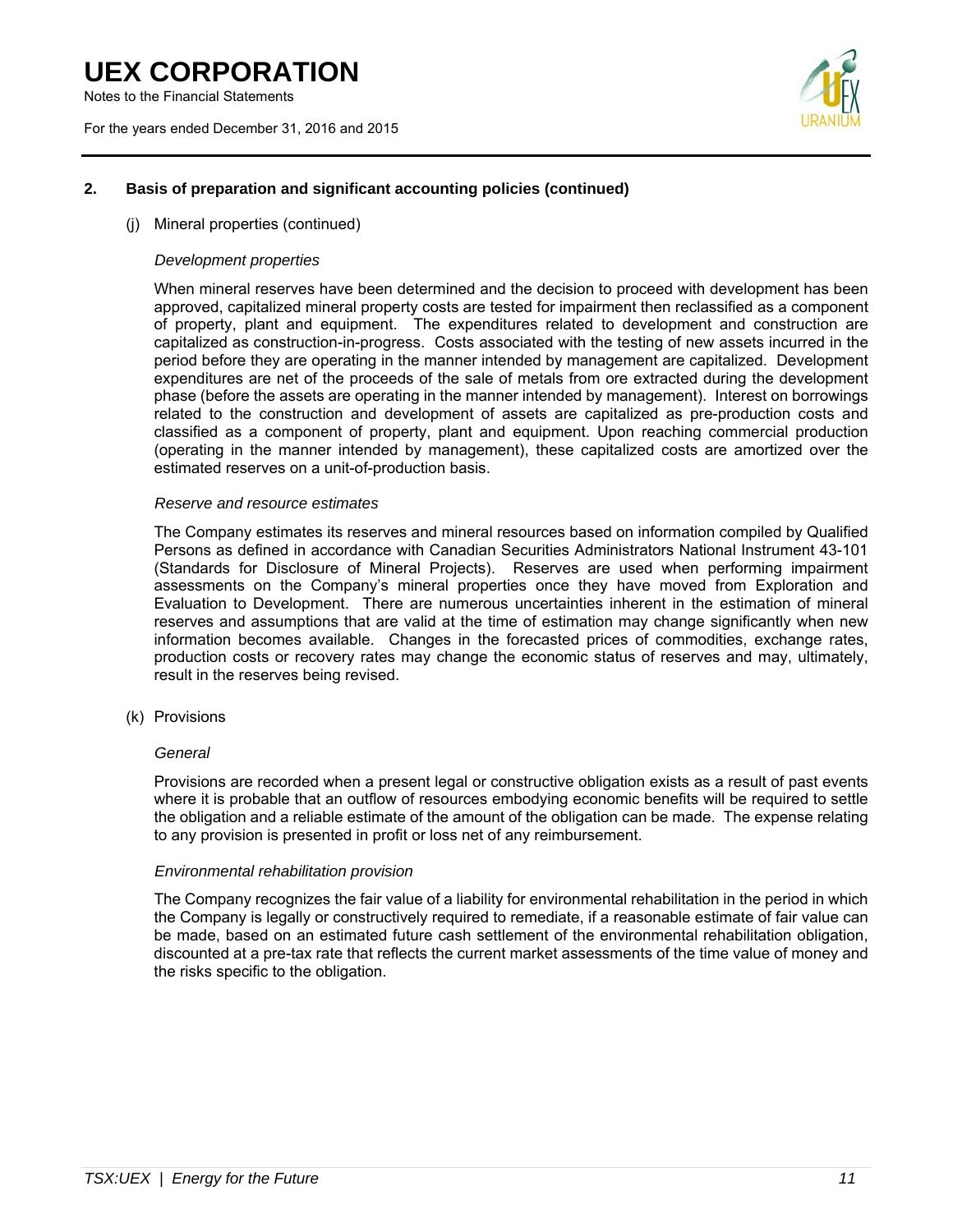Notes to the Financial Statements

For the years ended December 31, 2016 and 2015



# **2. Basis of preparation and significant accounting policies (continued)**

(k) Provisions (continued)

#### *Environmental rehabilitation provision (continued)*

The environmental rehabilitation obligation is recorded as a liability and the offset is capitalized as part of the carrying amount of the associated long-lived asset. The capitalized environmental rehabilitation cost is amortized on the same basis as the related asset. The liability is adjusted for the accretion of the discounted obligation and any changes in the amount or timing of the underlying future cash flows. Significant judgments and estimates are involved in forming expectations of the amounts and timing of environmental rehabilitation cash flows. The Company has assessed each of its mineral projects and determined that no material environmental rehabilitations exist as the disturbance to date is minimal.

(l) Income taxes

Income tax expense comprises current and deferred tax. It is recognized in profit or loss except to the extent that it relates to a business combination, or items recognized directly in equity or in OCI.

Current tax comprises the expected tax payable or receivable on the taxable income or loss for the year and any adjustment to the tax payable or receivable in respect of previous years. It is measured using tax rates enacted or substantively enacted at the reporting date. Current tax also includes any tax arising from dividends. Current tax assets and liabilities are offset only if certain criteria are met.

The Company uses the balance sheet method of accounting for income taxes. Under the balance sheet method, deferred tax assets and liabilities are recognized for the future tax consequences attributable to differences between the financial statement carrying amounts of existing assets and liabilities and their respective tax bases. Deferred tax assets and liabilities are measured using substantively enacted tax rates expected to apply to taxable income in the years in which those temporary differences are expected to be recovered or settled. Deferred tax assets also result from unused loss carry-forwards, resourcerelated income tax pools and timing differences for other deductions. A deferred tax asset is recognized for unused tax losses, tax credits and deductible temporary differences to the extent that it is probable that future taxable profits will be available against which they can be utilized. Deferred tax assets are reviewed at each reporting date and are reduced to the extent that it is no longer probable that the related tax benefit will be realized.

(m) Flow-through shares

Under Canadian income tax legislation, a company is permitted to issue shares whereby the company agrees to incur qualifying expenditures and renounce the related income tax deductions to the investors. To account for flow-through shares, the Company allocates total proceeds from the issuance of flowthrough shares between the offering of shares and the sale of tax benefits.

The total amount allocated to the offering of shares is based on the quoted price of the underlying shares. The remaining amount which is allocated to the sale of tax benefits is recorded as a liability and is reversed when the tax benefits are renounced. The difference between the amount originally recorded as a liability and the estimated income tax benefits on date of renouncement is recognized as a gain or loss in earnings. The tax effect of the renunciation is recorded at the time the Company makes the renunciation, which may differ from the effective date of renunciation. If the flow-through shares are not issued at a premium, a liability is not established.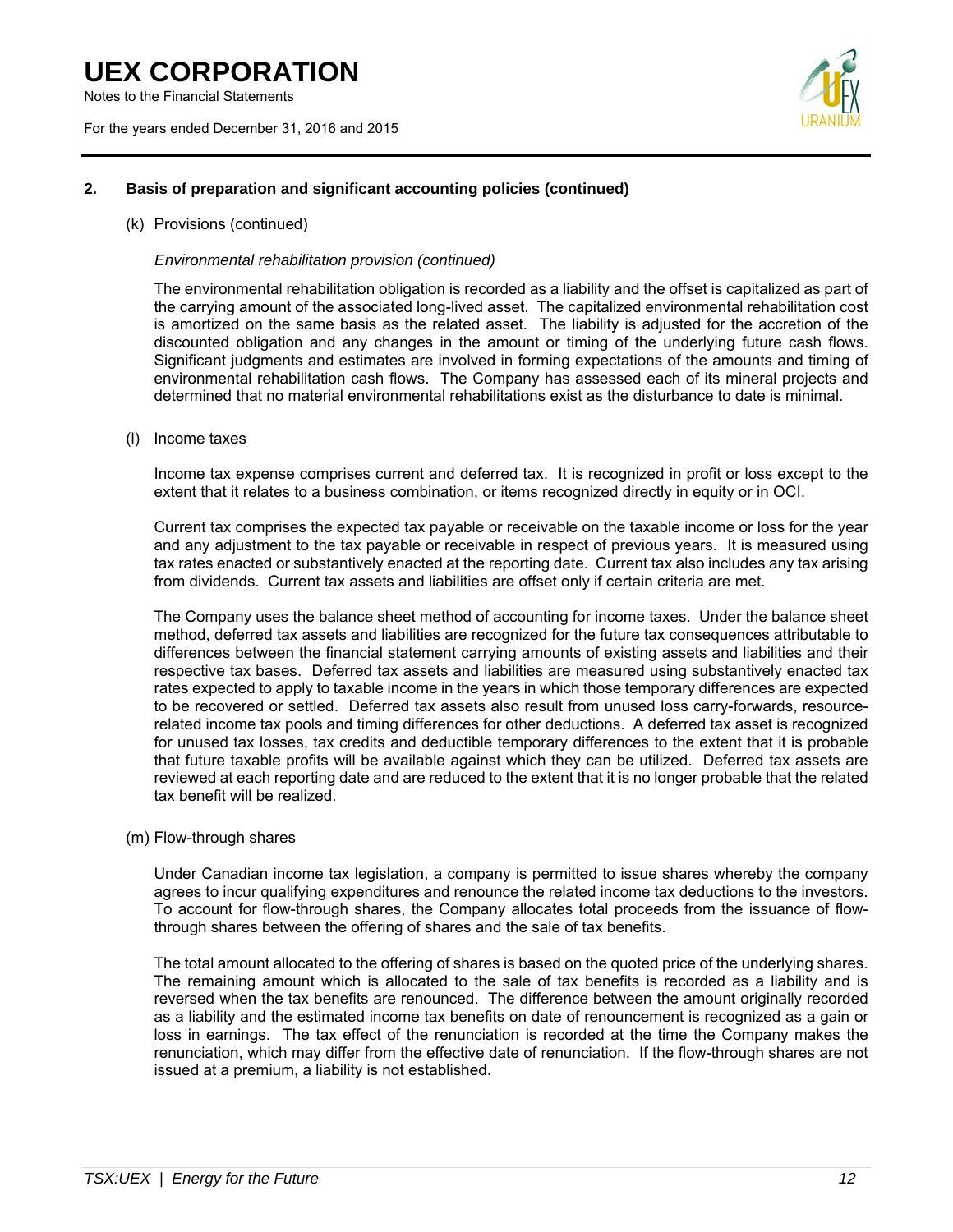Notes to the Financial Statements

For the years ended December 31, 2016 and 2015



### **2. Basis of preparation and significant accounting policies (continued)**

(n) Share capital

Common shares are classified as equity. The Company records proceeds from share issuances net of direct issue costs. Common shares issued for consideration, other than cash, are valued at the quoted market price on the date the shares are issued.

### (o) Valuation of warrants

The Company has adopted the residual value method with respect to the measurement of shares and warrants issued as part of units. The residual value method first allocates value to common shares issued in the private placements at their fair value, as determined by the closing quoted bid price on the announcement date or the price protection date, if applicable. The balance remaining, if any, is allocated to the warrants with the fair value recorded in shareholders' equity under warrant reserve.

### (p) Share-based payments

The Company has a share option plan which is described in Note 12(c). The fair value of all share-based awards is estimated using the Black-Scholes option-pricing model at the grant date and amortized over the vesting periods. An individual is classified as an employee when the individual is an employee for legal or tax purposes (direct employee) or provides services similar to those performed by a direct employee, including directors of the Company. Share-based payments to non-employees are measured at the fair value of the goods or services received or the fair value of the equity instruments issued if it is determined the fair value of the goods or services cannot be reliably measured and are recorded at the date the goods or services are received. The amount recognized as an expense is adjusted to reflect the number of awards expected to vest.

None of the Company's awards call for settlement in cash or other assets. Consideration received on the exercise of share purchase options is recorded as share capital and the related share-based payments reserve is transferred to share capital. The offset to the recorded cost is to share-based payments reserve. Charges for share purchase options that are forfeited before vesting are reversed from share-based payments reserve. For those share purchase options that expire or are forfeited after vesting, the amount previously recorded in share-based payments reserve is transferred to deficit.

### (q) Earnings (loss) per share

Basic earnings (loss) per share is calculated using the weighted-average number of common shares outstanding and earnings (loss) available to shareholders. For all periods presented, earnings (loss) available to shareholders equals reported earnings (loss). The treasury share method is used to calculate diluted earnings per share. Under the treasury share method, the weighted-average number of common shares outstanding for the calculation of diluted loss per share assumes that the proceeds received on exercise of diluted share purchase options and share purchase warrants are used to repurchase outstanding shares at average market prices during the period. The calculation of diluted earnings (loss) per share excludes the effects of share purchase options and warrants that would be anti-dilutive.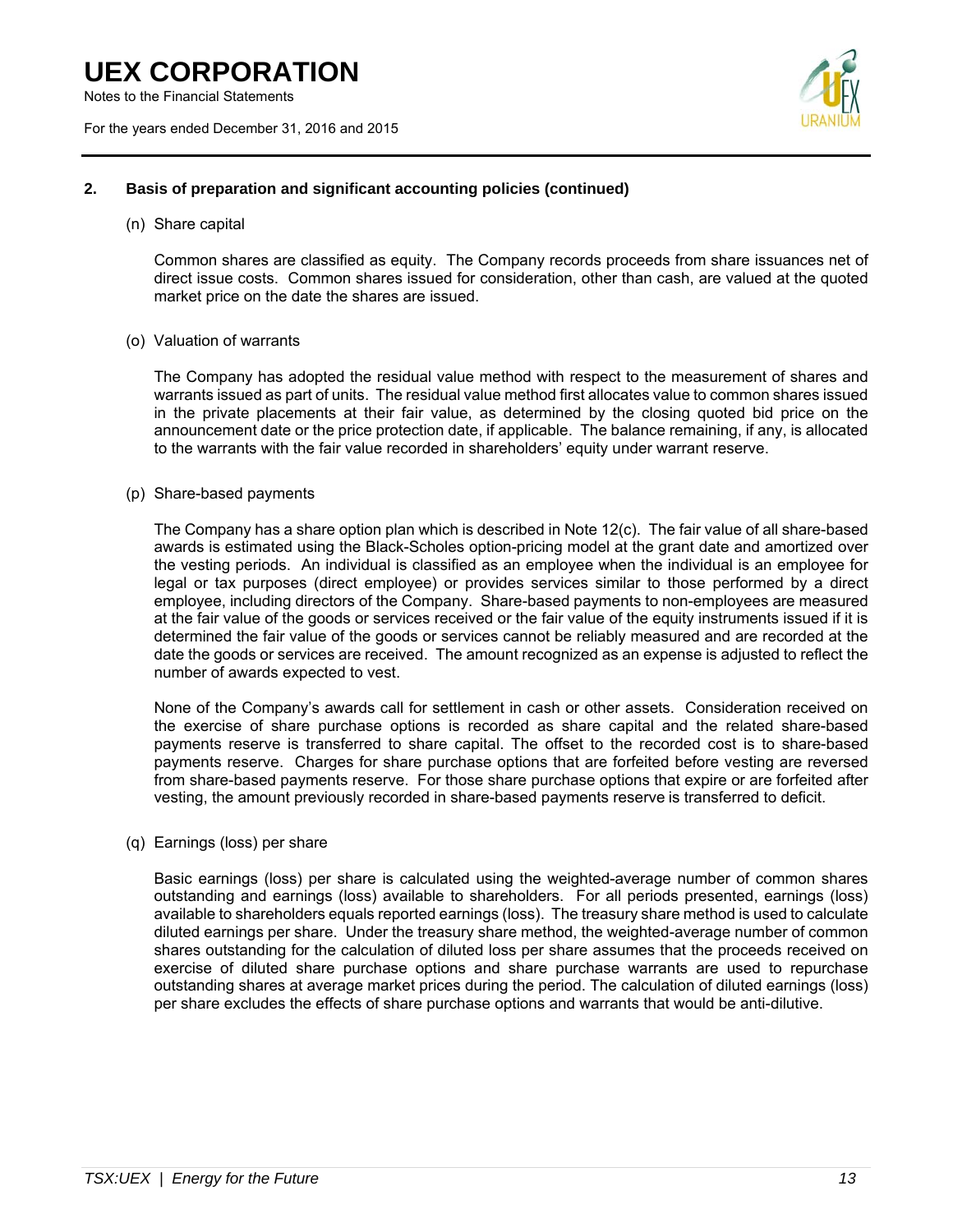Notes to the Financial Statements

For the years ended December 31, 2016 and 2015



### **2. Basis of preparation and significant accounting policies (continued)**

(r) Recent accounting announcements

The International Accounting Standards Board has issued IFRS 9 *Financial Instruments* ("IFRS 9") to replace IAS 39 *Financial Instruments*, which is intended to reduce the complexity in the measurement and classification of financial instruments. The current version of IFRS 9 has a mandatory effective date of January 1, 2018 and is available for early adoption. The Company does not expect IFRS 9 to have a material impact on the financial statements. The classification and measurement of the Company's financial assets is not expected to change under IFRS 9 because of the nature of the Company's operations and the types of financial assets that it holds.

In January of 2016, the IASB issued IFRS 16 *Leases* ("IFRS 16") which replaces the existing leasing standard, IAS 17 *Leases*. The new standard effectively eliminates the distinction between operating and finance leases for lessees, while lessor accounting remains largely unchanged with the distinction between operating and finance leases retained. IFRS 16 takes effect on January 1, 2019, with earlier application permitted. The Company has not yet evaluated the impact of adopting this standard and does not intend to early adopt.

(s) Reclassification of Comparative Period Presentation

Certain comparative period amounts have been reclassified to conform with the current year's presentation. See Note 21 *Change in Accounting Policy*.

### **3. Cash and cash equivalents**

|                     | December 31<br>2016 |   | December 31<br>2015 |
|---------------------|---------------------|---|---------------------|
| Cash                | 290.603             | Œ | 132,659             |
| Short-term deposits | 3,846,033           |   | 5,007,155           |
|                     | 4,136,636           |   | 5,139,814           |

#### **4. Amounts receivable**

|                     |   | December 31<br>2016 |    | December 31<br>2015 |
|---------------------|---|---------------------|----|---------------------|
| Interest receivable |   | 53.564              | \$ | 45,082              |
| Other receivables   |   | 52.472              |    | 16,928              |
|                     | S | 106,036             | S  | 62,010              |

Interest receivable reflects unpaid interest earned on short-term deposits. Other receivables include \$51,826 of Goods and Services Tax (GST) receivable as at December 31, 2016 (December 31, 2015 - \$15,964).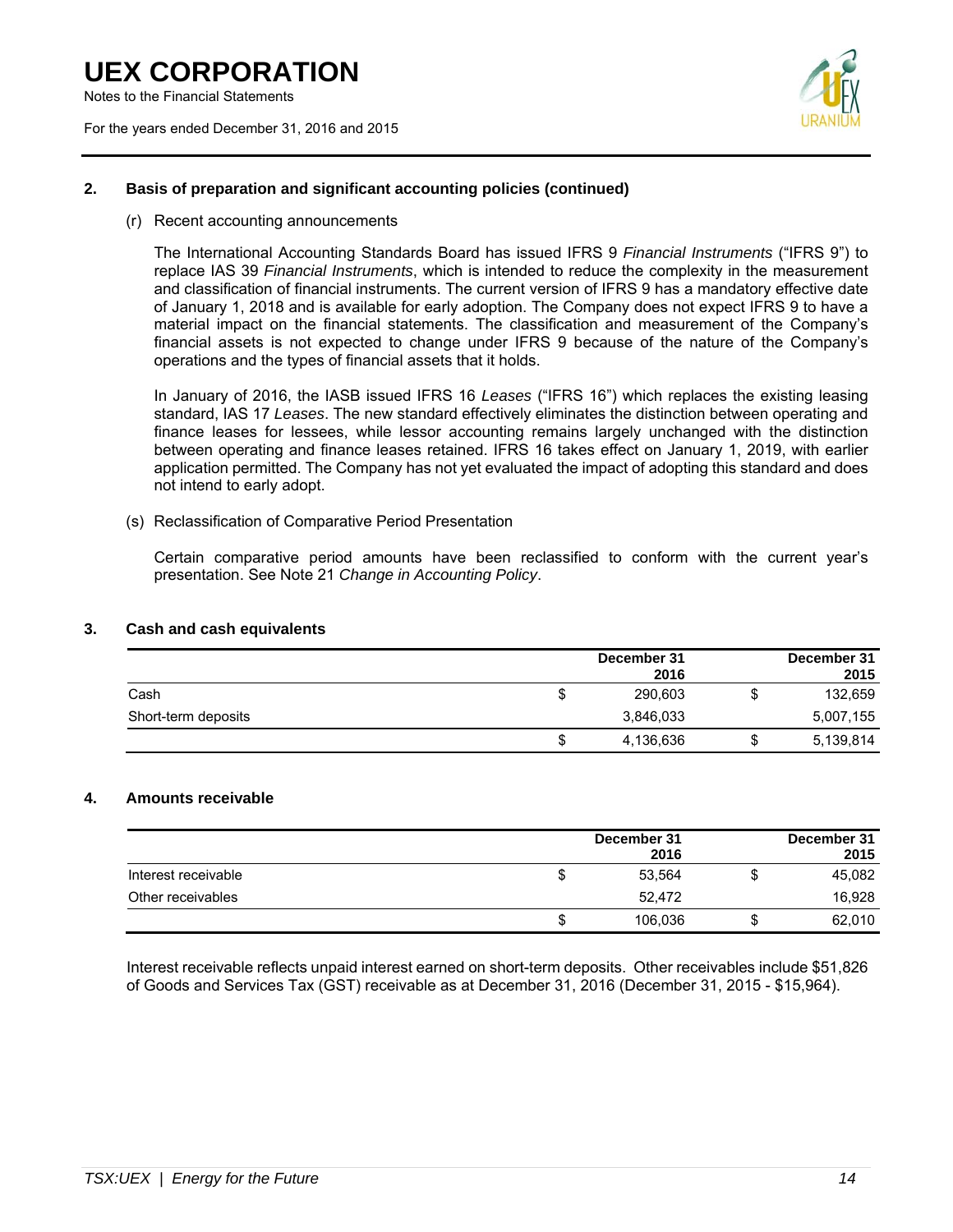Notes to the Financial Statements

For the years ended December 31, 2016 and 2015



# **5. Prepaid expenses**

|                     |   | December 31<br>2016 |     | December 31<br>2015 |
|---------------------|---|---------------------|-----|---------------------|
| Advances to vendors | S | 50.000              |     | 30,000              |
| Prepaid expenses    |   | 92,357              |     | 70,177              |
|                     | S | 142.357             | ۰D. | 100,177             |

# **6. Deposits**

|          | December 31<br>2016 | December 31<br>2015 |
|----------|---------------------|---------------------|
| Deposits | 44.377              | 44,704              |

The Company paid deposits in 2015 relating to new operating leases for its premises. The leases expire between July 31, 2018 and October 31, 2020 (see Note 13 *Commitments*).

# **7. Equipment**

|                                            | <b>Exploration</b><br>camp | <b>Exploration</b><br>equipment | <b>Computing</b><br>equipment | <b>Furniture</b><br>and fixtures | <b>Total</b>  |
|--------------------------------------------|----------------------------|---------------------------------|-------------------------------|----------------------------------|---------------|
| Cost                                       |                            |                                 |                               |                                  |               |
| Balance at December 31, 2014               | \$<br>99,327               | \$<br>331.684                   | \$<br>257.698                 | \$<br>32,632                     | \$<br>721,341 |
| Additions                                  |                            | 68,300                          | 86,710                        | 81,746                           | 236,756       |
| <b>Disposals</b>                           |                            | (5, 120)                        | (41, 777)                     | (19,046)                         | (65, 943)     |
| Balance at December 31, 2015               | 99,327                     | 394,864                         | 302,631                       | 95,332                           | 892,154       |
| Additions                                  |                            | 31,358                          | 12,754                        | 14,625                           | 58,737        |
| <b>Disposals</b>                           |                            | (3,811)                         | (1, 311)                      | (7, 422)                         | (12, 544)     |
| Balance at December 31, 2016               | \$<br>99,327               | \$<br>422,411                   | \$<br>314,074                 | \$<br>102,535                    | \$<br>938,347 |
| Accumulated depreciation and<br>Impairment |                            |                                 |                               |                                  |               |
| Balance at December 31, 2014               | \$<br>48.111               | \$<br>314,920                   | \$<br>222,441                 | \$<br>23.984                     | \$<br>609,456 |
| Depreciation charge for the year           | 7,883                      | 17,150                          | 22,595                        | 7,569                            | 55,197        |
| <b>Disposals</b>                           |                            | (5, 120)                        | (41,200)                      | (18, 381)                        | (64, 701)     |
| Balance at December 31, 2015               | 55,994                     | 326,950                         | 203,836                       | 13,172                           | 599,952       |
| Depreciation charge for the year           | 7,883                      | 23,822                          | 30,004                        | 19,969                           | 81,678        |
| <b>Disposals</b>                           |                            | (2, 288)                        | (1, 311)                      | (6,868)                          | (10, 467)     |
| Balance at December 31, 2016               | \$<br>63,877               | \$<br>348,484                   | \$<br>232,529                 | \$<br>26,273                     | \$<br>671,163 |
| Net book value                             |                            |                                 |                               |                                  |               |
| Balance at December 31, 2014               | \$<br>51,216               | \$<br>16,764                    | \$<br>35,257                  | \$<br>8.648                      | \$<br>111,885 |
| Balance at December 31, 2015               | \$<br>43,333               | \$<br>67,914                    | \$<br>98,795                  | \$<br>82,160                     | \$<br>292,202 |
| Balance at December 31, 2016               | \$<br>35,450               | \$<br>73,927                    | \$<br>81,545                  | \$<br>76,262                     | \$<br>267,184 |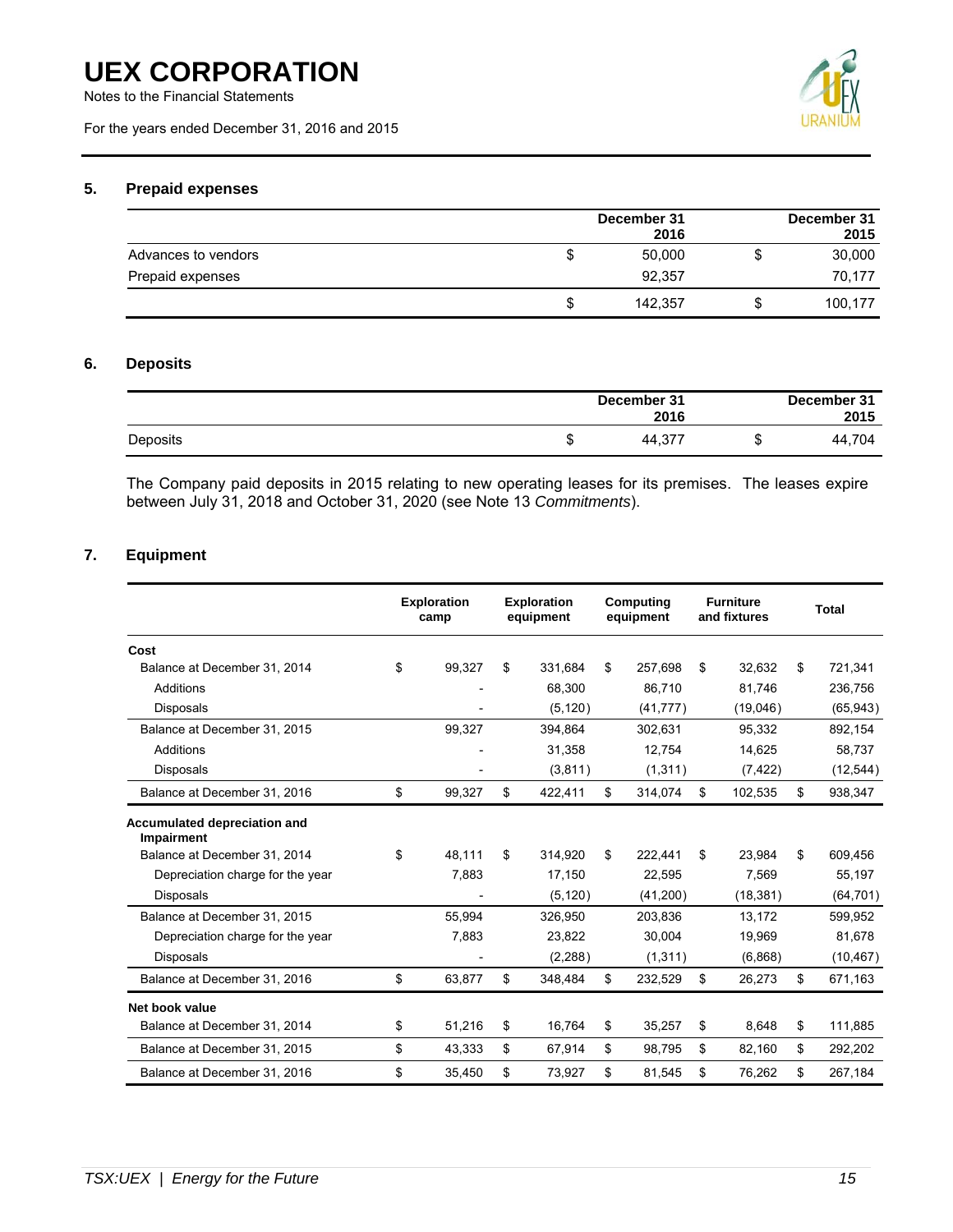Notes to the Financial Statements

For the years ended December 31, 2016 and 2015



# **8. Mineral properties**

Exploration and evaluation assets – acquisition costs

|                                | <b>Hidden Bay</b>        |    | Western<br>Athabasca         | <b>Black Lake</b> |                          | <b>Christie Lake</b> |                          | Total           |
|--------------------------------|--------------------------|----|------------------------------|-------------------|--------------------------|----------------------|--------------------------|-----------------|
|                                | (i)                      |    | (iv)                         |                   | (v)                      |                      | (vii)                    |                 |
| Balance at December 31, 2014   | \$<br>4,451,500          | \$ | 924                          | \$                | 759,385                  | \$                   | $\overline{\phantom{0}}$ | \$<br>5,211,809 |
| Additions                      | 24,180                   |    | 604                          |                   |                          |                      | 250,000                  | 274,784         |
| Impairment charge for the year | $\overline{\phantom{0}}$ |    | (1,528)                      |                   |                          |                      |                          | (1,528)         |
| Balance at December 31, 2015   | 4,475,680                |    | $\qquad \qquad \blacksquare$ |                   | 759,385                  |                      | 250,000                  | 5,485,065       |
| Additions                      | $\overline{\phantom{0}}$ |    | $\qquad \qquad$              |                   | $\overline{\phantom{a}}$ |                      | 3,750,000                | 3.750.000       |
| Impairment charge for the year | (1,500)                  |    | $\qquad \qquad \blacksquare$ |                   |                          |                      |                          | (1,500)         |
| Balance at December 31, 2016   | \$<br>4,474,180          | \$ | $\overline{\phantom{a}}$     | \$                | 759.385                  | \$                   | 4.000.000                | \$<br>9.233.565 |

The Company's mineral property interests include both 100% owned projects as well as joint operations in which the Company has less than 100% ownership. The joint operations are governed by contractual arrangements but have not been organized into separate legal entities or vehicles.

The joint arrangements that the Company is party to in some cases entitle the Company to a right of first refusal on the projects should one of the partners choose to sell their interest. The joint arrangements are governed by a management committee which sets the annual exploration budgets for these projects. Should the Company be unable to, or choose not to, fund its required contributions as outlined in the agreement, there is a risk that the Company's ownership interest could be diluted. As a result of decisions to fund exploration programs for the joint arrangements, the Company may choose to complete further equity issuances or fund these amounts through the Company's general working capital.

#### *100% owned projects*

(i) Hidden Bay Project

The Company's 100% owned Hidden Bay Project, including the Horseshoe, Raven and West Bear Deposits, is located in the eastern Athabasca Basin of northern Saskatchewan, Canada.

Umpherville River, located in the eastern Athabasca Basin, was acquired in stages in 2015 and is now 100% owned by UEX. The claims are contiguous to other mineral claims included in the Hidden Bay Project and acquisition expenditures are included with Hidden Bay. The mineral claims that make up Umpherville River are subject to a 2% NSR royalty on 20% of the project for each mineral produced (equivalent to a 0.4% NSR on the total project) with the NSR on uranium capped at \$10 million.

In December 2016, the Company wrote off \$1,500 relating to five claims, which were staked in October 2014 and lapsed on January 6, 2017, on which no exploration work had been completed. These claims did not form a key part of the Hidden Bay Project.

### (ii) Riou Lake Project

The Company holds a 100% interest in the Riou Lake Project located in the northern Athabasca Basin. Mineral property acquisition costs associated with its Riou Lake Project were written off in 2014 due to a lack of ongoing exploration activity. UEX continues to maintain several Riou Lake claims in good standing.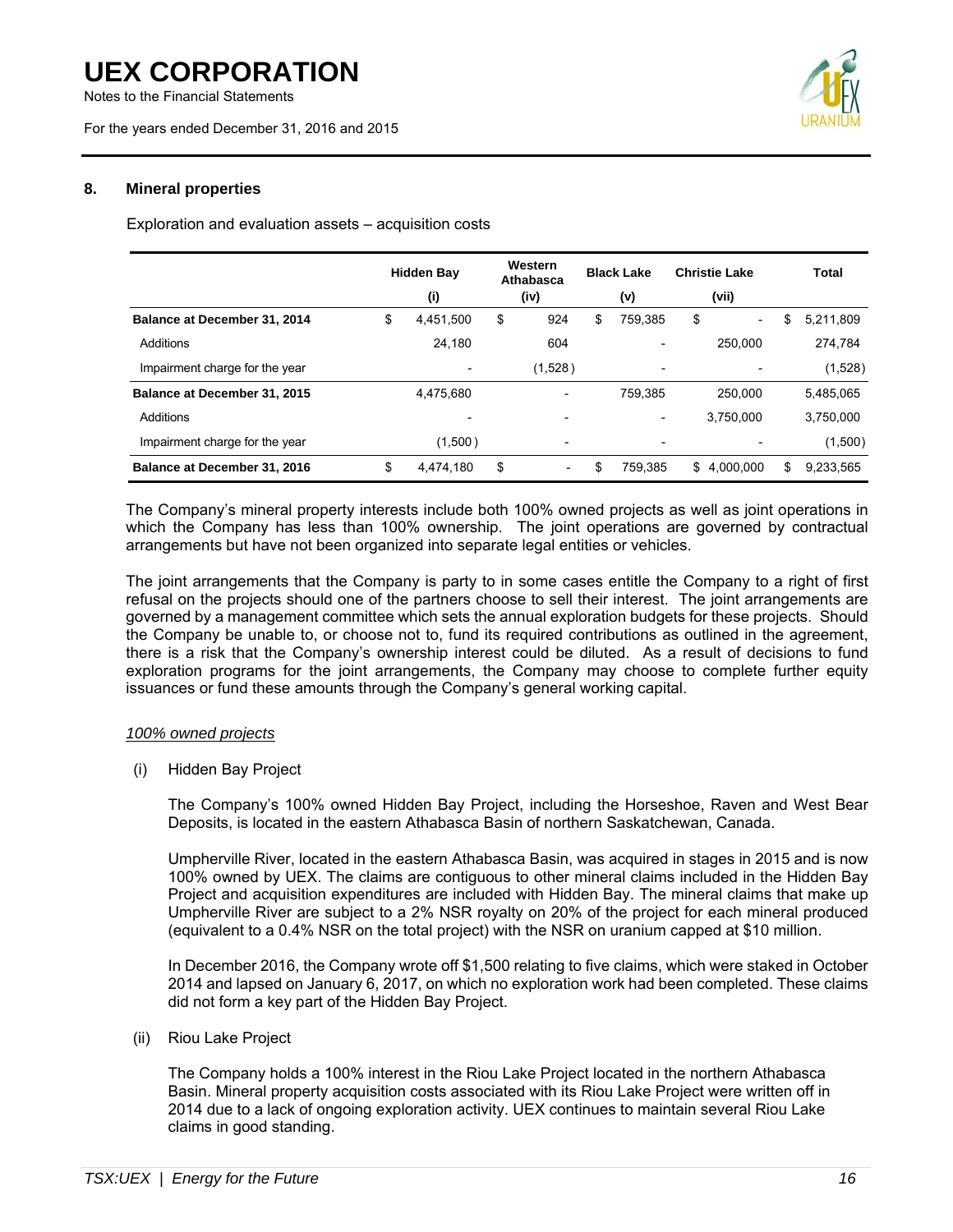Notes to the Financial Statements

For the years ended December 31, 2016 and 2015



### **8. Mineral properties (continued)**

Exploration and evaluation assets (continued)

#### (iii) Northern Athabasca Projects

The Northern Athabasca Project consisted of the Butler Lake Property and the La Roque Property. The two claims comprising the Butler Lake Project expired on February 5, 2017, and the three claims that comprised the La Roque Property expired on December 17, 2016.

The Northern Athabasca Project was written off in 2010 due to a lack of planned exploration activity at that time.

#### *Joint operations*

(iv) Western Athabasca Projects

The Western Athabasca Projects (the "Projects"), located in the western Athabasca Basin, which include the Kianna, Anne, Colette and 58B Deposits located at the Shea Creek Project, are nine joint ventures with the Company holding an approximate 49.1% interest and AREVA Resources Canada Inc. ("AREVA") holding an approximate 50.9% interest in all projects as at December 31, 2016 and 2015, except for the Laurie Project, where the Company has an approximate 42.2% interest as at December 31, 2016 and 2015, and the Mirror River Project, where the Company has an approximate 42.3% interest as at December 31, 2016 and 49.1% interest as at December 31, 2015. The Company is in the process of negotiating joint-venture agreements with AREVA.

The Kianna, Anne and Colette deposits are subject to a royalty of US\$0.212 per pound of  $U_3O_8$  sold to a maximum royalty of US\$10,000,000.

In 2016, UEX decided not to fund its share of the 2016 geophysical program at the Mirror River Project. UEX's interest in this project has dropped from the current 49.1% interest to approximately 41.9%. This dilution only applied to UEX's interest in the Mirror River Project.

In 2017, AREVA proposed budgets of \$0.5 million each on Uchrich and Nikita and \$1.3 million each on Laurie and Mirror River, of which UEX has decided not to fund. Interests on these projects are anticipated to drop as follows, should AREVA complete the approved programs. This decision does not impact the ownership interest in the Shea Creek, Erica, Brander, or Alexandra Projects.

|                               |         | December 31, 2016 |         | Projected interest, December 31, 2017<br><b>AREVA</b> |         |         |  |  |  |
|-------------------------------|---------|-------------------|---------|-------------------------------------------------------|---------|---------|--|--|--|
| <b>Ownership interest (%)</b> | UEX     | <b>AREVA</b>      | Total   | <b>UEX</b>                                            |         | Total   |  |  |  |
| <b>Uchrich</b>                | 49.0975 | 50.9025           | 100.000 | 25.8546                                               | 74.1454 | 100.000 |  |  |  |
| Nikita                        | 49.0975 | 50.9025           | 100.000 | 40.0992                                               | 59.9008 | 100.000 |  |  |  |
| Laurie                        | 42.1827 | 57.8173           | 100.000 | 31.0372                                               | 68.9628 | 100.000 |  |  |  |
| Mirror River                  | 41.9475 | 58.0525           | 100.000 | 31.8912                                               | 68.1088 | 100.000 |  |  |  |

On April 10, 2013, an agreement was signed with AREVA which grants UEX the option to increase its ownership interest in the Western Athabasca Projects, which includes the Shea Creek Project, by 0.9% to a maximum interest of 49.9% by spending \$18.0 million on exploration over the six-year period ending December 31, 2018. UEX is under no obligation to propose a budget in any year of the agreement. The ownership interest for the Projects shall be increased at the end of the year by the proportional amount of the additional exploration expenditures incurred in the year which are in addition to the budget amounts proposed by AREVA. UEX may propose an additional exploration budget of up to \$4.0 million in any single year without the prior approval of AREVA, who remains the project operator. UEX did not propose a supplemental exploration program for 2016.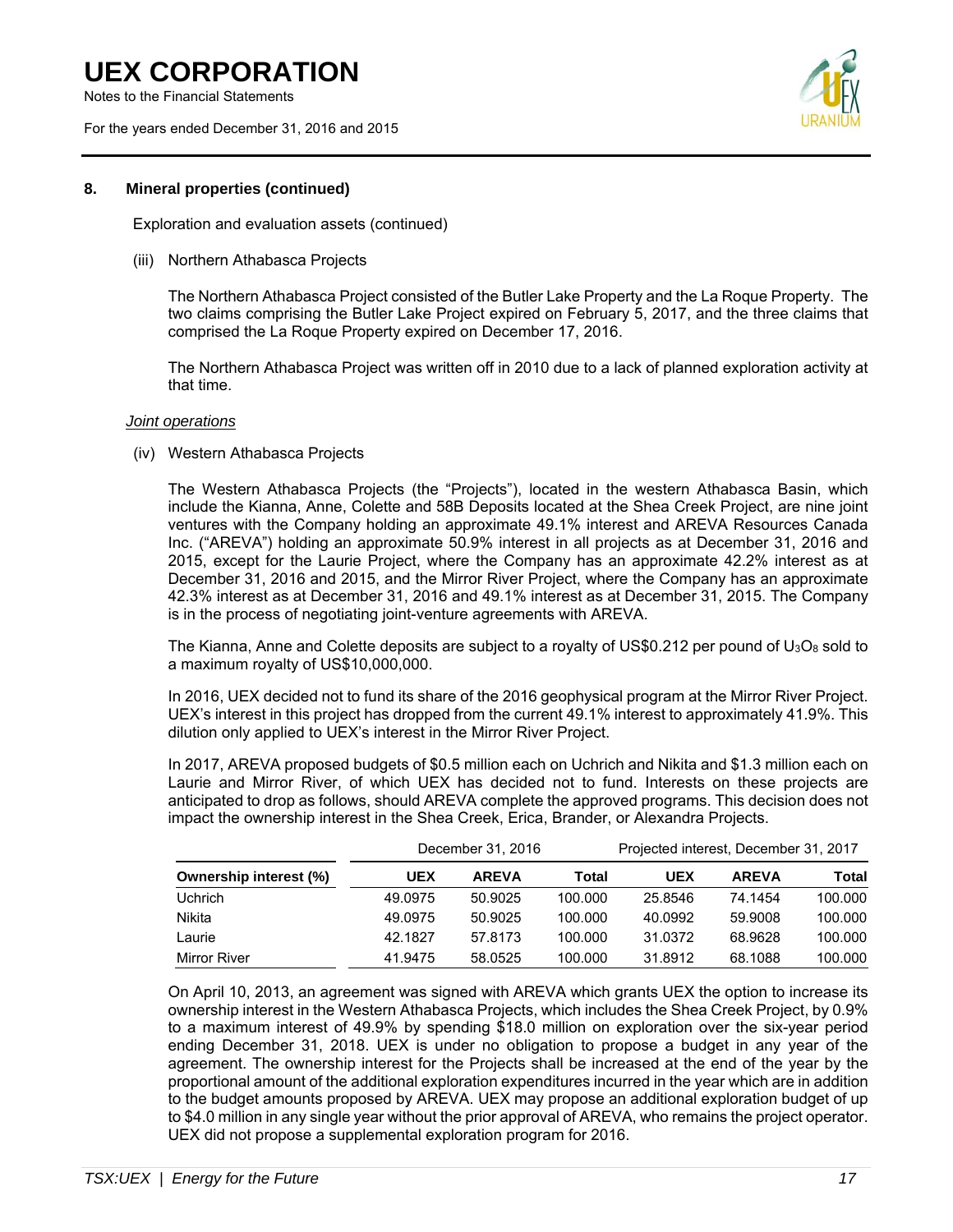Notes to the Financial Statements

For the years ended December 31, 2016 and 2015



### **8. Mineral properties (continued)**

Exploration and evaluation assets (continued)

#### *Joint operations (continued)*

(iv) Western Athabasca Projects (continued)

In July of 2014, UEX and AREVA each staked claims which became the Coppin Lake Project. A budget for geophysics and line cutting was proposed for 2016, of which UEX would have been responsible for funding its 49.097% share. When bids were received to perform the proposed work, they were much higher than expected. Given the higher than expected costs and small area involved, AREVA made a decision to cancel the program and UEX recorded a \$1,528 impairment charge in 2015. In early November of 2016, UEX sold its interest in Coppin Lake for proceeds of \$17,184. UEX will also receive its proportionate share of a 1.5% NSR royalty should uranium be produced from this project. The purchaser may elect to purchase the royalty for \$950,000, of which UEX would be entitled to 49.1%.

(v) Black Lake Project

The Black Lake Project ("Black Lake"), located in the northern Athabasca Basin, is a joint venture with the Company holding a 90.92% interest and AREVA holding a 9.08% interest as at December 31, 2016 and 2015.

In early 2013, UEX signed an agreement with Uracan Resources Ltd. ("Uracan") whereby Uracan could earn a 60% interest in Black Lake. Amendments to this original agreement were signed on June 23, 2014, December 15, 2014 and November 25, 2015.

As part of the original earn-in agreement, Uracan issued 300,000 shares and 150,000 share purchase warrants to UEX, exchangeable for 150,000 Uracan shares at \$0.15 per warrant for three years. The combined value of \$35,931 upon receipt was recorded as a reduction of the carrying value of Black Lake in 2013 (see Note 9).

As part of the first amendment, Uracan issued 50,000 shares and 25,000 share purchase warrants to UEX, exchangeable for 25,000 Uracan shares at \$0.12 per warrant for three years. The combined value of \$3,639 upon receipt was recorded as a reduction of the carrying value of Black Lake in 2014 (see Note 9).

Under the agreement, Uracan was to have funded a total of \$10.0 million of project expenditures by December 31, 2023 to earn their 60% interest in Black Lake from UEX, with no partial earn-in permitted. Under the amended earn-in agreement, Uracan was to have expended \$3.0 million by December 31, 2016. UEX would remain the project operator and was entitled to a 10% management fee under the Black Lake joint venture agreement until such time as Uracan had earned its 60% interest in Black Lake.

Uracan also granted to UEX a 1% NSR royalty from their ownership interest, to a maximum of \$10.0 million of royalty payments.

Uracan did not meet the \$3.0 million in exploration expenditures required under the amended Black Lake Project earn-in agreement by December 31, 2016 and UEX did not extend the funding deadline. As of January 20, 2017, UEX terminated the earn-in agreement with Uracan, with Uracan earning no interest in the Black Lake Project.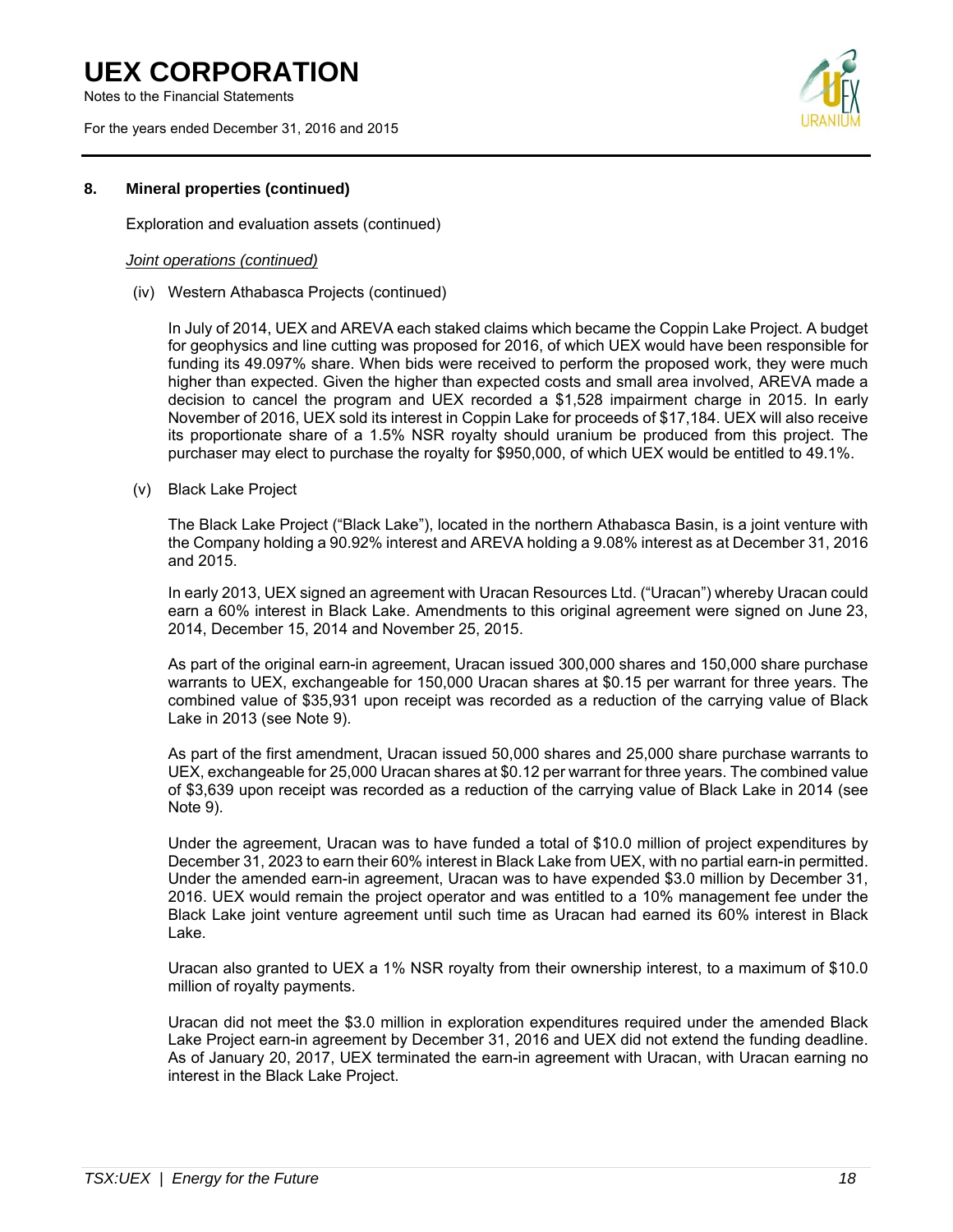Notes to the Financial Statements

For the years ended December 31, 2016 and 2015



### **8. Mineral properties (continued)**

Exploration and evaluation assets (continued)

#### *Joint operations (continued)*

(vi) Beatty River Project

The Company has a 25% interest in the Beatty River Project, which is located in the western Athabasca Basin. AREVA is the operator of this project.

(vii) Christie Lake Project

The Company has a 30% interest in the Christie Lake Project, which is located in the eastern Athabasca Basin and JCU (Canada) Exploration Company Limited ("JCU") holds a 70% interest. UEX is the operator of this project.

On October 26, 2015, the Company signed a Letter of Intent ("LOI") with JCU to acquire up to a 70% interest in the Christie Lake Project ("Christie Lake"). On January 19, 2016, UEX signed an Option Agreement with JCU formalizing the terms upon which UEX may earn up to a 70% interest in the Christie Lake Project. The project contains historical non-compliant resources (deposits). The consideration includes cash payments and exploration commitments as outlined in the following table.

| <b>Date</b>             | <b>Cash Payment</b> | <b>Exploration Work</b><br><b>Commitment</b> |               | <b>UEX Cumulative</b><br><b>Interest Earned</b> |
|-------------------------|---------------------|----------------------------------------------|---------------|-------------------------------------------------|
| Completed:              |                     |                                              |               |                                                 |
| Upon signing of the LOI | \$<br>250,000       | \$                                           |               | $-$ %                                           |
| Before January 28, 2016 | 1,750,000           |                                              |               | 10.00                                           |
| Before January 1, 2017  | 2,000,000           |                                              | 2,500,000     | 30.00                                           |
|                         |                     | 1,546,253(1)                                 |               |                                                 |
| As at December 31, 2016 | \$<br>4,000,000     |                                              | 4,046,253     |                                                 |
| To be completed:        |                     |                                              |               |                                                 |
| Before January 1, 2018  | 1,000,000           |                                              | 953,747(1)(2) | 45.00                                           |
| Before January 1, 2019  | 1,000,000           |                                              | 5,000,000     | 60.00                                           |
| Before January 1, 2020  | 1,000,000           |                                              | 5,000,000     | 70.00                                           |
|                         | \$<br>3,000,000     | \$                                           | 10,953,747    |                                                 |
| Total                   | 7,000,000           |                                              | 15,000,000    | 70.00%                                          |

(1) Excess exploration work completed in 2016 will be applied to 2017 work commitments.

(2) 2017 exploration commitment under the agreement is \$2,500,000.

UEX has committed to make cash payments to JCU and to fund exploration work as outlined in the table above for the Christie Lake Project.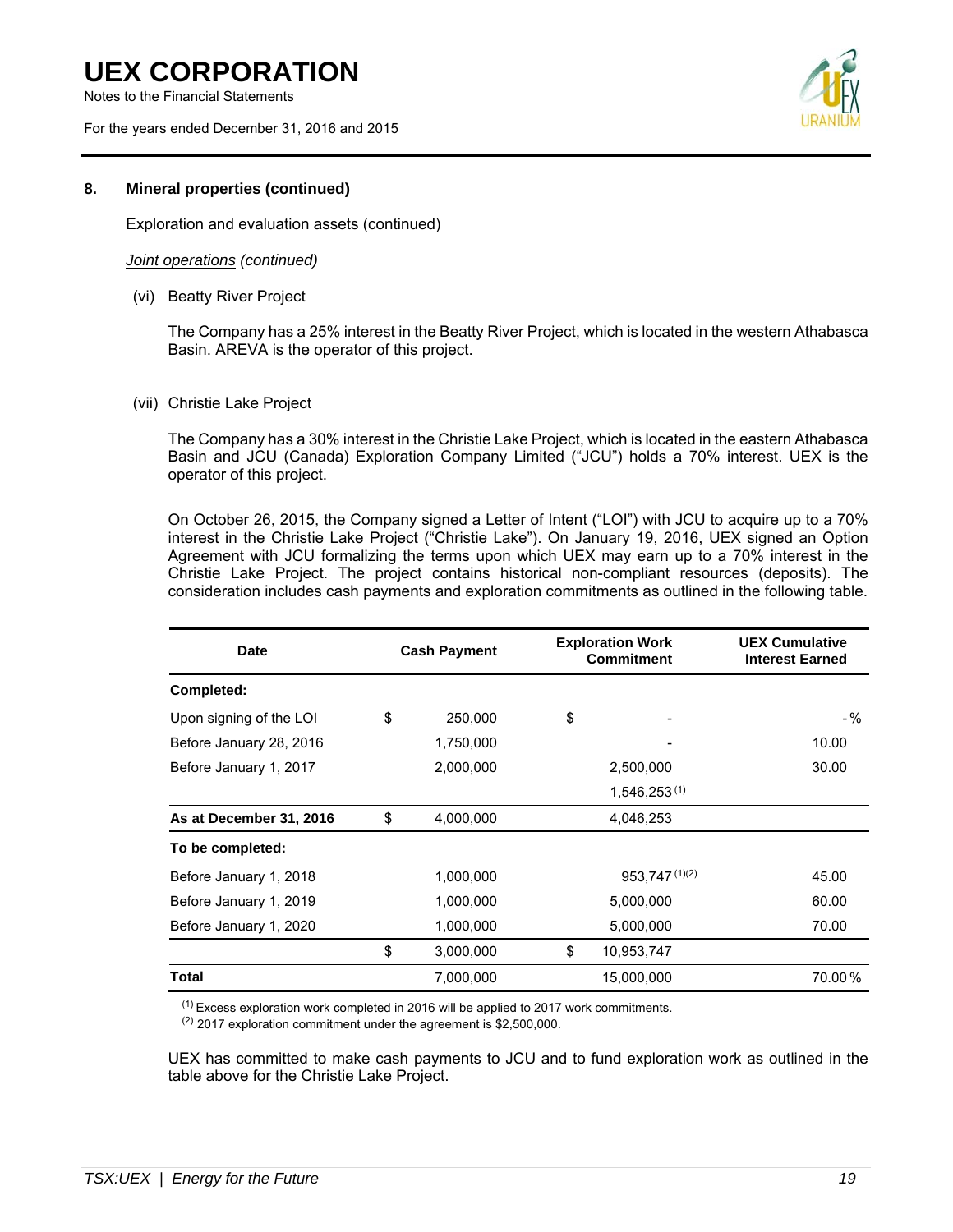Notes to the Financial Statements

For the years ended December 31, 2016 and 2015



# **8. Mineral properties (continued)**

Exploration and evaluation assets (continued)

### *Joint operations (continued)*

UEX is party to the following joint arrangements:

|                                     |            | December 31, 2016        |                          |                  |            | December 31, 2015        |                          |                  |
|-------------------------------------|------------|--------------------------|--------------------------|------------------|------------|--------------------------|--------------------------|------------------|
| <b>Ownership interest (%)</b>       | <b>UEX</b> | <b>AREVA</b>             | <b>JCU</b>               | Total            | <b>UEX</b> | <b>AREVA</b>             | JCU                      | <b>Total</b>     |
| <b>Beatty River</b>                 | 25,0000    | 50.7020                  |                          | 24.2980 100.0000 | 25.0000    | 50.7020                  |                          | 24.2980 100.0000 |
| <b>Black Lake</b>                   | 90.9200    | 9.0800                   | $\overline{\phantom{0}}$ | 100.0000         | 90.9200    | 9.0800                   | $\overline{\phantom{0}}$ | 100.0000         |
| Christie Lake (1)                   | 30.0000    | $\overline{\phantom{a}}$ | 70.0000                  | 100.0000         |            | $\overline{\phantom{0}}$ | 100.0000                 | 100.0000         |
| Western Athabasca                   |            |                          |                          |                  |            |                          |                          |                  |
| Laurie Project <sup>(2)</sup>       | 42.1827    | 57.8173                  |                          | $-100.0000$      | 42.1827    | 57.8173                  |                          | $-100.0000$      |
| Mirror River Project <sup>(3)</sup> | 41.9475    | 58.0525                  | $\overline{\phantom{0}}$ | 100.0000         | 49.0975    | 50.9025                  |                          | 100.0000         |
| All other projects <sup>(4)</sup>   | 49.0975    | 50.9025                  | $\overline{\phantom{0}}$ | 100.0000         | 49.0975    | 50.9025                  |                          | 100.0000         |

- $(1)$  Upon making cash payments to JCU of \$250,000 on October 26, 2015, \$1,750,000 on January 22, 2016, \$2,000,000 on December 22, 2016, and completing the minimum \$2,500,000 in exploration work, UEX vested a 30% ownership interest in the Christie Lake Project as at December 31, 2016.
- $(2)$  As a result of UEX's decision not to fund 2015 exploration programs comprised of geophysics and line cutting at the Laurie Project, its ownership interest was diluted from 49.1% as at December 31, 2014 to 42.2% as at December 31, 2015.
- $<sup>(3)</sup>$  As a result of UEX's decision not the fund 2016 exploration programs at the Mirror River Projects, its ownership interest was</sup> diluted from 49.1% as a at December 31, 2015 to 41.9% as at December 31, 2016.
- (4) Western Athabasca includes the Alexandra, Brander River, Erica, Nikita, Shea Creek, Uchrich, Mirror River and Laurie Projects; however, due to a decision not to fund 2016 and 2015 exploration programs at Mirror River and Laurie, respectively, UEX's ownership interest has decreased in these two projects only. The Company's ownership interest in Mirror River and Laurie is presented separately from its interest in the other Western Athabasca Projects due to the different ownership interest from the rest of the Western Athabasca Projects. In 2016, UEX chose not to propose/fund any additional exploration work under the terms of the optional six-year, \$18 million, 0.9% additional earn-in agreement, thus UEX's ownership interest has not changed from the prior year under this option.

#### **9. Investments**

The Company holds 350,000 share and 25,000 warrant certificates of Uracan. In early 2013, UEX received 300,000 shares and 150,000 warrants from Uracan as partial consideration for the signing of an agreement which allows Uracan to earn a 60% interest in the Black Lake Project (see Note 8(v)). On February 13, 2016, these warrants expired.

On June 23, 2014, UEX entered into an amendment to the earn-in agreement with Uracan which deferred \$422,440 in exploration commitments from 2014 and added these to the 2015 exploration commitments. Upon execution of this agreement, UEX received from Uracan a further 50,000 shares and 25,000 share purchase warrants.

These shares and warrants are being held for long-term investment purposes. The investments include warrants which have been classified as *Financial Assets at Fair Value Through Profit or Loss* ("FVTPL") and as such are stated at fair value with any changes in fair value recognized in profit or loss.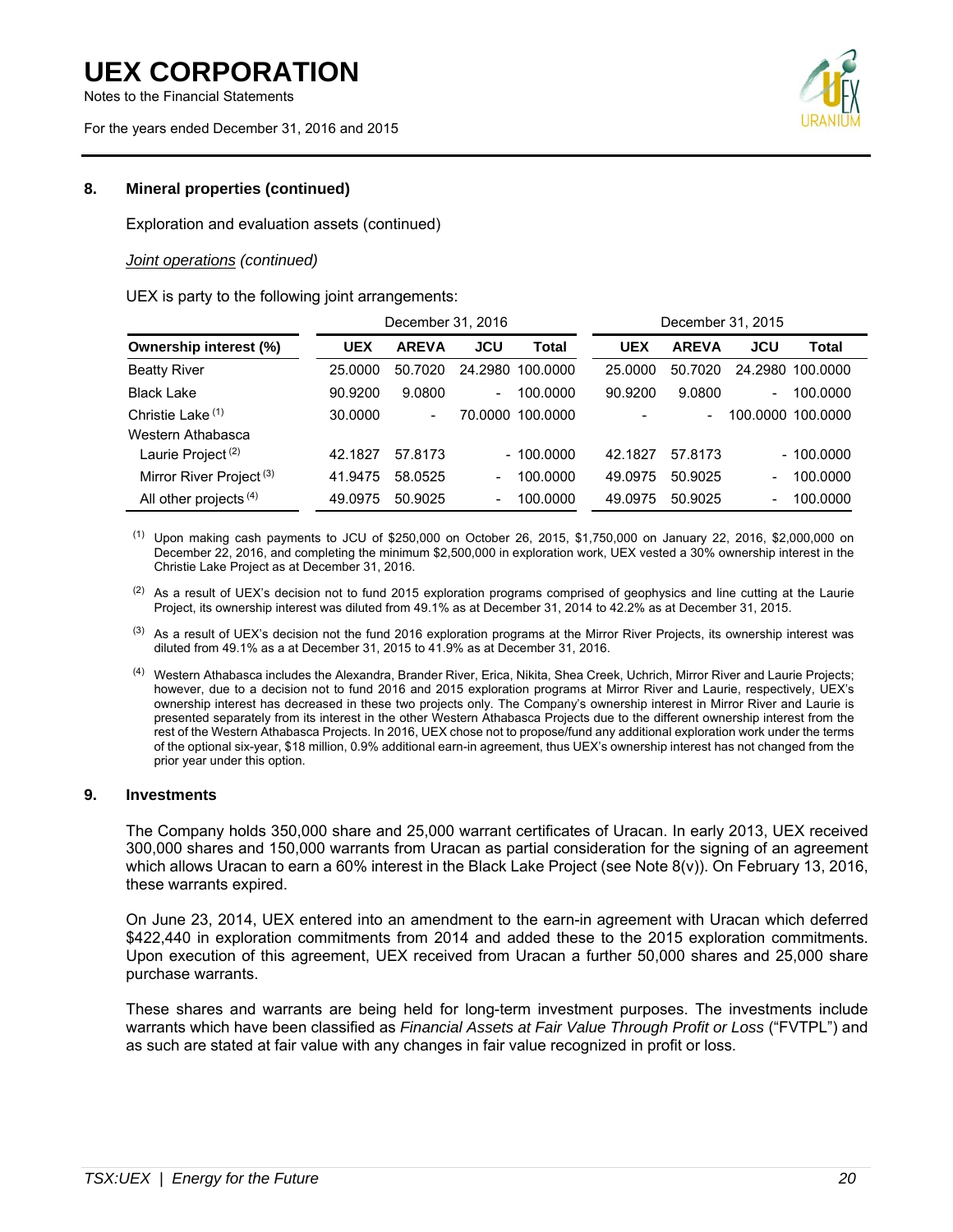For the years ended December 31, 2016 and 2015



#### **9. Investments (continued)**

The investments also include shares which have been classified as *Available-for-sale* ("AFS") financial assets and are carried at fair value (Note 15).

| Investments – current portion    | December 31 | 2016 | December 31<br>2015 |
|----------------------------------|-------------|------|---------------------|
| Warrants held - Uracan (Note 15) |             | 144  | 126                 |

| Investments                                              | December 31<br>2016 |    | December 31<br>2015 |
|----------------------------------------------------------|---------------------|----|---------------------|
| Common shares held – Uracan $(1)$ (TSX.V: URC) (Note 15) | 21.000              | S  | 7,000               |
| Warrants held - Uracan (Note 15)                         | -                   |    | 182                 |
|                                                          | 21.000              | \$ | 7.182               |

(1) The initial fair value of the shares is \$29,750 based on the market closing prices on February 13, 2013 (\$27,000) and June 23, 2014 (\$2,750), the dates the shares were received.

The Uracan warrants have an expiry of three years after the original grant date, with 25,000 warrants issued on June 23, 2014 exercisable for \$0.12 per warrant. The 150,000 warrants which were issued on February 13, 2013, having an exercise price of \$0.15 per warrant, expired on February 13, 2016.

The fair value of the Uracan shares is based on the closing market price for these actively traded securities.

The fair value of the warrants received from Uracan was determined using the Black-Scholes option-pricing model with the following weighted-average assumptions as at the dates indicated:

|                                             | <b>December 31, 2016</b>                               |                                                   | December 31, 2015                                      |                                                     |
|---------------------------------------------|--------------------------------------------------------|---------------------------------------------------|--------------------------------------------------------|-----------------------------------------------------|
|                                             | June 23, 2014<br>Agreement<br>Amendment <sup>(2)</sup> | February 13, 2013<br>Agreement<br>(expired) $(3)$ | June 23, 2014<br>Agreement<br>Amendment <sup>(2)</sup> | February 13, 2013<br>Agreement<br>$(expired)^{(3)}$ |
| Number of warrants - Uracan                 | 25,000                                                 | N/A                                               | 25,000                                                 | 150,000                                             |
| Expected forfeiture rate                    | $0.00\%$                                               |                                                   | $0.00\%$                                               | $0.00\%$                                            |
| Weighted-average valuation date share price | \$ 0.06                                                |                                                   | \$0.02                                                 | \$0.02                                              |
| Expected volatility                         | 107.45%                                                |                                                   | 163.43%                                                | 330.38%                                             |
| Risk-free interest rate                     | 0.76%                                                  |                                                   | 0.48%                                                  | 0.48%                                               |
| Dividend yield                              | $0.00\%$                                               |                                                   | $0.00\%$                                               | $0.00\%$                                            |
| Expected life                               | 0.47 years                                             |                                                   | 1.48 years                                             | $0.12$ years                                        |
| Weighted-average valuation date fair value  | \$0.01                                                 |                                                   | \$0.01                                                 | \$ 0.00                                             |

<sup>(2)</sup> The initial fair value of the 25,000 Uracan warrants on June 23, 2014 was determined to be \$889 using the Black-Scholes option-pricing model with the following weighted-average assumptions: Pre-vest forfeiture rate – 0.00%; Expected volatility – 132.48%; Risk-free interest rate – 1.23%; and Expected life of warrants – 3.00 years.

 $^{(3)}$  The initial fair value of the 150,000 Uracan warrants on February 13, 2013 was determined to be \$8,931 using the Black-Scholes option-pricing model with the following weighted-average assumptions: Pre-vest forfeiture rate – 0.00%; Expected volatility – 127.26%; Risk-free interest rate – 1.22%; and Expected life of warrants – 3.00 years.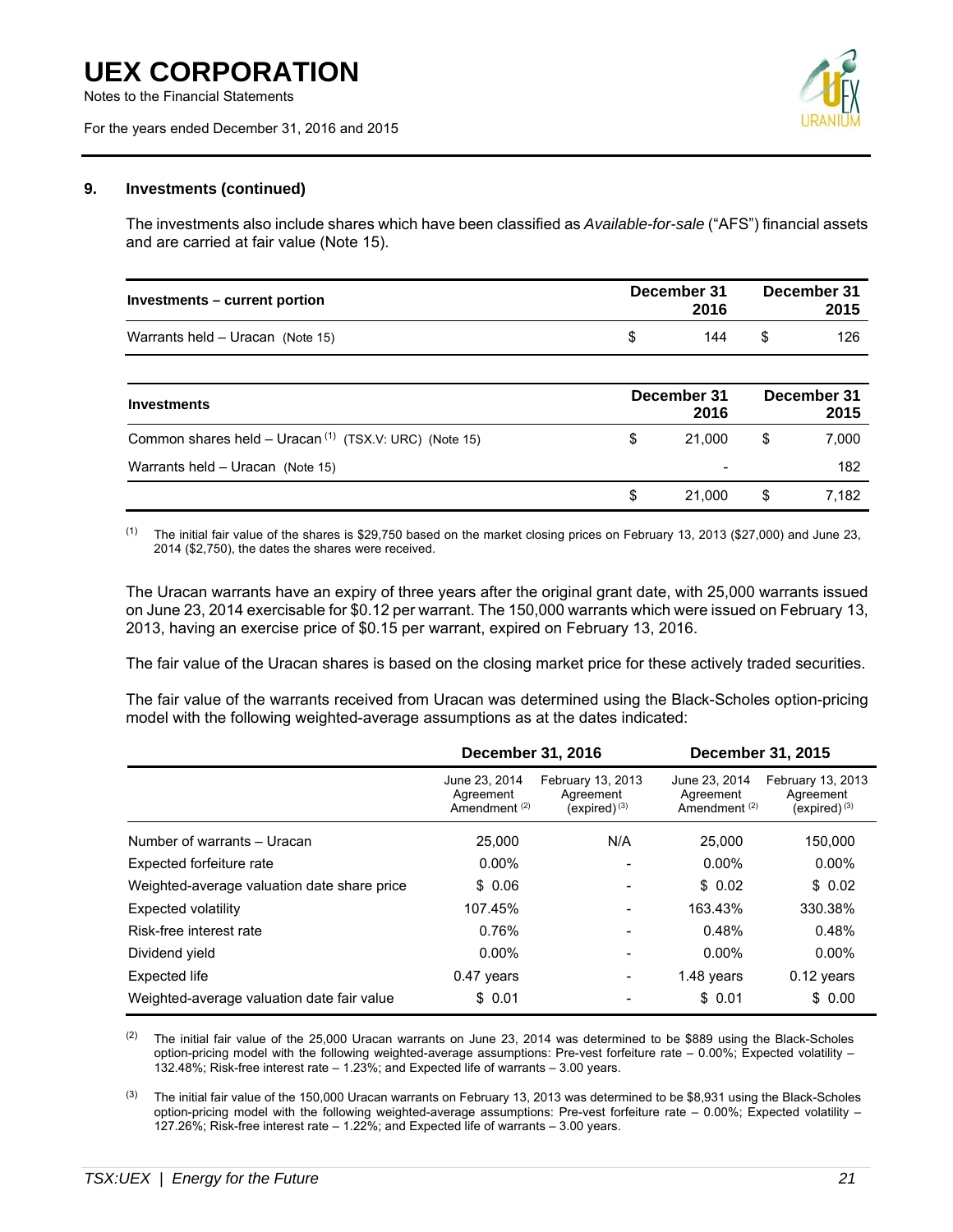Notes to the Financial Statements

For the years ended December 31, 2016 and 2015



# **10. Accounts payable and other liabilities**

|                            | December 31<br>2016 |   | December 31<br>2015 |
|----------------------------|---------------------|---|---------------------|
| Trade payables             | \$<br>57.427        | S | 70,029              |
| Other liabilities          | 238,868             |   | 255,256             |
| Flow-through share premium | 236,680             |   | 151,252             |
|                            | \$<br>532.975       |   | 476.537             |

Other liabilities comprise general and exploration costs incurred in the period for which invoices had not been received at the balance sheet date.

The flow-through share premium at December 31, 2016 represents the difference between the subscription price of \$0.25 per share and the market price at issuance of \$0.23 per share related to the May 17, 2016 flow-through private placement of 21,000,000 shares (\$420,000). Flow-through premium of \$183,320 relating to flow-through renunciation under the general rule was extinguished during the year ended December 31, 2016. In February 2017, the flow-through share premium of \$236,680 relating to unspent amounts of \$2,958,500 at December 31, 2016 from the May 17, 2016 flow-through placement was extinguished on the filing and renouncement of the tax benefits to the subscribers of that placement effective December 31, 2016.

The flow-through share premium at December 31, 2015 represented the difference between the subscription price of \$0.300 per share and the market price at issuance of \$0.275 per share relating to the May 11, 2015 flow-through placement of 11,000,000 shares (\$275,000). In February 2016, the flow-through share premium of \$151,252 relating to unspent amounts of \$1,815,023 at December 31, 2015 from the May 11, 2015 flow-through placement was extinguished on the filing and renouncement of the tax benefits to the subscribers of that placement effective December 31, 2015.

### **11. Income taxes**

The tax effect (computed by applying the Canadian federal and provincial statutory rate) of the significant temporary differences, which comprise deferred income tax assets and liabilities, is as follows:

|                                                                                                                 | 2016                               |    | 2015                                  |
|-----------------------------------------------------------------------------------------------------------------|------------------------------------|----|---------------------------------------|
| Canadian statutory income tax rate                                                                              | 27.00%                             |    | 27.00%                                |
| Loss before income taxes                                                                                        | \$<br>(6,315,670)                  | \$ | (6,876,676)                           |
| Income tax recovery at statutory rate                                                                           | 1,705,231                          |    | 1,856,703                             |
| Tax effect of:<br>Permanent differences<br>Flow-through expenditures renounced and other<br>Valuation allowance | 24,752<br>(736, 113)<br>(659, 298) |    | (47, 246)<br>(382, 376)<br>(672, 349) |
| Income tax provision                                                                                            | \$<br>334,572                      | S. | 754.732                               |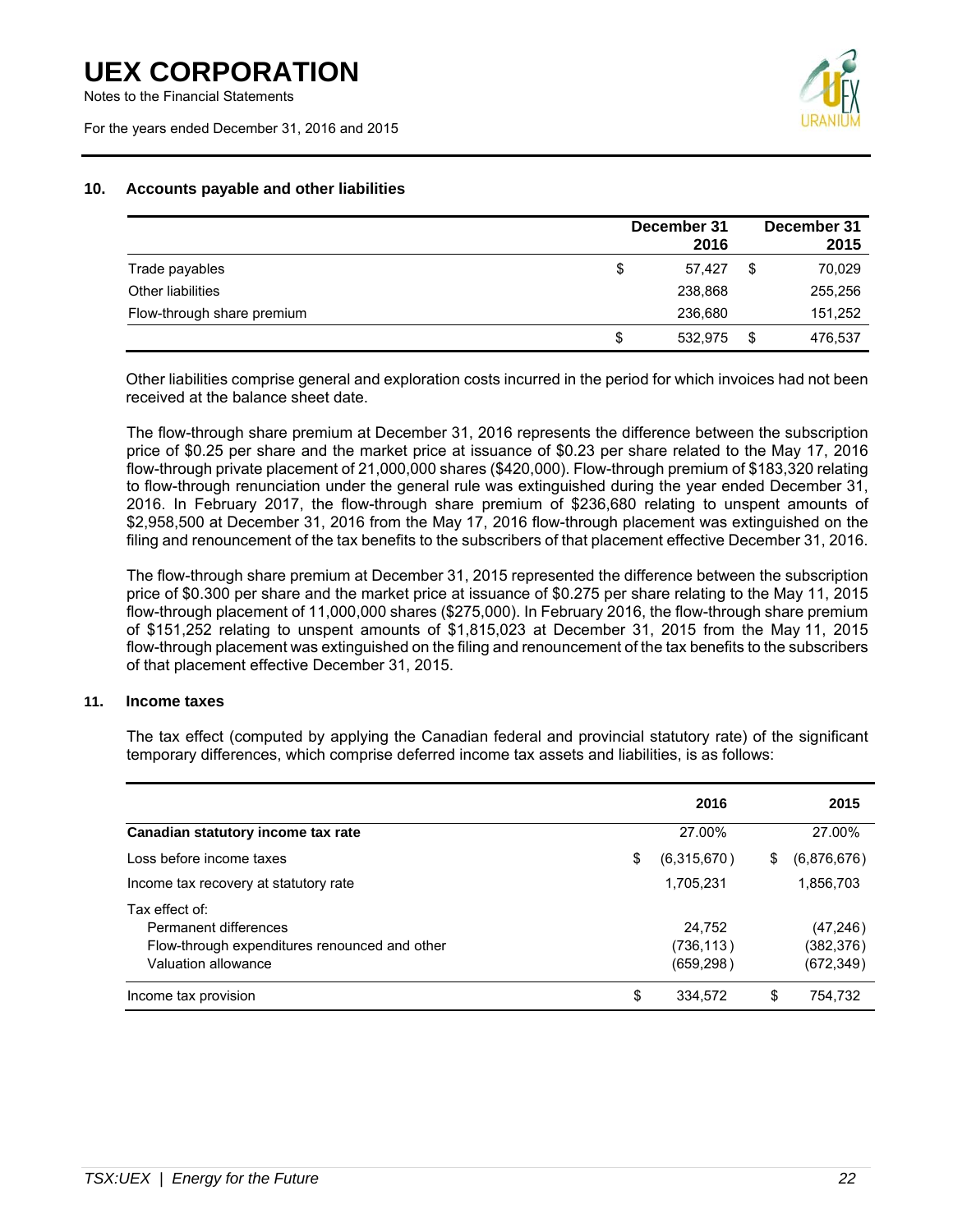Notes to the Financial Statements

For the years ended December 31, 2016 and 2015



#### **11. Income taxes (continued)**

The Company recognized a deferred income tax recovery of \$334,572 for the year ended December 31, 2016 (2015 - \$754,732) related to the extinguishment of the flow-through premium related to flow-through shares renounced during the year ended December 31, 2016. Flow-through premiums related to the following placements as renounced resulted in a deferred tax recoveries as follows:

|                                                                |                                | <b>Year ended December 31</b> |         |  |
|----------------------------------------------------------------|--------------------------------|-------------------------------|---------|--|
|                                                                | 2016                           |                               | 2015    |  |
| September 29, 2014 placement flow-through premium of \$681,757 | \$<br>$\overline{\phantom{0}}$ | \$.                           | 630.984 |  |
| May 11, 2015 placement flow-through premium of \$275,000       | 151,252                        |                               | 123,748 |  |
| May 17, 2016 placement flow-through premium of \$420,000       | 183.320                        |                               |         |  |
|                                                                | \$<br>334.572                  |                               | 754.732 |  |

At December 31, 2016, the Company has Canadian non-capital income tax losses carried forward of approximately \$16,852,331 which are available to offset future years' taxable income. These losses expire as follows:

|      | December 31<br>2016 |
|------|---------------------|
| 2036 | \$<br>1,455,378     |
| 2035 | 2,157,909           |
| 2034 | 2,128,882           |
| 2033 | 1,870,696           |
| 2032 | 1,787,321           |
| 2031 | 1,684,498           |
| 2030 | 1,642,206           |
| 2029 | 2,666,670           |
| 2028 | 1,458,771           |
|      | \$<br>16,852,331    |

The unrecognized deductible temporary differences at December 31, 2016 and 2015 are as follows:

|                                   | <b>Year ended December 31</b> |    |            |
|-----------------------------------|-------------------------------|----|------------|
|                                   | 2016                          |    | 2015       |
| Non-capital loss carryforwards    | \$<br>16,852,331              | \$ | 15,396,953 |
| Charitable donations              | 9,000                         |    | 11,250     |
| Equipment                         | 795,700                       |    | 719,108    |
| Investments                       | 18,426                        |    | 32,262     |
| Mineral resource expenditure pool | 82,509,540                    |    | 81,726,297 |
| Share issuance costs              | 669,446                       |    | 533,790    |
|                                   | \$<br>100,854,443             | S  | 97,939,660 |

The Company also has available mineral resource related expenditure pools totaling approximately \$91,743,105, which may be deducted against future taxable income on a discretionary basis.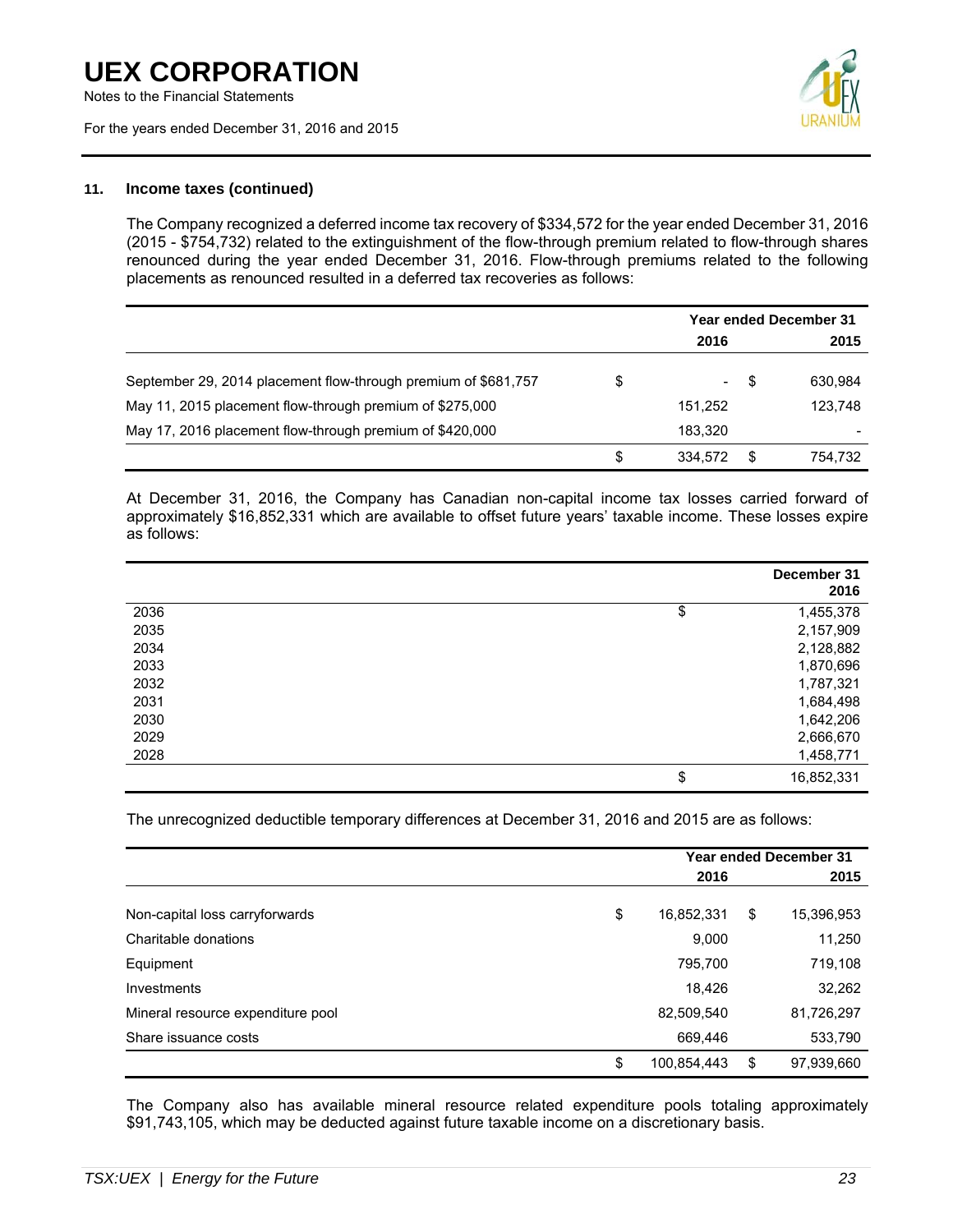Notes to the Financial Statements

For the years ended December 31, 2016 and 2015



### **12. Share capital**

#### (a) Authorized

The authorized share capital of the Company consists of an unlimited number of common shares and an unlimited number of (no par value) preferred shares issuable in series, of which 1,000,000 preferred shares have been designated Series 1 Preferred Shares.

#### (b) Issued and outstanding – common shares

|                                                                | Number of<br>shares | Value              |
|----------------------------------------------------------------|---------------------|--------------------|
| Balance, December 31, 2014                                     | 235,015,069         | \$175.498.302      |
| Issued pursuant to private placement in 2015                   | 11,000,000          | 3.300.000          |
| Share issuance costs                                           |                     | (243, 558)         |
| Value attributed to flow-through premium on issuance (Note 10) |                     | (275,000)          |
| Balance, December 31, 2015                                     | 246,015,069         | 178.279.744        |
| Issued pursuant to private placement in 2016                   | 50,523,810          | 9,250,000          |
| Share issuance costs                                           |                     | (505, 882)         |
| Value attributed to flow-through premium on issuance (Note 10) |                     | (420,000)          |
| Balance, December 31, 2016                                     | 296,538,879         | 186,603,862<br>\$. |

On February 27, 2017, the Company completed a private placement of 15,999,994 units at a price of \$0.25 per unit and 6,700,000 flow-through common shares at a price of \$0.30 per share, for gross proceeds of \$6,099,999. Share issue costs included a cash commission of \$360,600, the fair value of brokers warrants of \$105,755 and other issuance costs of approximately \$160,000. Each unit consisted of one common share and one full share purchase warrant exercisable at a price of \$0.42 per share for a period of three years. The Company also issued 681,000 full share broker warrants as part of the placement. Each broker warrant is exercisable at a price of \$0.30 per share for a period of two years.

On May 17, 2016, the Company completed a private placement consisting of 21,000,000 flow-through common shares at a price of \$0.25 per share and 9,523,810 units at a price of \$0.21 per unit for gross proceeds of \$7,250,000 with issue costs of \$463,138. Each unit consists of one common share and one-half share purchase warrant exercisable at a price of \$0.30 per share for a period of two years. A flow-through premium related to the sale of the associated tax benefits was determined to be \$420,000.

On January 21, 2016, UEX completed a private placement of 20,000,000 units at a price of \$0.10 per unit for gross proceeds of \$2,000,000 with issue costs of \$42,744. Each unit consisted of one common share and one full common share purchase warrant exercisable at \$0.20 per share for a period of two years. The placement was fully subscribed by a former CEO of the Company, with no commission payable.

As Cameco's ownership interest in UEX dropped below 20.00% in the first quarter of 2016, it no longer has a pre-emptive right to maintain its ownership interest in UEX by participating in equity placements on a pro-rata basis. As at December 31, 2016, Cameco's ownership interest in UEX was 16.87%, with its interest falling to 15.67% after the February 27, 2017 private placement was completed.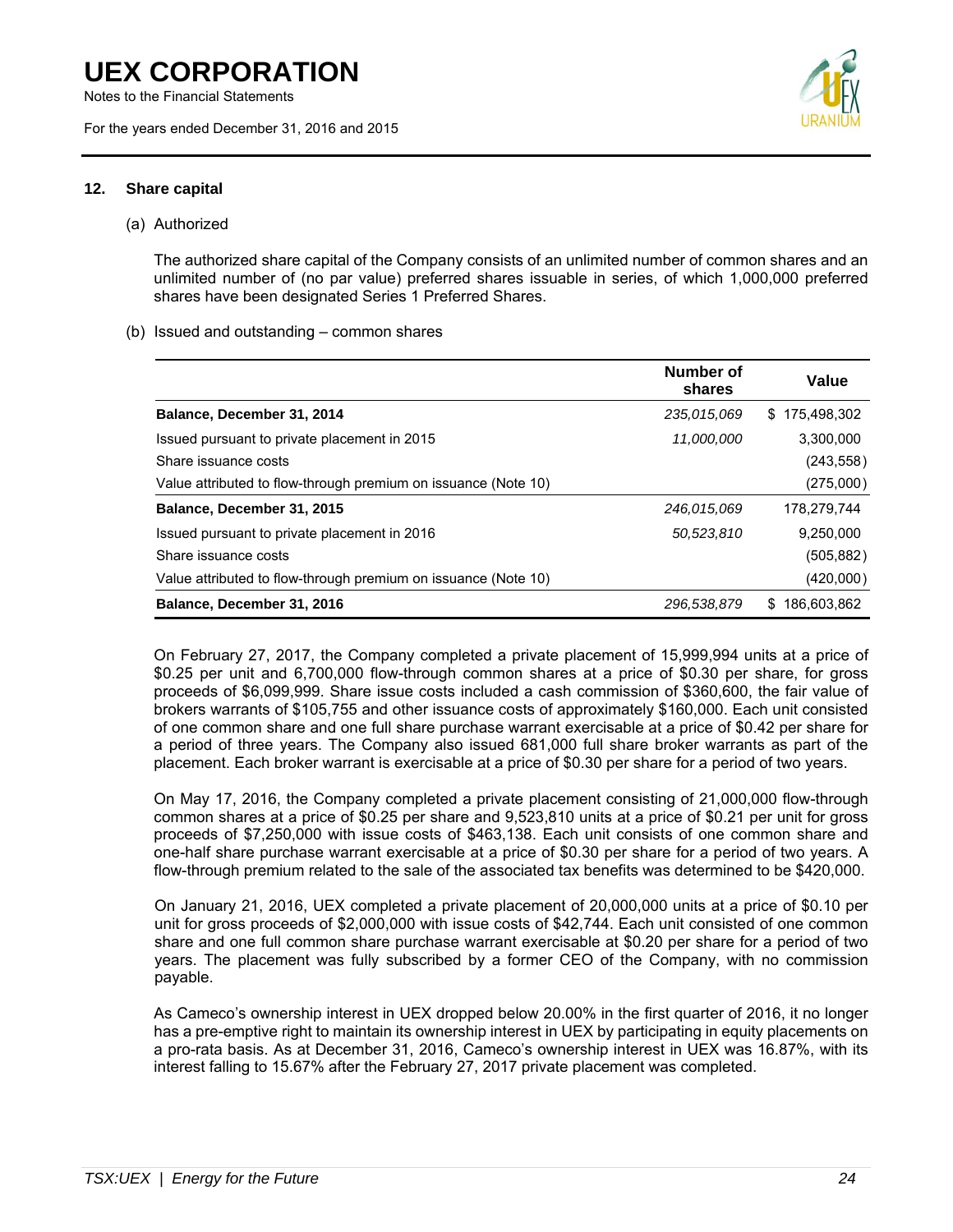Notes to the Financial Statements

For the years ended December 31, 2016 and 2015



### **12. Share capital (continued)**

#### (c) Share-based compensation

Under the Company's share-based compensation plan, the Company may grant share purchase options to its key employees, directors, officers and others providing services to the Company. The maximum number of shares issuable under the plan is a rolling number equal to 10% of the issued and outstanding common shares of the Company from time to time. Under the plan, the exercise price of each share purchase option shall be fixed by the Board of Directors but shall not be less than the quoted closing market price of the shares on the Toronto Stock Exchange on the date prior to the share purchase option being granted and a share purchase option's maximum term is 10 years. The shares subject to each share purchase option shall vest at such time or times as may be determined by the Board of Directors.

A summary of the status of the Company's share-based compensation plan as at December 31, 2016 and December 31, 2015 and changes during the years ended on these dates is presented below:

|                                | Number of share<br>purchase options | Weighted-average<br>exercise price |
|--------------------------------|-------------------------------------|------------------------------------|
| Outstanding, December 31, 2014 | 15,861,000                          | 0.84<br>S                          |
| Granted                        | 2,085,000                           | 0.28                               |
| Cancelled                      | (280,000)                           | 0.29                               |
| Expired                        | (350,000)                           | 0.60                               |
| Outstanding, December 31, 2015 | 17,316,000                          | 0.79                               |
| Granted                        | 4,426,667                           | 0.23                               |
| Cancelled                      | (838, 667)                          | 0.54                               |
| Outstanding, December 31, 2016 | 20.904.000                          | 0.68<br>S                          |

In the year ended December 31, 2016, a total of \$243,235 was transferred from the share-based payments reserve to deficit relating to the expiry and cancellation of 838,667 share purchase options. In the year ended December 31, 2015, \$112,039 was transferred from the share-based payments reserve to deficit relating to the expiry and cancellation of 630,000 share purchase options.

Subsequent to December 31, 2016, the Company granted 400,000 share purchase options to a new director pursuant to the Company's share option plan. The share purchase options were issued at an exercise price of \$0.245 and expire on January 1, 2022. On February 14, 2017, the Company granted 50,000 share purchase options to a new employee pursuant to the Company's share option plan. The share purchase options were issued at an exercise price of \$0.385 and expire on February 14, 2022.

On January 30, 2017, the Company cancelled 1,150,000 share purchase options with a weightedaverage exercise price \$0.92.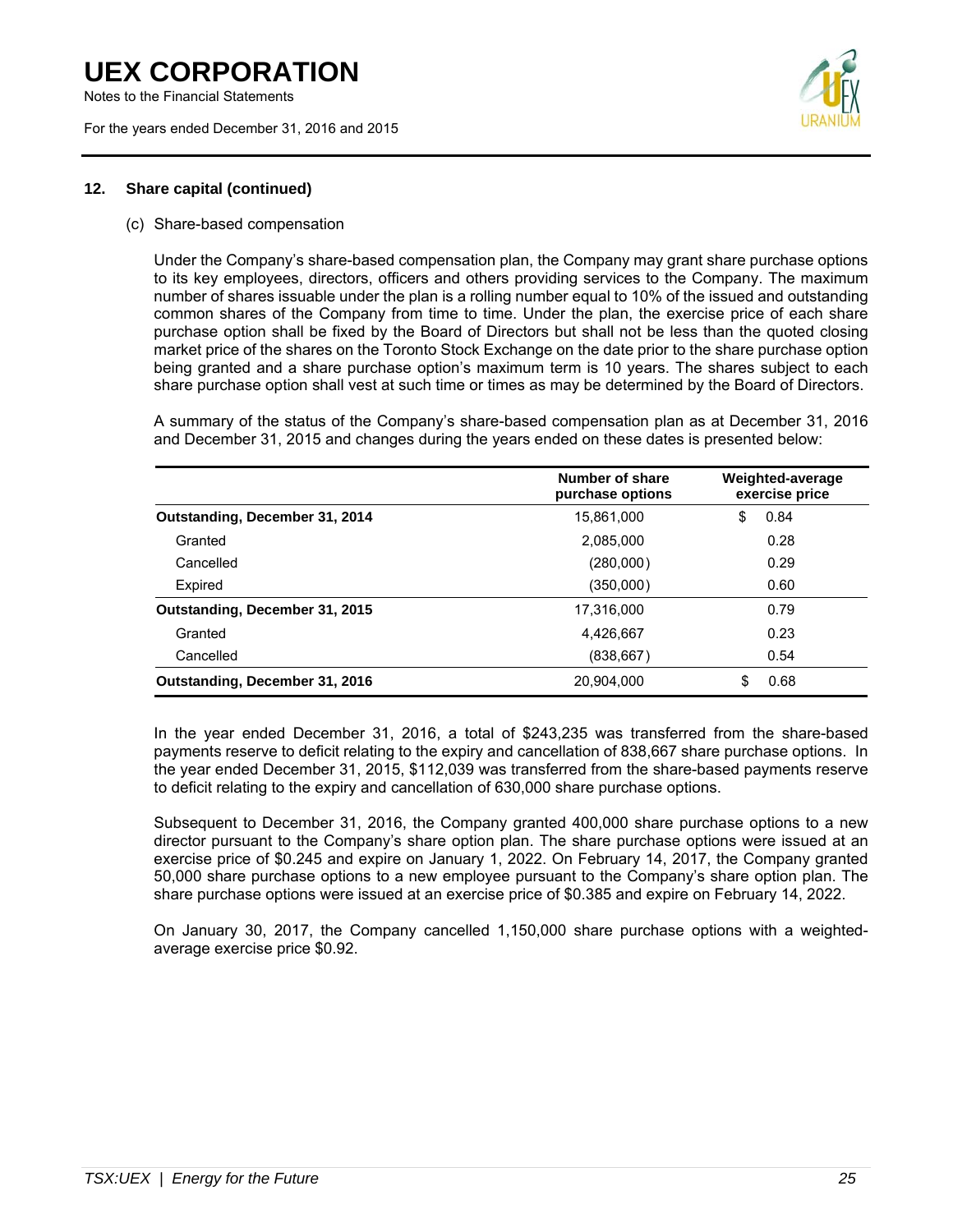Notes to the Financial Statements

For the years ended December 31, 2016 and 2015



# **12. Share capital (continued)**

# (c) Share-based compensation (continued)

Additional information regarding stock options outstanding as at December 31, 2016 is as follows:

| Outstanding                 |                                           |                                        |                                                                         | Exercisable                               |                                               |  |  |
|-----------------------------|-------------------------------------------|----------------------------------------|-------------------------------------------------------------------------|-------------------------------------------|-----------------------------------------------|--|--|
| Range of<br>exercise prices | Number of<br>share<br>purchase<br>options | Weighted-<br>average<br>exercise price | <b>Weighted-</b><br>average<br>remaining<br>contractual life<br>(years) | Number of<br>share<br>purchase<br>options | <b>Weighted-</b><br>average<br>exercise price |  |  |
| $$0.15 - 0.33$              | 7.610.000                                 | \$0.26                                 | 3.61                                                                    | 4,220,002                                 | \$0.27                                        |  |  |
| $0.34 - 0.99$               | 7.464.000                                 | 0.64                                   | 2.84                                                                    | 7.464.000                                 | 0.64                                          |  |  |
| $1.00 - 1.45$               | 5,830,000                                 | 1.28                                   | 2.73                                                                    | 5,830,000                                 | 1.28                                          |  |  |
|                             | 20,904,000                                | \$0.68                                 | 3.09                                                                    | 17,514,002                                | \$0.76                                        |  |  |

The share-based payments reserve values of \$3,231,238 as at December 31, 2016 and \$3,067,912 as at December 31, 2015 on the balance sheet reflect the expensed fair value of vested share purchase options. If all options that are vested were exercised, the entire balance of the share-based payments reserve would be transferred to share capital.

The estimated fair value expense of all share purchase options vested during the year ended December 31, 2016 is \$406,561 (2015 - \$391,997). The amount included in exploration and evaluation expenditures for the year ended December 31, 2016 is \$38,753 (2015 - \$30,902) and the remaining \$367,808 (2015 - \$361,095) was expensed to share-based compensation.

|                                         | December 31<br>2016 | December 31<br>2015 |
|-----------------------------------------|---------------------|---------------------|
| Number of options granted               | 4,426,667           | 2,085,000           |
| Expected forfeiture rate                | 1.69%               | 1.06%               |
| Weighted-average grant date share price | \$0.23              | \$0.28              |
| <b>Expected volatility</b>              | 63.46%              | 63.00%              |
| Risk-free interest rate                 | 0.59%               | 0.85%               |
| Dividend yield                          | $0.00\%$            | $0.00\%$            |
| Expected life                           | 4.21 years          | 4.09 years          |
| Weighted-average grant date fair value  | \$0.11              | \$0.13              |

### (d) Flow-through shares

The Company has financed a portion of its exploration programs through the use of flow-through share issuances. Income tax deductions relating to these expenditures are claimable by the investors and not by the Company.

As at December 31, 2016, the Company had spent, on qualified expenditures, all (December 31, 2015 - \$1,484,977) of the \$3,300,000 flow-through monies raised in the May 11, 2015 placement. The Company renounced the income tax benefit of this issue to its subscribers effective December 31, 2015. The Company incurred \$2,043 in Part XII.6 tax on unspent flow-through monies in the year ended December 31, 2016 (2015 - \$940), which has been netted against interest income.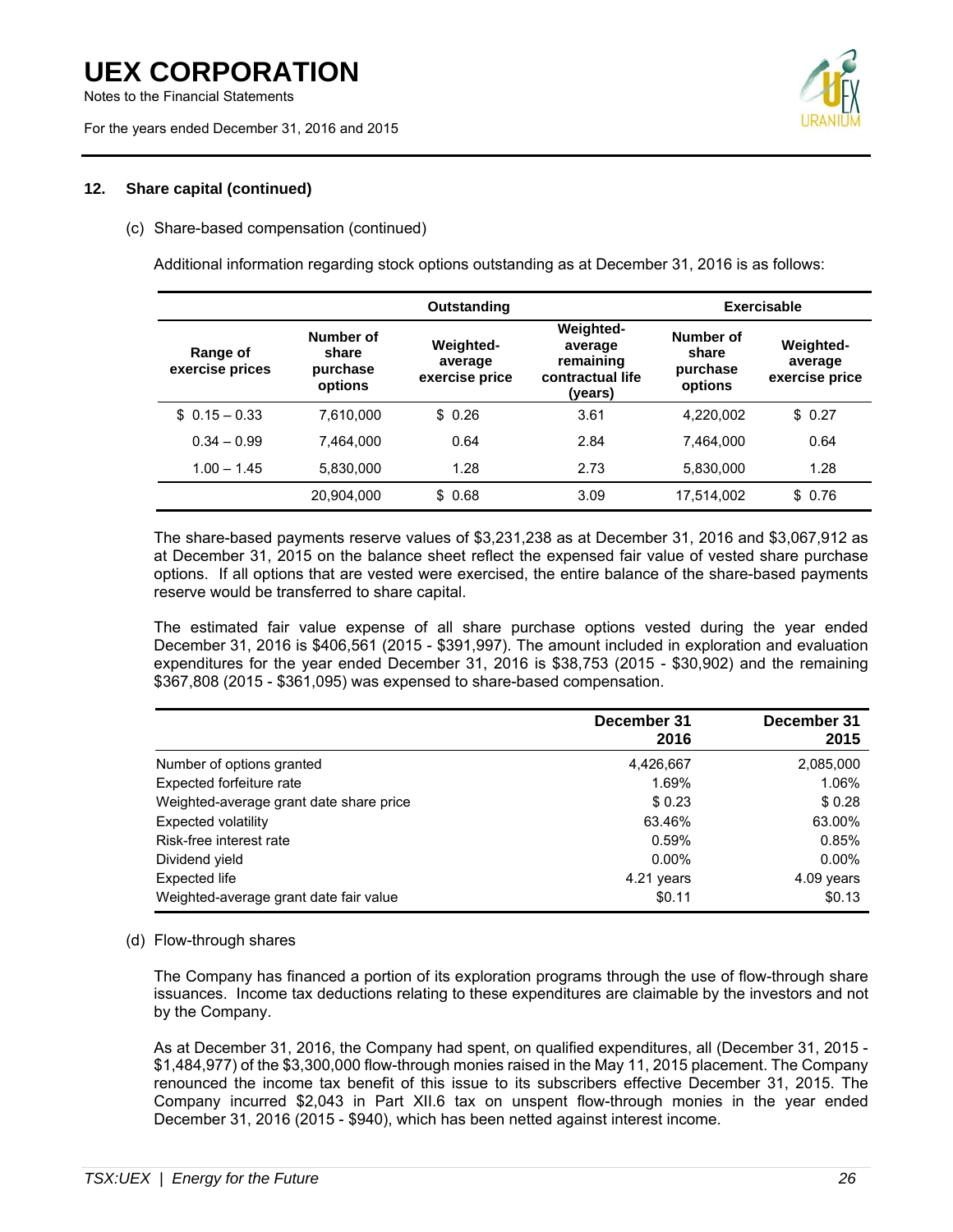Notes to the Financial Statements

For the years ended December 31, 2016 and 2015



### **12. Share capital (continued)**

(d) Flow-through shares (continued)

As at December 31, 2016, the Company has also spent approximately \$2,291,500 of the \$5,250,000 flow-through monies raised in the May 17, 2016 private placement. The Company renounced the income tax benefit of this issue to its subscribers effective December 31, 2016 and will begin incurring Part XII.6 tax on unspent amounts relating to this placement subsequent to December 31, 2016.

(e) Warrants

Outstanding share purchase warrants entitle their holders to purchase common shares of the Company at a price outlined in the warrant agreements. The following table summarizes the continuity of share purchase warrants for the Company:

|                                                  | Number of<br><b>Warrants</b> | <b>Weighted Average</b><br><b>Exercise Price</b> |
|--------------------------------------------------|------------------------------|--------------------------------------------------|
| Balance, December 31, 2014 and December 31, 2015 | ٠                            | \$                                               |
| Issued pursuant to private placements in 2016    | 24,761,905                   | 0.22                                             |
| Exercised                                        | ٠                            |                                                  |
| Balance, December 31, 2016                       | 24,761,905                   | \$<br>0.22                                       |

As at December 31, 2016 the Company's outstanding share purchase warrants had expiry dates and exercise prices as follows:

| <b>Expiry Date for Warrants</b> | Number of<br>Warrants | <b>Exercise Price</b> |      |  |
|---------------------------------|-----------------------|-----------------------|------|--|
| January 22, 2018 (2 year life)  | 20,000,000            |                       | 0.20 |  |
| May 17, 2018 (2 year life)      | 4.761.905             |                       | 0.30 |  |
| Balance, December 31, 2016      | 24,761,905            | S.                    | 0.22 |  |

Subsequent to year end, the following warrants were issued in relation to a private placement in February 2017:

| <b>Expiry Date for Warrants</b> | Number of<br>Warrants | <b>Exercise Price</b> |      |  |
|---------------------------------|-----------------------|-----------------------|------|--|
| February 27, 2019 (2 year life) | 681.000               | S                     | 0.30 |  |
| February 27, 2020 (3 year life) | 15,999,994            |                       | 0.42 |  |
|                                 | 16,680,994            | S                     | 0.42 |  |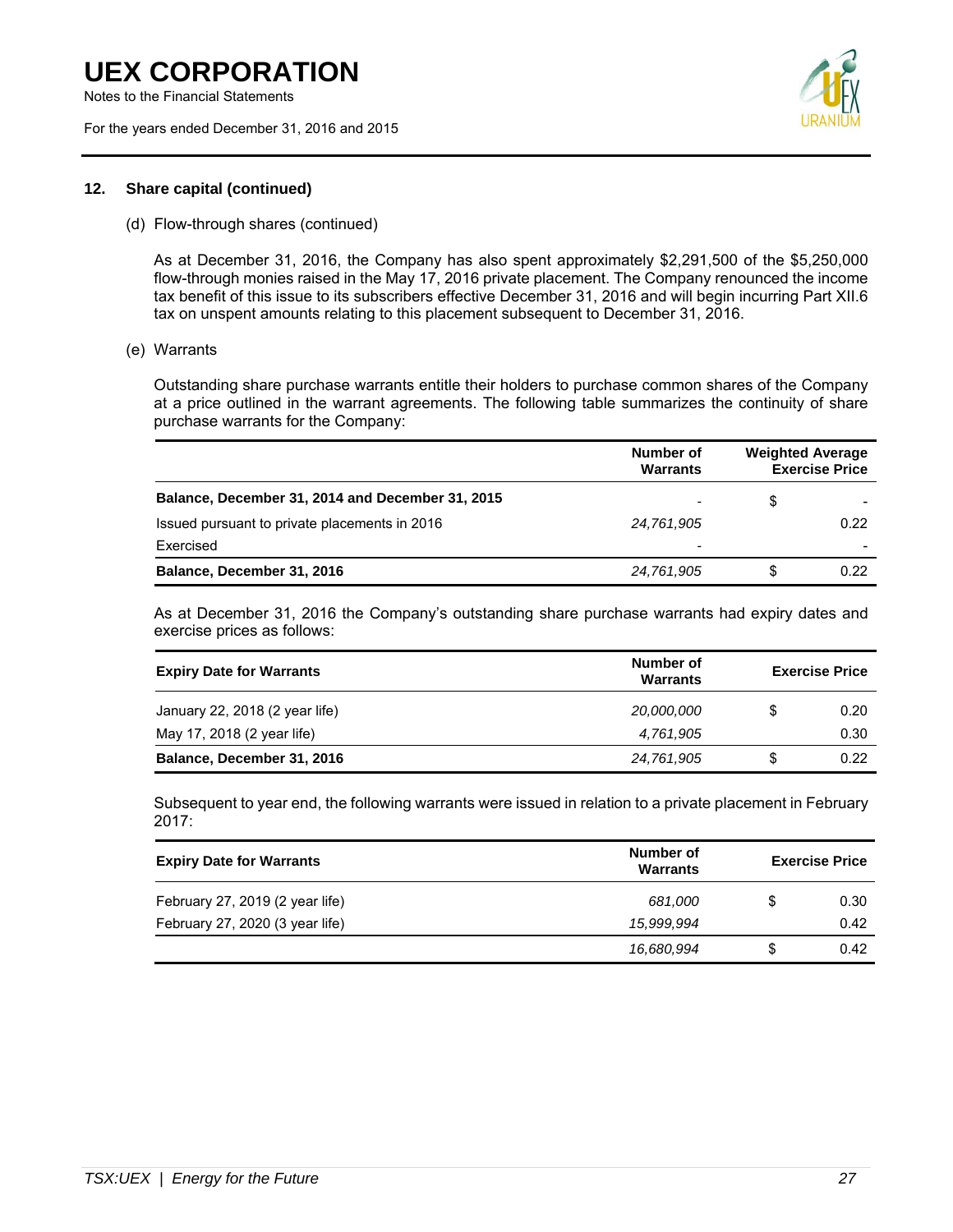Notes to the Financial Statements

For the years ended December 31, 2016 and 2015



### **13. Commitments**

The Company has obligations under operating leases for its office premises, which expire between July 31, 2018 and October 31, 2020. The future minimum payments are as follows:

|      | December 31<br>2016 |
|------|---------------------|
| 2017 | 71,502<br>\$        |
| 2018 | 67,774              |
| 2019 | 61,446              |
| 2020 | 53,130              |

### **14. Management of capital**

The Company's objective when managing capital is to safeguard the Company's ability to continue as a going concern in order to pursue the exploration and evaluation programs on its mineral properties. The Company manages its capital structure, consisting of shareholders' equity, and makes adjustments to it, based on funds available to the Company, in order to support the exploration and evaluation of its mineral properties. Historically, the Company has relied exclusively on the issuance of common shares for its capital requirements.

All of the Company's cash and cash equivalents are available for exploration and evaluation programs and administrative operations. The Company has not changed its approach to capital management during the current period, and is not subject to any external capital restrictions.

# **15. Management of financial risk**

The Company operates entirely in Canada and is therefore not subject to any significant foreign currency risk. The Company's financial instruments are exposed to limited liquidity risk, credit risk and market risk.

Liquidity risk is the risk that the Company will not be able to meet its financial obligations as they fall due. The Company manages liquidity risk through the management of its capital structure as outlined in Note 14. Accounts payable and other liabilities are due within the current operating period.

Credit risk is the risk of an unexpected loss if a third party to a financial instrument fails to meet its contractual obligations. The Company's exposure to credit risk includes cash and cash equivalents and amounts receivable. The Company reduces its credit risk by maintaining its bank accounts at large national financial institutions. The maximum exposure to credit risk is equal to the carrying value of cash and cash equivalents and amounts receivable. The Company's investment policy is to invest its cash in highly liquid short-term interest-bearing investments that are redeemable 90 days or less from the original date of acquisition.

Market risk is the risk that changes in market prices such as foreign exchange rates and interest rates will affect the Company's income. The Company is subject to interest rate risk on its cash and cash equivalents. The Company reduces this risk by investing its cash in highly liquid short-term interest-bearing investments that earn interest on a fixed rate basis.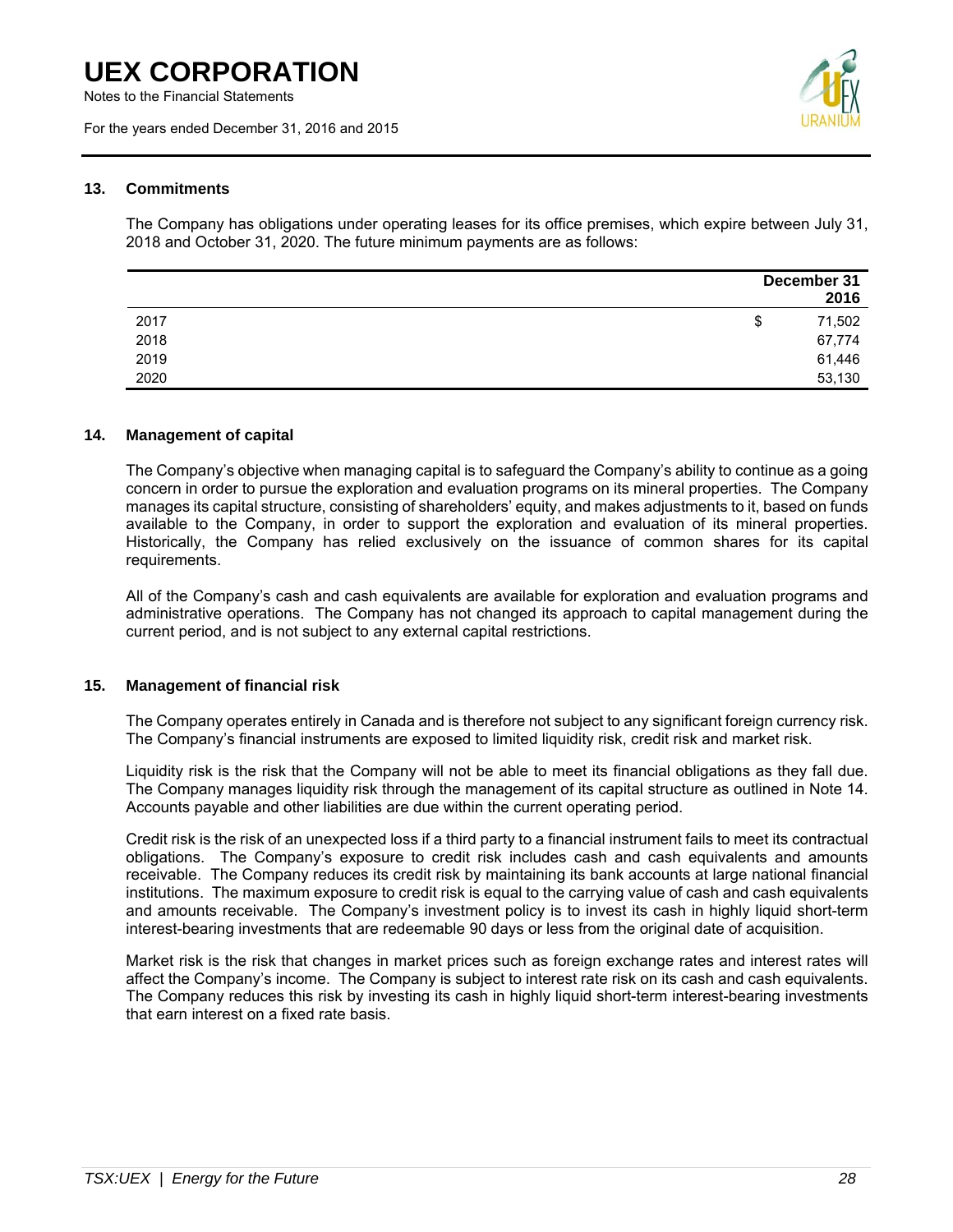Notes to the Financial Statements

For the years ended December 31, 2016 and 2015



### **15. Management of financial risk (continued)**

All financial instruments measured at fair value are categorized into one of three hierarchy levels, described below, for disclosure purposes. Each level is based on the transparency of the inputs used to measure the fair values of assets and liabilities:

• Level 1 - Values based on unadjusted quoted prices in active markets that are accessible at the measurement date for identical assets or liabilities;

Level 2 - Values based on quoted prices in markets that are not active or model inputs that are observable either directly or indirectly for substantially the full term of the asset or liability; and

Level 3 - Values based on prices or valuation techniques that require inputs that are both unobservable and significant to the overall fair value measurement.

The carrying values of amounts receivable, and accounts payable and other liabilities are a reasonable estimate of their fair values because of the short period to maturity of these instruments.

Cash and cash equivalents are classified as loans and receivables and are initially recorded at fair value and subsequently at amortized cost with accrued interest recorded in accounts receivable.

| Investments – as at December 31, 2015     |    | Level 1 | Level 2                        | Level 3                            |    | Total  |
|-------------------------------------------|----|---------|--------------------------------|------------------------------------|----|--------|
| Shares - Uracan (TSX-V: URC)              | \$ | 7,000   | \$                             | \$<br>$\qquad \qquad \blacksquare$ | \$ | 7.000  |
| Warrants – Uracan $(1)$                   |    |         |                                | 182                                |    | 182    |
| Warrants – Uracan (current portion) $(1)$ |    |         |                                | 126                                |    | 126    |
|                                           | S  | 7.000   | \$<br>$\overline{\phantom{0}}$ | \$<br>308                          | \$ | 7,308  |
|                                           |    |         |                                |                                    |    |        |
| Investments – as at December 31, 2016     |    | Level 1 | Level 2                        | Level 3                            |    | Total  |
| Shares - Uracan (TSX-V: URC)              | S  | 21,000  | \$                             | \$                                 | S  | 21.000 |
| Warrants – Uracan (current portion) $(1)$ |    |         |                                | 144                                |    | 144    |
|                                           | S  | 21.000  | \$                             | \$<br>144                          | S  | 21.144 |

The following table summarizes those assets and liabilities carried at fair value:

(1) Black-Scholes inputs for the Uracan warrant valuation are disclosed in Note 9 *Investments*.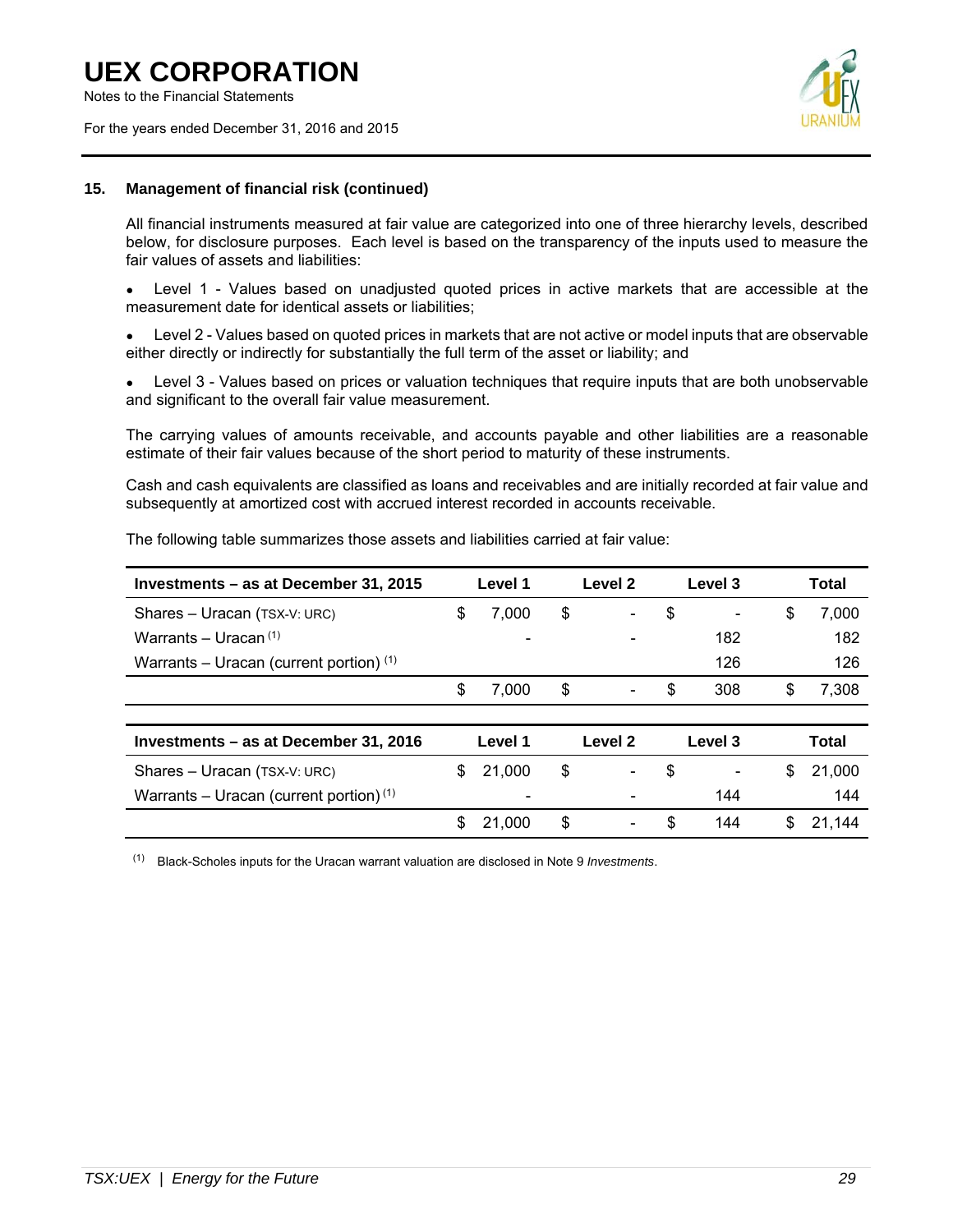Notes to the Financial Statements

For the years ended December 31, 2016 and 2015



# **15. Management of financial risk (continued)**

The following table shows a reconciliation from the beginning balances to ending balances for Level 1 fair value measurements for investments:

|                                                                                                                            | Number of<br><b>Shares</b> | Change in<br><b>Fair Value</b> | <b>Fair Value</b> |
|----------------------------------------------------------------------------------------------------------------------------|----------------------------|--------------------------------|-------------------|
| Balance, December 31, 2014                                                                                                 | 350,000                    |                                | \$<br>19,250      |
| Gains (losses) for the three months ended March 31, 2015                                                                   |                            | (7,000)                        |                   |
| Gains (losses) for the three months ended June 30, 2015                                                                    |                            | (7,000)                        |                   |
| Gains (losses) for the three months ended September 30, 2015                                                               |                            | (1,750)                        |                   |
| Gains (losses) for the three months ended December 31, 2015                                                                |                            | 3,500                          |                   |
| Changes in fair value – total unrealized gain (loss) on financial assets at<br>AFS (shares) – year ended December 31, 2015 |                            | (12, 250)                      | (12, 250)         |
| Balance, December 31, 2015                                                                                                 | 350,000                    |                                | 7,000             |
| Gains (losses) for the three months ended March 31, 2016                                                                   |                            | 3,500                          |                   |
| Gains (losses) for the three months ended June 30, 2016                                                                    |                            | 7,000                          |                   |
| Gains (losses) for the three months ended September 30, 2016                                                               |                            | 10,500                         |                   |
| Gains (losses) for the three months ended December 31, 2016                                                                |                            | (7,000)                        |                   |
| Changes in fair value – total unrealized gain (loss) on financial assets at<br>AFS (shares) – year ended December 31, 2016 |                            | 14,000                         | 14,000            |
| Balance, December 31, 2016                                                                                                 | 350,000                    |                                | \$<br>21,000      |

In the year ended December 31, 2015, AFS shares experienced a prolonged decline in their value, which warranted the related unrealized losses previously recognized through OCI to be recognized through profit and loss. This resulted in a fair value loss of \$10,500, which had been recognized in OCI in 2014, to be reclassified to profit and loss, as well as a fair value loss of \$12,250 related to 2015 to be recognized directly through profit and loss, for a total fair value impairment of \$22,750. In the year ended December 31, 2016, AFS shares experienced an increase in their fair value, which warranted the unrealized gains to be recognized through OCI.

The Company's policy is to recognize transfers out of Level 3 as of the date of the event or change in circumstances that caused the transfer. There have been no transfers out of Level 3 in the period.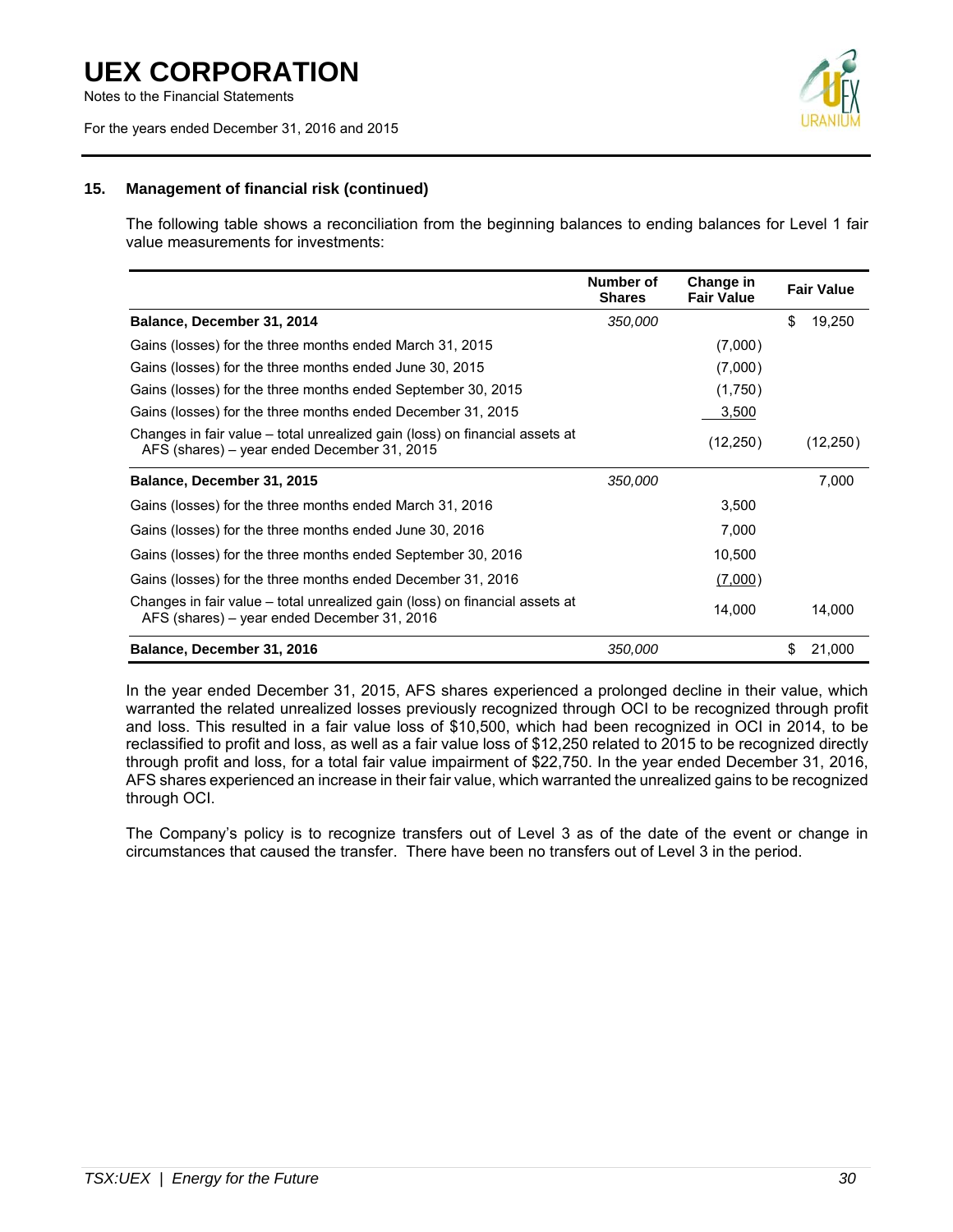Notes to the Financial Statements

For the years ended December 31, 2016 and 2015



# **15. Management of financial risk (continued)**

The following table shows a reconciliation from the beginning balances to ending balances for Level 3 fair value measurements:

|                                                                                                                                        | Number of<br><b>Warrants</b> | Change in<br><b>Fair Value</b> | Fair Value <sup>(1)</sup> |
|----------------------------------------------------------------------------------------------------------------------------------------|------------------------------|--------------------------------|---------------------------|
| Balance, December 31, 2014                                                                                                             | 175,000                      |                                | \$<br>2,937               |
| Gains (losses) for the three months ended March 31, 2015                                                                               |                              | (2,332)                        |                           |
| Gains (losses) for the three months ended June 30, 2015                                                                                |                              | (536)                          |                           |
| Gains (losses) for the three months ended September 30, 2015                                                                           |                              | 163                            |                           |
| Gains (losses) for the three months ended December 31, 2015                                                                            |                              | 76                             |                           |
| Changes in fair value – total unrealized gain (loss) on held-for-trading<br>financial assets (warrants) - year ended December 31, 2015 |                              | (2,629)                        | (2,629)                   |
| Balance, December 31, 2015                                                                                                             | 175,000                      |                                | 308                       |
| Expiry of warrants                                                                                                                     | (150,000)                    | (126)                          |                           |
| Gains (losses) for the three months ended March 31, 2016                                                                               |                              | 153                            |                           |
| Gains (losses) for the three months ended June 30, 2016                                                                                |                              | 249                            |                           |
| Gains (losses) for the three months ended September 30, 2016                                                                           |                              | 119                            |                           |
| Gains (losses) for the three months ended December 31, 2016                                                                            |                              | (559)                          |                           |
| Changes in fair value – total unrealized gain (loss) on held-for-trading<br>financial assets (warrants) - year ended December 31, 2016 |                              | (164)                          | (164)                     |
| Balance, December 31, 2016                                                                                                             | 25,000                       |                                | \$<br>144                 |

(1) See Note 9 for Black-Scholes assumptions.

The following table shows the valuation techniques used in the determination of fair values within Level 3 of the hierarchy, as well as the key unobservable inputs used in the valuation model:

| Level 3 item      | <b>Valuation approach</b>                                                                           | Key unobservable inputs                                                                              | Inter-relationship between key<br>unobservable inputs and fair<br>value measurement    |
|-------------------|-----------------------------------------------------------------------------------------------------|------------------------------------------------------------------------------------------------------|----------------------------------------------------------------------------------------|
| Warrants - Uracan | The fair value has been<br>determined by using the<br><b>Black-Scholes option</b><br>pricing model. | Expected volatility for Uracan<br>shares, derived from the<br>shares' historical prices<br>(weekly). | The estimated fair value for the<br>warrants increases as the volatility<br>increases. |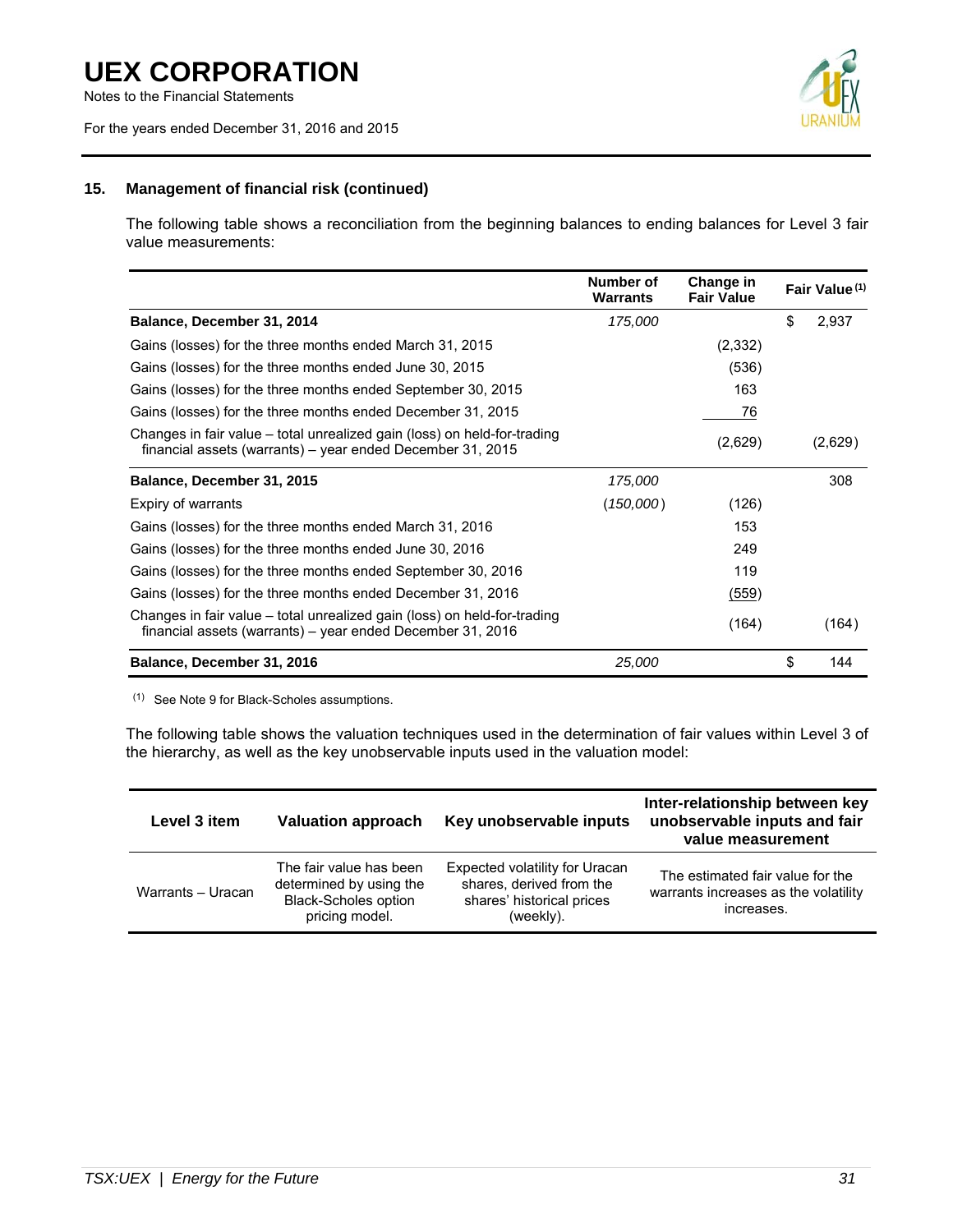Notes to the Financial Statements

For the years ended December 31, 2016 and 2015



# **16. Segmented information**

The Company conducts its business as a single operating segment, being the mining and mineral exploration business in Canada. All mineral properties and equipment are located in Canada.

# **17. Exploration and evaluation expenditures**

|                           |                                          | 2015 |                               |    |                                    |    |                               | 2016 |                                    |
|---------------------------|------------------------------------------|------|-------------------------------|----|------------------------------------|----|-------------------------------|------|------------------------------------|
| Project                   | Cumulative $(1)$ to<br>December 31, 2014 |      | Expenditures<br>in the period |    | Cumulative to<br>December 31, 2015 |    | Expenditures<br>in the period |      | Cumulative to<br>December 31, 2016 |
| <b>Beatty River</b>       | \$<br>869,392                            | \$   | 3,677                         | \$ | 873,069                            | \$ |                               | \$   | 873,069                            |
| <b>Black Lake</b>         | 14,504,723                               |      | 4,170                         |    | 14,508,893                         |    | 16                            |      | 14,508,909                         |
| Christie Lake             |                                          |      | 58,689                        |    | 58,689                             |    | 4,021,603                     |      | 4,080,292                          |
| Hidden Bay $(2)$          |                                          |      |                               |    |                                    |    |                               |      |                                    |
| Deposit Areas             | 66,555,664                               |      | 156,267                       |    | 66,711,931                         |    | 143,746                       |      | 66,855,677                         |
| <b>Exploration Areas</b>  | 5,692,131                                |      | 2,292,310                     |    | 7,984,441                          |    | 42,556                        |      | 8,026,997                          |
| Western Athabasca         |                                          |      |                               |    |                                    |    |                               |      |                                    |
| Alexandra                 | 1,204,397                                |      | 854                           |    | 1,205,251                          |    |                               |      | 1,205,251                          |
| <b>Brander</b>            | 1,352,463                                |      | 900                           |    | 1,353,363                          |    |                               |      | 1,353,363                          |
| Erica                     | 1,590,050                                |      | 663,035                       |    | 2,253,085                          |    |                               |      | 2,253,085                          |
| Laurie                    | 1,586,528                                |      |                               |    | 1,586,528                          |    |                               |      | 1,586,528                          |
| Mirror                    | 1,987,612                                |      |                               |    | 1,987,612                          |    |                               |      | 1,987,612                          |
| Nikita                    | 1,951,521                                |      | 810                           |    | 1,952,331                          |    |                               |      | 1,952,331                          |
| Shea Creek                | 52,190,981                               |      | 1,390,166                     |    | 53,581,147                         |    | 618,032                       |      | 54, 199, 179                       |
| Uchrich                   | 543,091                                  |      |                               |    | 543,091                            |    |                               |      | 543,091                            |
| <b>All Projects Total</b> | \$<br>150,028,553                        | \$   | 4,570,878                     | \$ | 154,599,431                        | \$ | 4,825,953                     | \$   | 159,425,384                        |

(1) Exploration and evaluation expenditures have been presented on a cumulative basis from July 17, 2002.

(2) Deposit areas include Raven, Horseshoe and West Bear Deposits. Exploration areas are all other areas included in Hidden Bay.

Exploration and evaluation expenditures for the year ended December 31, 2016 and 2015 include the following non-cash expenditures:

|                          | <b>Year ended December 31</b> |    |         |  |
|--------------------------|-------------------------------|----|---------|--|
|                          | 2016                          |    | 2015    |  |
| Depreciation             | \$<br>53,092                  | \$ | 35,915  |  |
| Share-based compensation | 38,753                        |    | 30,902  |  |
| Project management fee   | 367.860                       |    | 38,216  |  |
|                          | \$<br>459.705                 | \$ | 105,033 |  |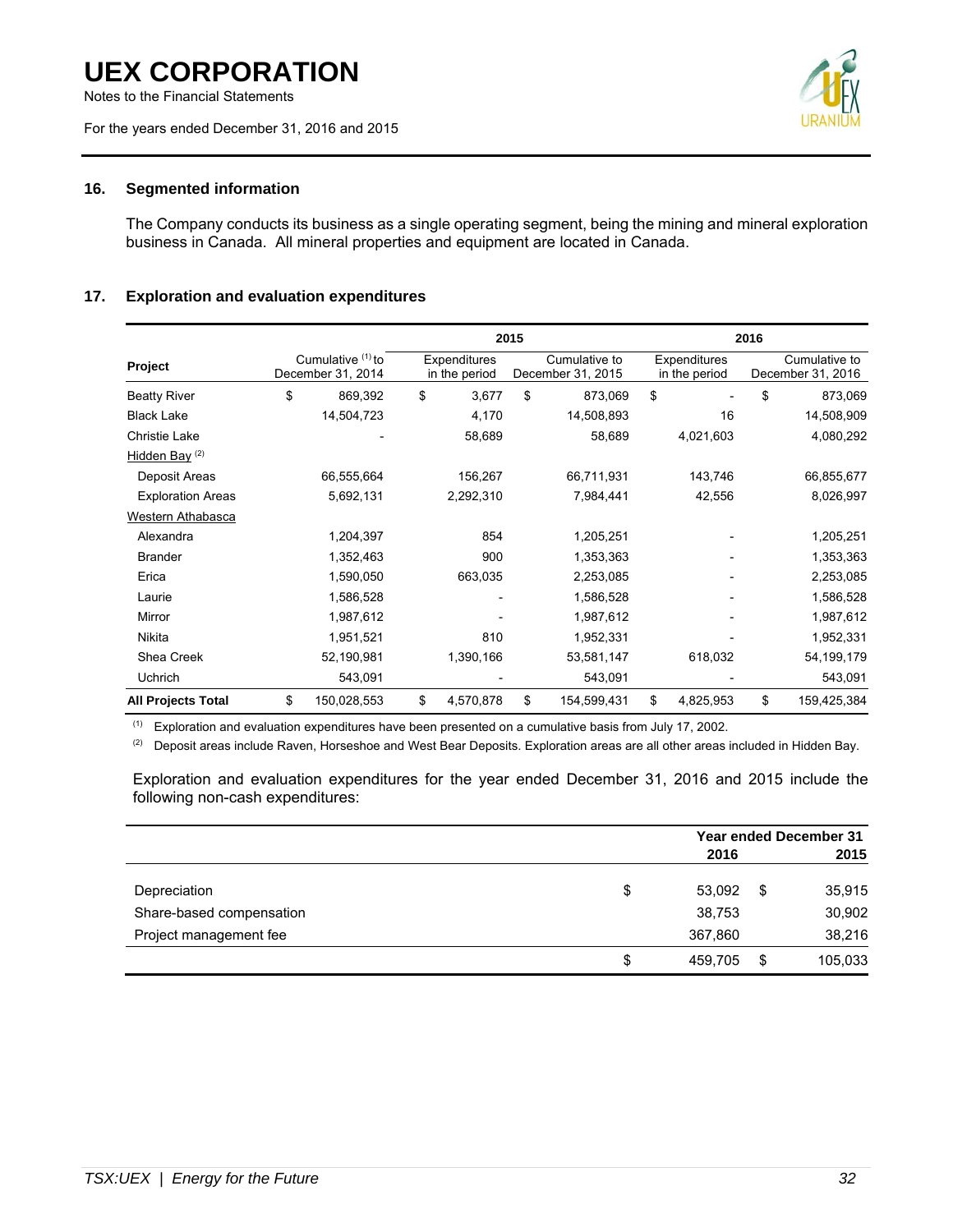Notes to the Financial Statements

For the years ended December 31, 2016 and 2015



### **17. Exploration and evaluation expenditures (continued)**

#### *Hidden Bay Project*

During the year ended December 31, 2016, total expenditures at Hidden Bay included evaluation expenditures of \$143,746, (2015 - \$71,755) in deposit areas. These amounts reflect costs associated with the continuing evaluation of and advancement of Hidden Bay, and include the heap leach evaluation and various component technical studies.

#### *Western Athabasca Projects*

As at December 31, 2016, UEX has decided not to fund its share of the 2017 Western Athabasca exploration budget (\$0.5 million each for geophysics on Uchrich and Nikita, \$1.3 million each for drilling on Laurie and Mirror River). UEX's decision to not fund exploration work at the Laurie Project resulted in a reduction in the Company's ownership interest effective December 31, 2015 to approximately 42.2% with AREVA owning the balance of the project equity. The decision not to fund our share of the proposed Laurie program did not have an impact on UEX's ownership interest in the other WAJV projects which remained at 49.1%, including the Company's ownership of the existing uranium resources at the Shea Creek Project.

UEX decided not to fund its share of the 2016 geophysical program at the Mirror River Project. As a result, UEX's interest in this project dropped from a 49.1% interest to 41.9% as AREVA completed the approved program. This dilution only applies to UEX's interest in the Mirror River Project.

### *Christie Lake Project*

During the year ended December 31, 2016, the Company completed a \$4.0 million exploration program at Christie Lake, \$1.5 million in excess of the 2016 exploration earn-in required. The Company will apply the excess funding to reduce future years' commitments to the ownership milestones. In early 2017, the Company began a further \$3.0 million exploration program at Christie Lake, which is 100% funded by UEX.

UEX is the project operator and is entitled to a 10% management fee, which is offset against salaries and is deemed to be an expenditure for the exploration work commitment portion of the project earn-in (see Note 19).

Costs associated with reviewing the project prior to signing the LOI were expensed as project investigation costs in 2015.

# **18. Office expenses**

|                                |    | <b>Year ended December 31</b> |    |         |  |
|--------------------------------|----|-------------------------------|----|---------|--|
|                                |    | 2016                          |    | 2015    |  |
| Insurance                      | \$ | 51.710                        | \$ | 51,664  |  |
| Office supplies and consulting |    | 125,510                       |    | 385,995 |  |
| Telephone                      |    | 11,815                        |    | 15,078  |  |
|                                | S  | 189,035                       | \$ | 452,737 |  |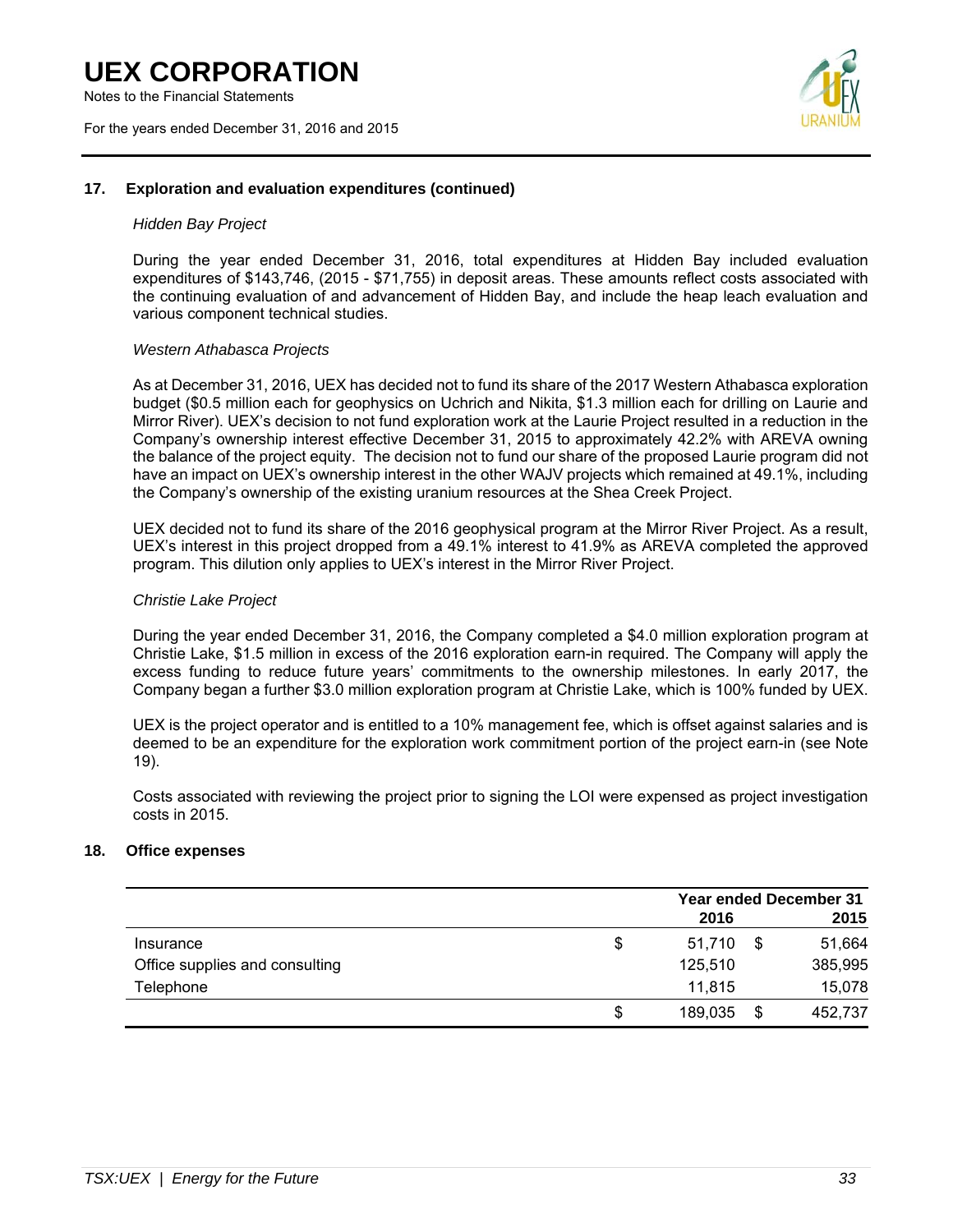For the years ended December 31, 2016 and 2015



# **19. Salaries, net of project management fees**

|                                 | <b>Year ended December 31</b> |      |           |  |
|---------------------------------|-------------------------------|------|-----------|--|
|                                 | 2016                          |      | 2015      |  |
| Gross salaries                  | \$<br>881,793                 | - \$ | 907,705   |  |
| Non-cash management fee offset: |                               |      |           |  |
| Christie Lake - 10%             | (367, 841)                    |      |           |  |
| Black Lake - 10%                | (19)                          |      | (38, 216) |  |
|                                 | \$<br>513.933                 | \$   | 869,489   |  |

The Christie Lake non-cash operator management fee offset above arises from the 10% management fee deemed to be an expenditure for the exploration work commitment portion of the project earn-in, as per the January 19, 2016 Option Agreement with JCU.

#### **20. Related party transactions**

The value of all transactions relating to key management personnel, close members of the family of persons that are key management personnel and entities over which they have control or significant influence are as follows:

(a) Related party transactions

Related party transactions include the following payments which were made to related parties other than key management personnel:

|                                                               |    |                          | <b>Year ended December 31</b> |        |  |  |
|---------------------------------------------------------------|----|--------------------------|-------------------------------|--------|--|--|
|                                                               |    | 2016                     |                               | 2015   |  |  |
| Cameco Corporation (1)                                        | \$ | 1.323                    |                               | 12,000 |  |  |
| Management advisory board share-based payments <sup>(2)</sup> |    | 9,055                    |                               | 15,141 |  |  |
| Panterra Geoservices Inc. (3)                                 |    | $\overline{\phantom{a}}$ |                               | 2.400  |  |  |
|                                                               | S  | 10.378                   |                               | 29,541 |  |  |

<sup>(1)</sup> 2016 payments related to fees paid for use of the Cameco airstrip at the McArthur River mine. 2015 payment represents an amount paid to Cameco (20.33% shareholder of UEX Corporation at the date of the transaction) in May of 2015 to acquire Cameco's 70% interest in the Umpherville joint venture (see Note 8(i)).

 $(2)$  Share-based compensation expense is the fair value of options granted which have been calculated using the Black-Scholes optionpricing model and the assumptions disclosed in Note 12(c).

<sup>(3)</sup> Panterra Geoservices Inc. is a company owned by David Rhys, a member of the management advisory board that provides geological consulting services to the Company. The management advisory board members are not paid a retainer or fee; specific services are invoiced as provided.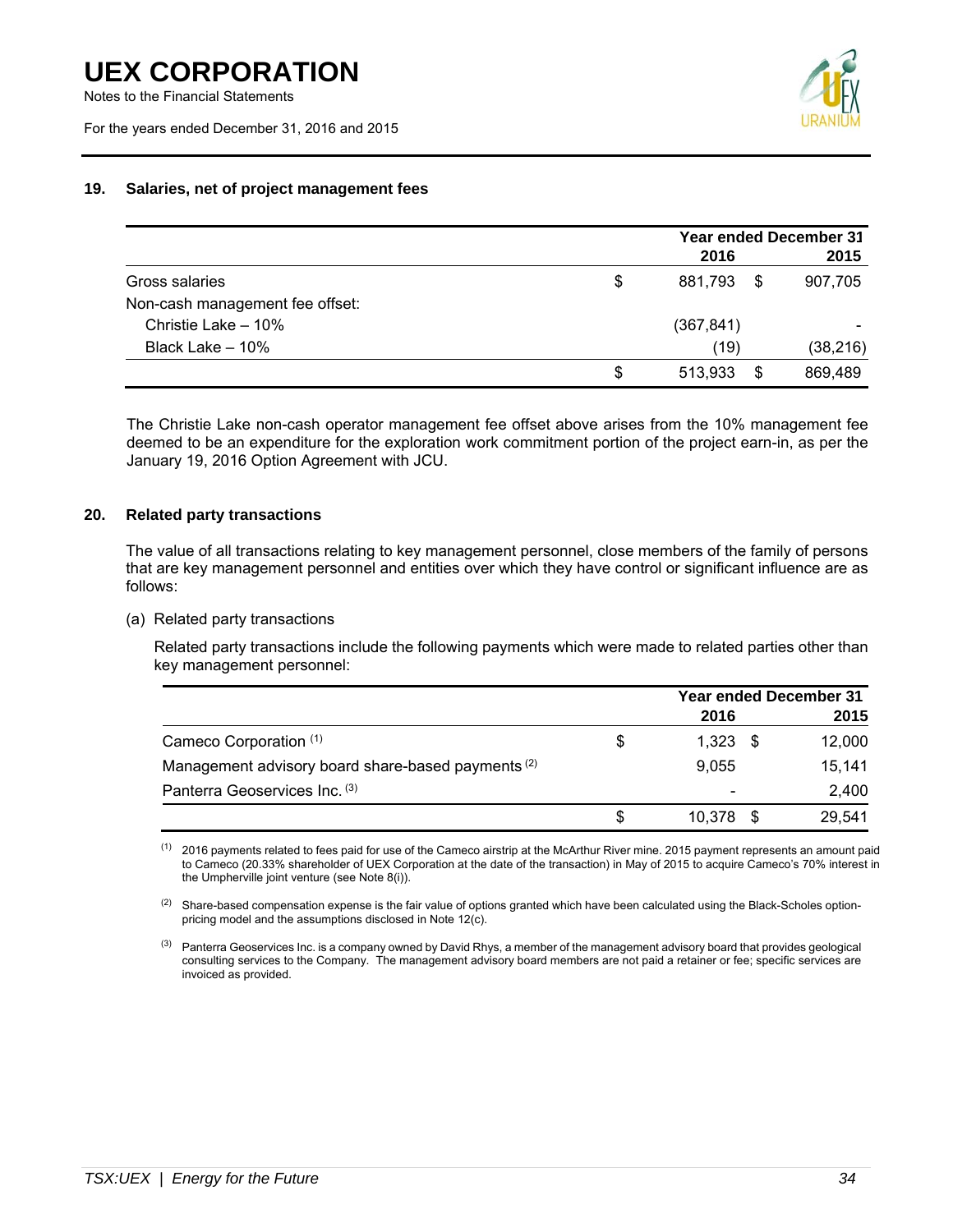

### **20. Related party transactions (continued)**

#### (b) Key management personnel compensation

Key management personnel compensation includes management and director compensation as follows:

|                                                  |    | <b>Year ended December 31</b> |      |           |  |
|--------------------------------------------------|----|-------------------------------|------|-----------|--|
|                                                  |    | 2016                          |      | 2015      |  |
| Salaries and short-term employee benefits (1)(2) | \$ | 740.259                       |      | 676,127   |  |
| Share-based payments <sup>(3)</sup>              |    | 338,449                       |      | 322,770   |  |
| Other compensation (4)                           |    |                               |      | 183,000   |  |
|                                                  | S  | 1,078,708                     | - \$ | 1,181,897 |  |

<sup>(1)</sup> In the event of a change of control of the Company, certain senior management may elect to terminate their employment agreements and the Company shall pay termination benefits of up to two times their respective annual salaries at that time and all of their share purchase options will become immediately vested with all other employee benefits, if any, continuing for a period of up to two years.

 $(3)$  Share-based compensation expense is the fair value of options granted which have been calculated using the Black-Scholes optionpricing model and the assumptions disclosed in Note 12(c).

<sup>(4)</sup> Represents amounts paid in January 2015 to Mr. Graham Thody, the Company's former President and CEO, under the terms of a retirement consulting agreement for consulting services up to December 31, 2015. During the term of this agreement, Mr. Thody was not entitled to receive director's fees; however, upon expiry of this agreement on December 31, 2015, Mr. Thody became entitled to receive director's fees in 2016 on the same terms as other non-management directors.

<sup>(2)</sup> In the event that Mr. Lemaitre's (UEX's President and CEO) employment is terminated by the Corporation for any reason other than as a result of a change of control, death or termination for cause, the Corporation will pay a termination amount equal to one year's base salary plus any bonus owing. All other employee related benefits will continue for a period of one year following such termination. Mr. Lemaitre may also terminate the employment agreement upon three months' written notice to the Board and receive a lump sum payment equal to his base salary plus benefits for three months.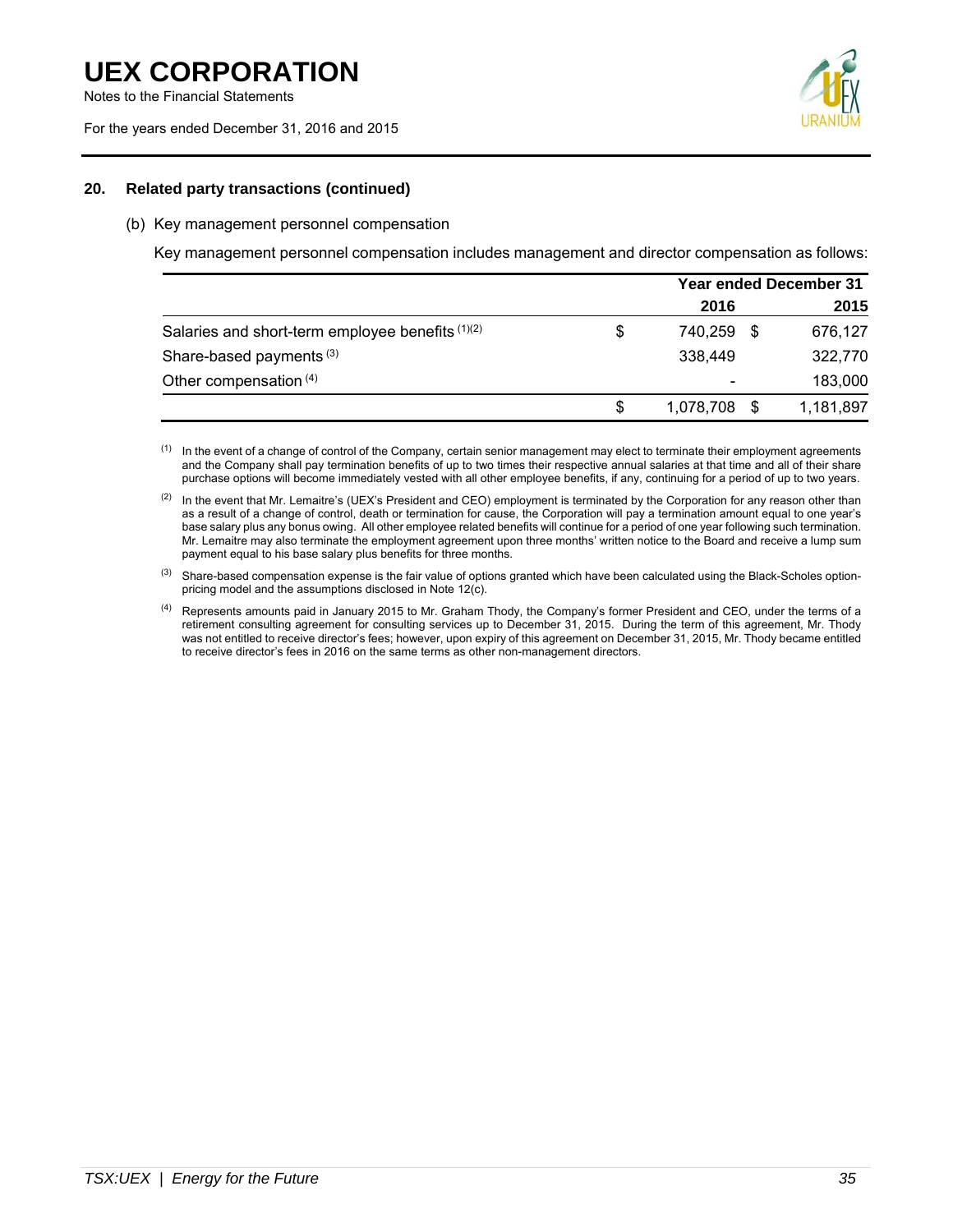Notes to the Financial Statements

For the years ended December 31, 2016 and 2015



#### **21. Change in Accounting Policy**

Effective September 30, 2016, the Company changed its accounting policy related to exploration and evaluation expenditures. This change requires exploration expenditures to be expensed as incurred rather than capitalized to mineral properties. The treatment of acquisition and staking costs, as well as costs incurred prior to obtaining rights, has not changed. This change in accounting policy has been applied retrospectively.

The Company has applied IFRS 6 *Exploration for and evaluation of mineral properties* since its transition to IFRS. Under IFRS 6, the Company recognized as assets its mineral exploration and evaluation costs on a historical cost basis. These capitalized amounts were assessed for impairment at each reporting period. Except as previously recorded by the Company, the historical cost amounts capitalized are not impaired. The Company decided to change its accounting policy for exploration and evaluation costs with a view to providing more relevant, reliable and understandable information to financial statement users. The reasons for the change in policy include aligning the accounting treatment of mineral exploration and evaluation costs with other companies in the industry including those that report under US GAAP, which allows shareholders to more easily understand and compare our financial statements with others, and the Company has determined that the treatment of exploration and evaluation costs as an operating expense better reflects the economic substance of our operating activities during the fiscal periods presented.

The accounting policy change has been applied retrospectively in preparing the comparative statements as follows:

- Balance Sheets as at January 1, 2015 and December 31, 2015;
- Statement of Operations and Comprehensive Loss for the year ended December 31, 2015; and
- Statement of Cash Flows for the year ended December 31, 2015.

The effect of the change in accounting policy on the Company's balance sheets is summarized below as debits and (credits).

|                                                |    | <b>Mineral</b><br>properties |    | <b>DIT liability</b>     |    | Share capital            |      | <b>AOCI</b>                  | <b>Deficit</b> |
|------------------------------------------------|----|------------------------------|----|--------------------------|----|--------------------------|------|------------------------------|----------------|
| Reclassified exploration expenditures          | \$ | $(150, 028, 554)$ \$         |    | $\overline{\phantom{0}}$ | \$ | $\overline{\phantom{a}}$ | \$   | $\overline{\phantom{0}}$     | \$150,028,554  |
| Not recognizing DITL                           |    | $\overline{\phantom{0}}$     |    | 12,107,958               |    |                          |      | $\overline{\phantom{a}}$     | (12, 107, 958) |
| Not recognizing DIT on issue costs             |    | -                            |    | (2,044,309)              |    | 2,044,309                |      |                              |                |
| Not recognizing DIT on AFS assets (OCI)        |    |                              |    |                          |    |                          |      | 1,418                        | (1, 418)       |
| January 1, 2015, total policy change impact:   |    | (150, 028, 554)              |    | 10,063,649               |    | 2,044,309                |      | 1,418                        | 137,919,178    |
| Reclassified exploration expenditures          |    | (4,570,878)                  |    |                          |    |                          |      | $\qquad \qquad \blacksquare$ | 4,570,878      |
| Not recognizing DITL                           |    |                              |    | 597.504                  |    |                          |      | $\overline{\phantom{a}}$     | (597, 504)     |
| Not recognizing DIT on issue costs             |    |                              |    | (65, 761)                |    | 65,761                   |      |                              |                |
| Not recognizing DIT on AFS assets (OCI)        |    | $\overline{\phantom{a}}$     |    | 1,418                    |    | $\overline{\phantom{a}}$ |      | (1, 418)                     |                |
| December 31, 2015, total policy change impact: | s. | (154,599,432)                | s. | 10,596,810               | S  | 2,110,070                | - \$ | -                            | \$141,892,552  |

As a result of the retrospective application of the policy change, the Company no longer presents a net deferred tax liability. In no longer presenting a net deferred tax liability, the deferred tax impact on share issue costs has been reversed to deferred tax liability in the periods in which it occurred.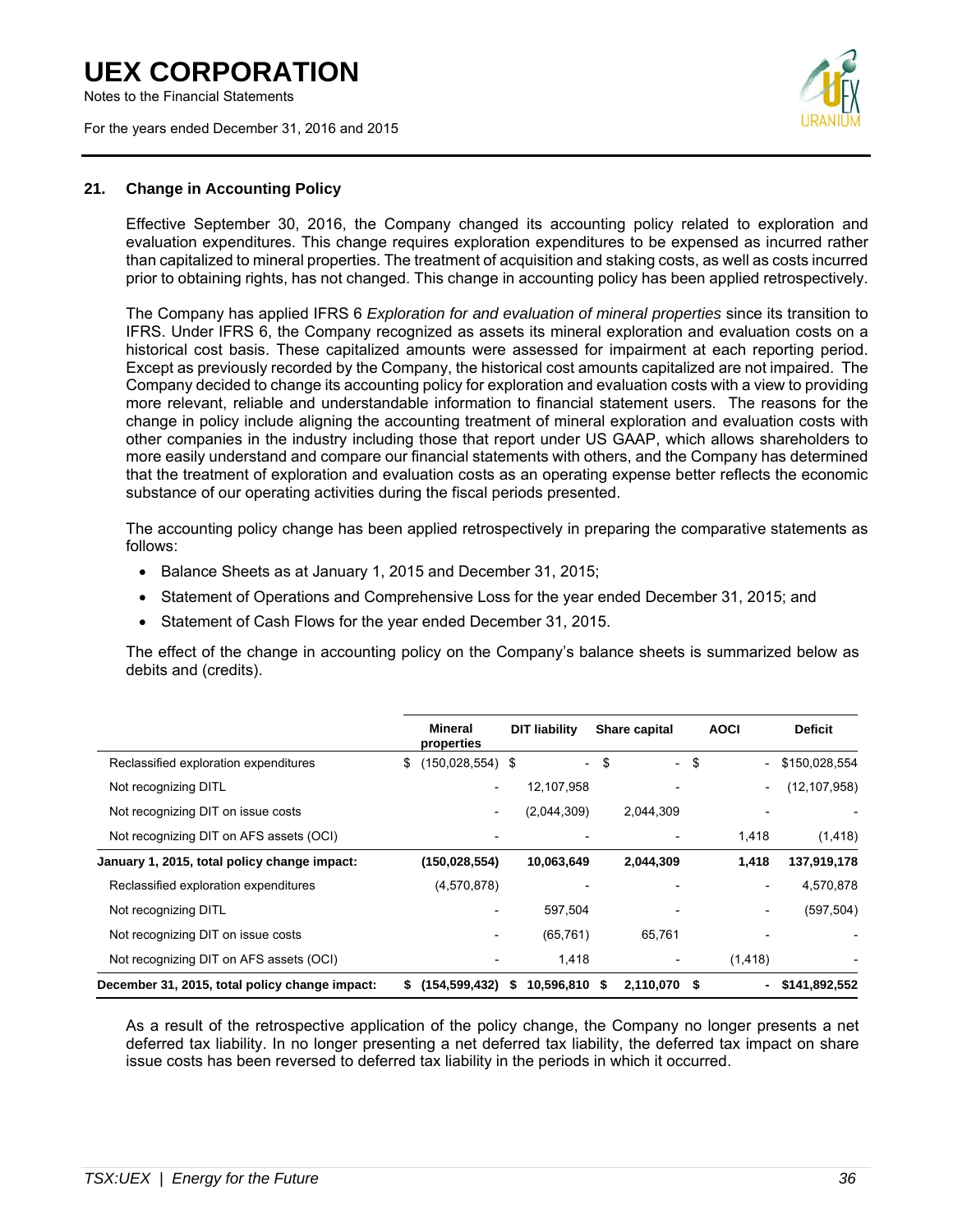Notes to the Financial Statements

For the years ended December 31, 2016 and 2015



# **21. Change in Accounting Policy (continued)**

Balance sheet – as at January 1, 2015

|                                             | <b>January 1, 2015</b> |                        |                |    |                         |                        |                 |  |  |  |
|---------------------------------------------|------------------------|------------------------|----------------|----|-------------------------|------------------------|-----------------|--|--|--|
|                                             |                        | As previously          |                |    |                         | <b>Restated under</b>  |                 |  |  |  |
|                                             |                        | reported               |                |    | <b>Effect of policy</b> | new policy,            |                 |  |  |  |
|                                             |                        | <b>January 1, 2015</b> | <b>Note</b>    |    | change                  | <b>January 1, 2015</b> |                 |  |  |  |
| <b>Assets</b>                               |                        |                        |                |    |                         |                        |                 |  |  |  |
| <b>Current assets</b>                       |                        |                        |                |    |                         |                        |                 |  |  |  |
| Cash and cash equivalents                   | \$                     | 9,321,596              |                | \$ |                         | \$                     | 9,321,596       |  |  |  |
| Amounts receivable                          |                        | 141,170                |                |    |                         |                        | 141,170         |  |  |  |
| Prepaid expenses                            |                        | 106,540                |                |    |                         |                        | 106,540         |  |  |  |
|                                             |                        | 9,569,306              |                |    |                         |                        | 9,569,306       |  |  |  |
| <b>Non-current assets</b>                   |                        |                        |                |    |                         |                        |                 |  |  |  |
| Deposits                                    |                        |                        |                |    |                         |                        |                 |  |  |  |
| Equipment                                   |                        | 111.885                |                |    |                         |                        | 111.885         |  |  |  |
| Mineral properties                          |                        | 155,240,363            | 1              |    | (150, 028, 554)         |                        | 5,211,809       |  |  |  |
| Investments                                 |                        | 22,187                 |                |    |                         |                        | 22,187          |  |  |  |
| <b>Total assets</b>                         | \$                     | 164,943,741            |                | \$ | (150, 028, 554)         | \$                     | 14,915,187      |  |  |  |
| <b>Liabilities and Shareholders' Equity</b> |                        |                        |                |    |                         |                        |                 |  |  |  |
| <b>Current liabilities</b>                  |                        |                        |                |    |                         |                        |                 |  |  |  |
| Accounts payable and other liabilities      | \$                     | 1,322,439              |                | \$ |                         | \$                     | 1,322,439       |  |  |  |
| <b>Non-current liabilities</b>              |                        |                        |                |    |                         |                        |                 |  |  |  |
| Deferred tax liability                      |                        | 10,063,649             | $\overline{c}$ |    | (10,063,649)            |                        |                 |  |  |  |
| <b>Total liabilities</b>                    |                        | 11,386,088             |                |    | (10,063,649)            |                        | 1,322,439       |  |  |  |
| Shareholders' equity                        |                        |                        |                |    |                         |                        |                 |  |  |  |
| Share capital                               |                        | 177,542,611            | 3              |    | (2,044,309)             |                        | 175,498,302     |  |  |  |
| Share-based payments reserve                |                        | 2,787,954              |                |    |                         |                        | 2,787,954       |  |  |  |
| Accumulated other comprehensive income      |                        |                        |                |    |                         |                        |                 |  |  |  |
| (loss)                                      |                        | (9,082)                |                |    | (1, 418)                |                        | (10, 500)       |  |  |  |
| Deficit                                     |                        | (26, 763, 830)         |                |    | (137, 919, 178)         |                        | (164, 683, 008) |  |  |  |
|                                             |                        | 153,557,653            |                |    | (139, 964, 905)         |                        | 13,592,748      |  |  |  |
| Total liabilities and shareholders' equity  | \$                     | 164,943,741            |                | \$ | (150, 028, 554)         | \$                     | 14,915,187      |  |  |  |

1. Cumulative since inception effect of accounting policy change reclassifying evaluation and expenditure costs to income statement. Balance remaining reflects cumulative acquisition costs of mineral properties at January 1, 2015.

2. Increased deductible temporary differences due to expensing exploration and evaluation costs resulted in a deferred tax asset, which will not be recognized until the Company is confident that it can be used against future taxable income.

3. Cumulative effect of deferred tax no longer being recognized on share issuance costs.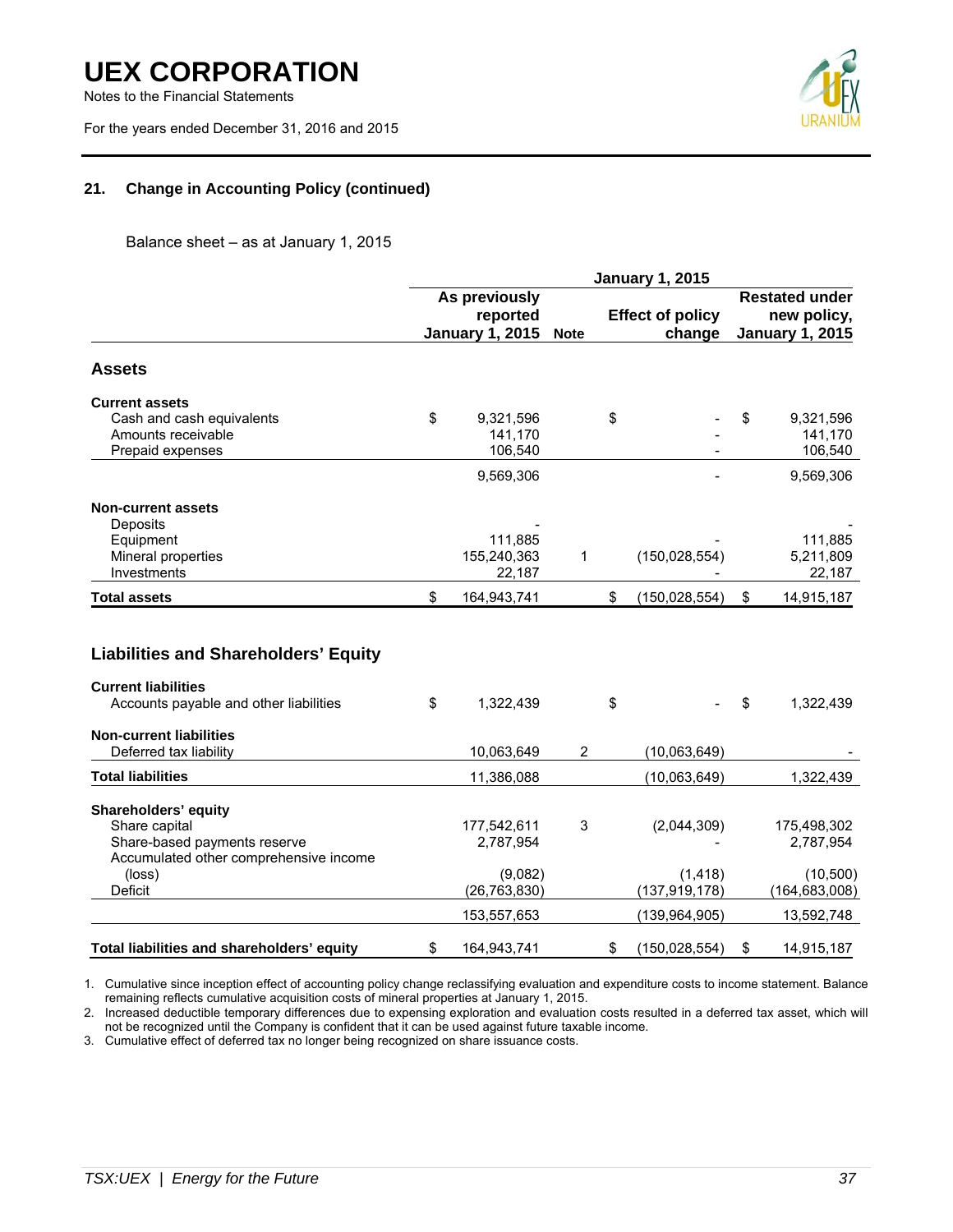Notes to the Financial Statements

For the years ended December 31, 2016 and 2015



# **21. Change in Accounting Policy (continued)**

Balance sheet – as at December 31, 2015

|                                             |    | <b>December 31, 2015</b>  |           |                                      |                         |              |                 |  |
|---------------------------------------------|----|---------------------------|-----------|--------------------------------------|-------------------------|--------------|-----------------|--|
|                                             |    | As previously<br>reported |           | <b>Restated under</b><br>new policy, |                         |              |                 |  |
|                                             |    | December 31,              |           |                                      | <b>Effect of policy</b> | December 31, |                 |  |
|                                             |    |                           | 2015 Note |                                      | change                  |              | 2015            |  |
| <b>Assets</b>                               |    |                           |           |                                      |                         |              |                 |  |
| <b>Current assets</b>                       |    |                           |           |                                      |                         |              |                 |  |
| Cash and cash equivalents                   | \$ | 5,139,814                 |           | \$                                   |                         | \$           | 5,139,814       |  |
| Amounts receivable                          |    | 62,010                    |           |                                      |                         |              | 62,010          |  |
| Prepaid expenses                            |    | 100,177                   |           |                                      |                         |              | 100,177         |  |
| Investments - current portion               |    | 126                       |           |                                      |                         |              | 126             |  |
|                                             |    | 5,302,127                 |           |                                      |                         |              | 5,302,127       |  |
| <b>Non-current assets</b>                   |    |                           |           |                                      |                         |              |                 |  |
| Deposits                                    |    | 44,704                    |           |                                      |                         |              | 44,704          |  |
| Equipment                                   |    | 292,202                   |           |                                      |                         |              | 292,202         |  |
| Mineral properties                          |    | 160,084,497               | 1         |                                      | (154, 599, 432)         |              | 5,485,065       |  |
| Investments                                 |    | 7.182                     |           |                                      |                         |              | 7,182           |  |
| <b>Total assets</b>                         | \$ | 165,730,712               |           | \$                                   | (154, 599, 432)         | \$           | 11,131,280      |  |
| <b>Liabilities and Shareholders' Equity</b> |    |                           |           |                                      |                         |              |                 |  |
| <b>Current liabilities</b>                  |    |                           |           |                                      |                         |              |                 |  |
| Accounts payable and other liabilities      | \$ | 476,537                   |           | \$                                   |                         | \$           | 476,537         |  |
| <b>Non-current liabilities</b>              |    |                           |           |                                      |                         |              |                 |  |
| Deferred tax liability                      |    | 10,596,810                | 2         |                                      | (10, 596, 810)          |              |                 |  |
| <b>Total liabilities</b>                    |    | 11,073,347                |           |                                      | (10, 596, 810)          |              | 476,537         |  |
| Shareholders' equity                        |    |                           |           |                                      |                         |              |                 |  |
| Share capital                               |    | 180,389,814               | 3         |                                      | (2, 110, 070)           |              | 178,279,744     |  |
| Share-based payments reserve                |    | 3,067,912                 |           |                                      |                         |              | 3,067,912       |  |
| <b>Deficit</b>                              |    | (28, 800, 361)            |           |                                      | (141, 892, 552)         |              | (170, 692, 913) |  |
|                                             |    | 154,657,365               |           |                                      | (144, 002, 622)         |              | 10,654,743      |  |
| Total liabilities and shareholders' equity  | \$ | 165,730,712               |           | \$                                   | (154, 599, 432)         | \$           | 11,131,280      |  |

1. Cumulative since inception effect of accounting policy change reclassifying evaluation and expenditure costs to income statement. Balance remaining reflects cumulative acquisition costs of mineral properties at December 31, 2015.

2. Increased deductible temporary differences due to expensing exploration and evaluation costs resulted in a deferred tax asset, which will not be recognized until the Company is confident that it can be used against future taxable income.

3. Cumulative effect of deferred tax no longer being recognized on share issuance costs.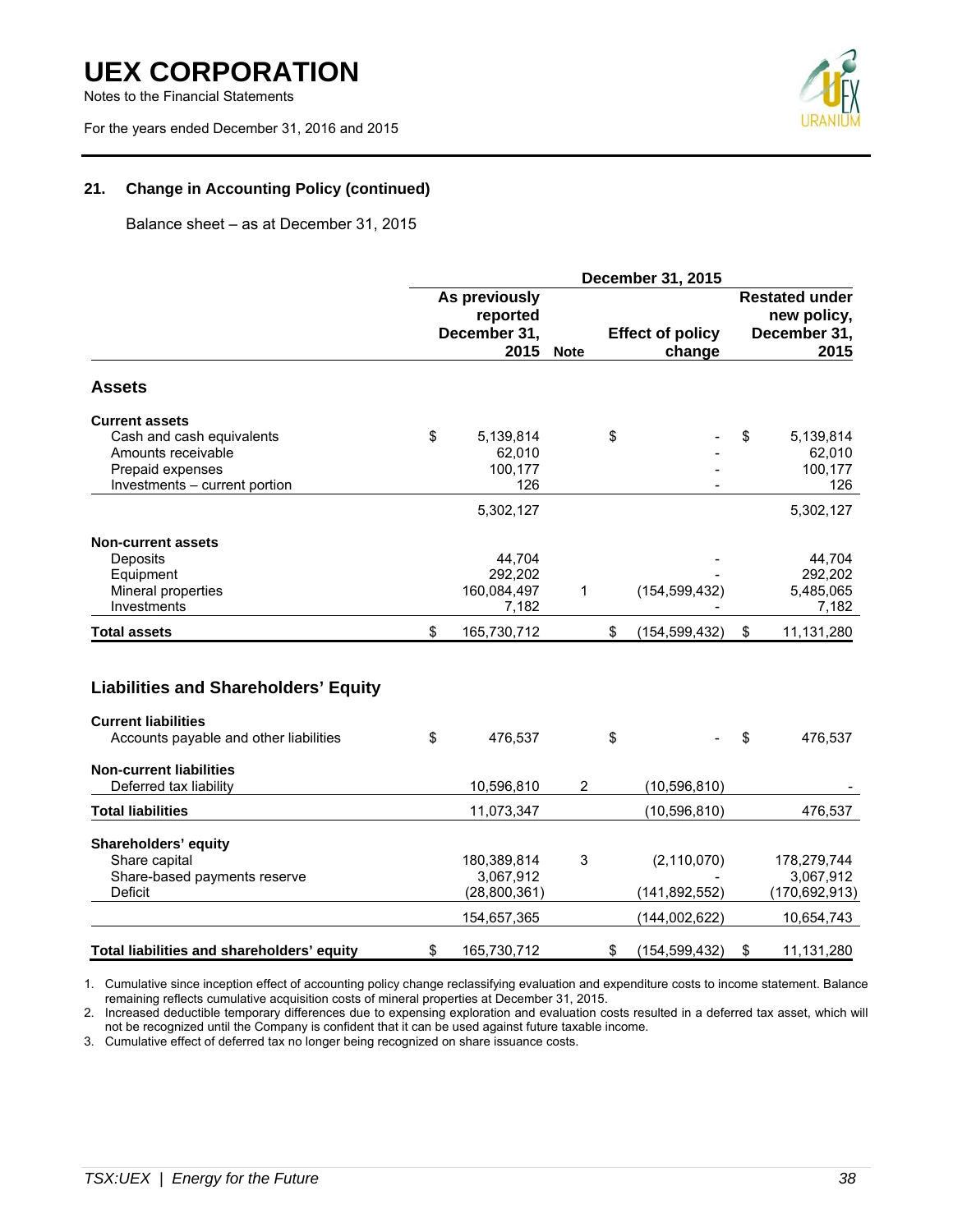Notes to the Financial Statements

For the years ended December 31, 2016 and 2015



# **21. Change in Accounting Policy (continued)**

Statement of Operations and Comprehensive Loss

|                                                                                               | Year ended December 31, 2015 |                           |             |    |             |    |                                               |  |  |
|-----------------------------------------------------------------------------------------------|------------------------------|---------------------------|-------------|----|-------------|----|-----------------------------------------------|--|--|
|                                                                                               |                              | As previously<br>reported | <b>Note</b> |    | change      |    | Effect of policy Restated under<br>new policy |  |  |
|                                                                                               |                              |                           |             |    |             |    |                                               |  |  |
| Revenue<br>Interest income                                                                    | \$                           | 106,027                   |             | \$ |             | \$ | 106,027                                       |  |  |
| <b>Expenses</b>                                                                               |                              |                           |             |    |             |    |                                               |  |  |
| Bank charges and interest                                                                     |                              | 5,308                     |             |    |             |    | 5,308                                         |  |  |
| Depreciation                                                                                  |                              | 19,282                    |             |    |             |    | 19,282                                        |  |  |
| Exploration and evaluation expenditures                                                       |                              |                           | 1           |    | 4,570,878   |    | 4,570,878                                     |  |  |
| Filing fees and stock exchange                                                                |                              | 85,147                    |             |    |             |    | 85,147                                        |  |  |
| Legal and audit                                                                               |                              | 139,095                   |             |    |             |    | 139,095                                       |  |  |
| Loss on disposal of equipment                                                                 |                              | 423                       |             |    |             |    | 423                                           |  |  |
| Maintenance                                                                                   |                              | 49,750                    |             |    |             |    | 49,750                                        |  |  |
| Office expenses                                                                               |                              | 452,737                   |             |    |             |    | 452,737                                       |  |  |
| Project investigation                                                                         |                              | 21,938                    |             |    |             |    | 21,938                                        |  |  |
| Rent                                                                                          |                              | 157,456                   |             |    |             |    | 157,456                                       |  |  |
| Salaries, net of management fees                                                              |                              | 869,489                   |             |    |             |    | 869,489                                       |  |  |
| Share-based compensation                                                                      |                              | 361,095                   |             |    |             |    | 361,095                                       |  |  |
| Travel and promotion                                                                          |                              | 223,198                   |             |    |             |    | 223,198                                       |  |  |
| Unrealized loss on available-for-sale financial assets                                        |                              | 22,750                    |             |    |             |    | 22,750                                        |  |  |
| Unrealized fair value loss (gain) on held-for-trading                                         |                              |                           |             |    |             |    |                                               |  |  |
| financial assets                                                                              |                              | 2,629                     |             |    |             |    | 2,629                                         |  |  |
| Write-down of mineral properties                                                              |                              | 1,528                     |             |    |             |    | 1,528                                         |  |  |
|                                                                                               |                              |                           |             |    |             |    |                                               |  |  |
|                                                                                               |                              | 2,411,825                 |             |    | 4,570,878   |    | 6,982,703                                     |  |  |
| Loss before income taxes                                                                      |                              | (2,305,798)               |             |    | (4,570,578) |    | (6,876,676)                                   |  |  |
| Deferred income tax recovery                                                                  |                              | 157,228                   | 2           |    | 597,504     |    | 754,732                                       |  |  |
| Loss for the year                                                                             |                              | (2, 148, 570)             |             |    | (3,973,374) |    | (6, 121, 944)                                 |  |  |
| Other comprehensive income (loss)                                                             |                              |                           |             |    |             |    |                                               |  |  |
| Losses on available-for-sale assets transferred to<br>earnings                                |                              | 10,500                    |             |    |             |    | 10,500                                        |  |  |
| Deferred income tax expense on change in fair value<br>of available-for-sale financial assets |                              | (1, 418)                  | 2           |    | 1,418       |    |                                               |  |  |
|                                                                                               |                              |                           |             |    |             |    |                                               |  |  |
|                                                                                               |                              | 9,082                     |             |    | 1,418       |    | 10,500                                        |  |  |
| Comprehensive loss for the year                                                               | \$                           | (2, 139, 488)             |             | \$ | (3,971,956) | S  | (6, 111, 444)                                 |  |  |
| Basic and diluted loss per share                                                              | \$                           | (0.009)                   |             | \$ | (0.016)     | \$ | (0.025)                                       |  |  |
| Basic and diluted weighted-average number of<br>shares outstanding                            |                              | 242,094,261               |             |    |             |    | 242,094,261                                   |  |  |

1. Exploration and evaluation costs are presented on the statement of operations and comprehensive loss, reflecting retrospective application of the accounting policy change.

*2.* Deferred tax recovery reflects extinguishment of flow-through premium upon renunciation; reflective of policy change, deferred taxes not recognized on OCI items.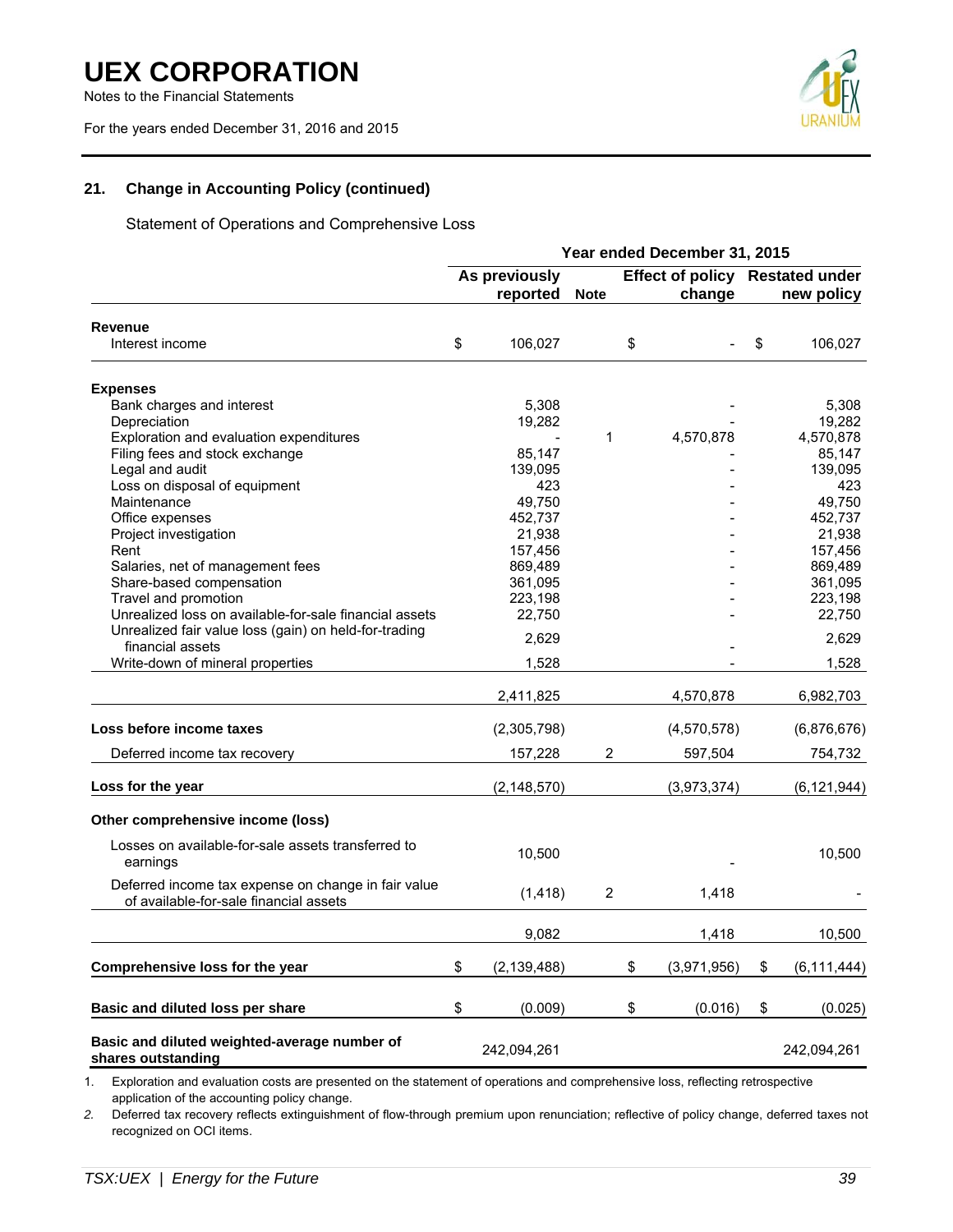Notes to the Financial Statements

For the years ended December 31, 2016 and 2015



# **21. Change in Accounting Policy (continued)**

Statement of Cash Flows

|                                                                                                                                                                                                                                                                            | Year ended December 31, 2015 |                                                                         |                          |                                   |                                |    |                                                                         |  |
|----------------------------------------------------------------------------------------------------------------------------------------------------------------------------------------------------------------------------------------------------------------------------|------------------------------|-------------------------------------------------------------------------|--------------------------|-----------------------------------|--------------------------------|----|-------------------------------------------------------------------------|--|
|                                                                                                                                                                                                                                                                            |                              | As previously Not<br>reported                                           | $\mathbf{e}$             | <b>Effect of</b><br>policy change |                                |    | <b>Restated under</b><br>new policy                                     |  |
| Cash provided by (used for):                                                                                                                                                                                                                                               |                              |                                                                         |                          |                                   |                                |    |                                                                         |  |
| <b>Operating activities</b><br>Loss for the year                                                                                                                                                                                                                           | \$                           | (2, 148, 570)                                                           |                          | \$                                | (3,973,374)                    | \$ | (6, 121, 944)                                                           |  |
| Adjustments for:<br>Depreciation<br>Deferred income tax recovery<br>Interest income<br>Loss on disposal of equipment<br>Part XII.6 tax<br>Share-based compensation<br>Unrealized fair value loss on AFS financial assets<br>Unrealized fair value loss on held-for-trading |                              | 19,282<br>(157, 228)<br>(106, 027)<br>423<br>(940)<br>361,095<br>22,750 | 1<br>$\overline{2}$<br>3 |                                   | 35,915<br>(597, 504)<br>30,902 |    | 55,197<br>(754, 732)<br>(106, 027)<br>423<br>(940)<br>391,997<br>22,750 |  |
| financial assets<br>Write-down of mineral properties                                                                                                                                                                                                                       |                              | 2,629<br>1,528                                                          |                          |                                   |                                |    | 2,629<br>1,528                                                          |  |
| Changes in non-cash operating working capital<br>Amounts receivable<br>Prepaid expenses and deposits<br>Accounts payable and other liabilities                                                                                                                             |                              | 44,826<br>(38, 341)<br>(291, 957)                                       | 4<br>4                   |                                   | 5,838<br>(74, 213)             |    | 50,664<br>(38, 341)<br>(366, 170)                                       |  |
|                                                                                                                                                                                                                                                                            |                              | (2, 290, 530)                                                           |                          |                                   | (4,572,436)                    |    | (6,862,966)                                                             |  |
| <b>Investing activities</b><br>Interest received<br>Investment in mineral properties<br>Purchase of equipment<br>Proceeds on sale of furniture                                                                                                                             |                              | 135.463<br>(4,847,220)<br>(236, 756)<br>819                             | 5                        |                                   | 4,572,436                      |    | 135,463<br>(274, 784)<br>(236, 756)<br>819                              |  |
|                                                                                                                                                                                                                                                                            |                              | (4,947,694)                                                             |                          |                                   | 4,572,436                      |    | (375, 258)                                                              |  |
| <b>Financing activities</b><br>Proceeds from common shares issued<br>Share issuance costs                                                                                                                                                                                  |                              | 3,300,000<br>(243, 558)                                                 |                          |                                   |                                |    | 3,300,000<br>(243, 558)                                                 |  |
|                                                                                                                                                                                                                                                                            |                              | 3,056,442                                                               |                          |                                   |                                |    | 3,056,442                                                               |  |
| Decrease in cash and cash equivalents during the year                                                                                                                                                                                                                      |                              | (4, 181, 782)                                                           |                          |                                   |                                |    | (4, 181, 782)                                                           |  |
| Cash and cash equivalents, beginning of year                                                                                                                                                                                                                               |                              | 9,321,596                                                               |                          |                                   |                                |    | 9,321,596                                                               |  |
| Cash and cash equivalents, end of year                                                                                                                                                                                                                                     | \$                           | 5,139,814                                                               |                          | \$                                |                                | \$ | 5,139,814                                                               |  |

1. Reflects depreciation included in exploration and evaluation expense, rather than capitalized to mineral properties.

2. Deferred tax recovery reflects extinguishment of flow-through premium upon renunciation.

3. Reflects share-based compensation included in exploration and evaluation expense, rather than capitalized to mineral properties.

4. Reflects the amounts receivable and accounts payable related to mineral properties that was included in investing activities.

5. Amounts spent on exploration and evaluation activities are presented in loss for the year; amounts remaining are mineral property acquisition costs.